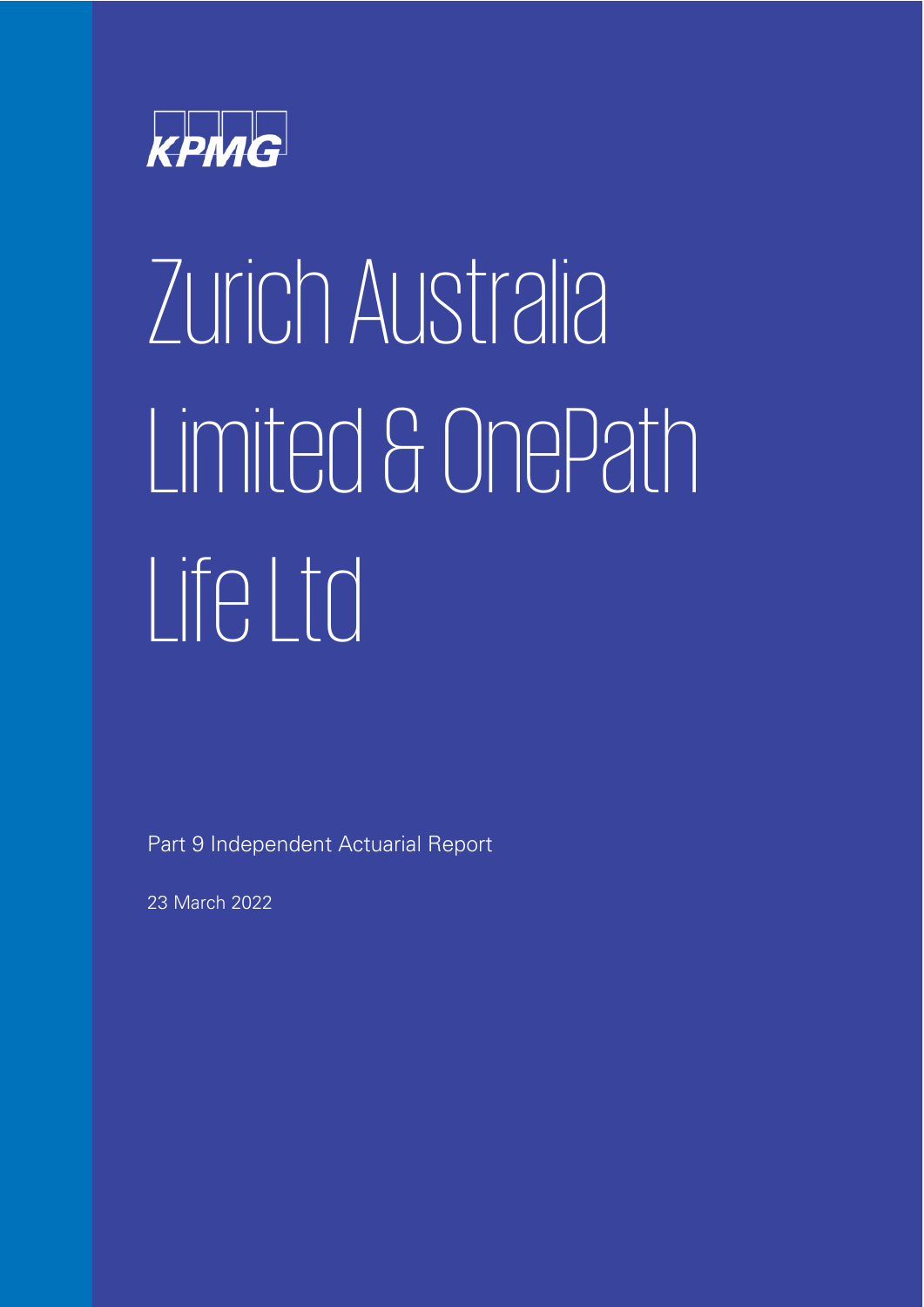

A division of KPMG Financial Services Consulting Pty Ltd Australian Financial Services Licence No. 392050 International Towers 3 Sydney 300 Barangaroo Ave Sydney NSW 2000

**KPMG Actuarial ABN: 91 144 686 046** Telephone: +61 2 9335 7000 Facsimile: +61 2 9335 7001 DX: 1056 Sydney www.kpmg.com.au

PO Box H67 Australia Square NSW 1215 Australia

Daniel Longden Zurich Financial Services Australia Limited 118 mount Street North Sydney NSW 2060

23 March 2022

Dear Daniel

# Part 9 Independent Actuarial Report

I am pleased to attach my report on the proposed transfer of life insurance policies from OnePath Life Limited ("**OPL**") to Zurich Australia Limited ("**ZAL**") under Part 9 of the Life Insurance Act (1995).

Yours sincerely

Martin Paino Executive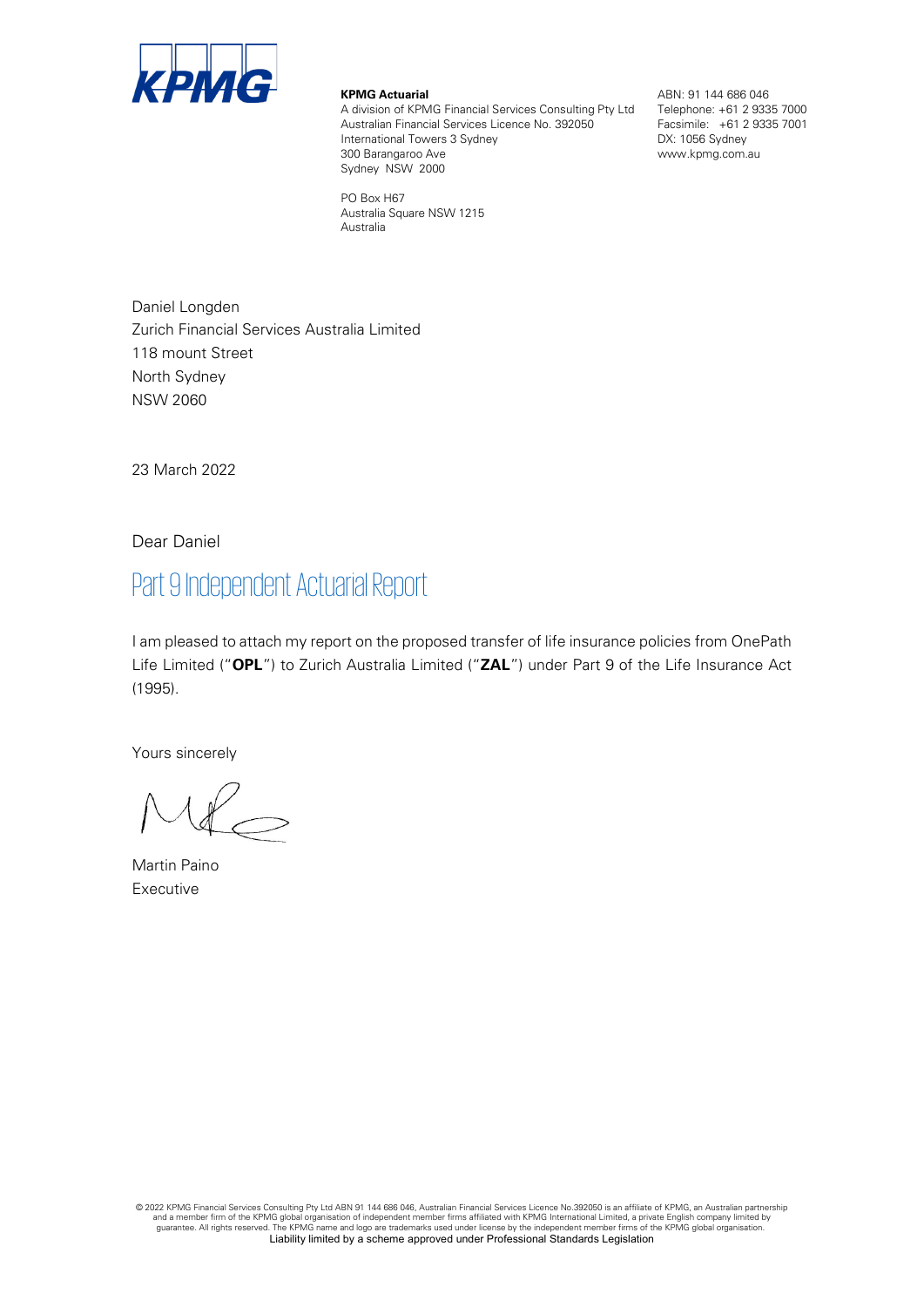# <span id="page-2-0"></span>Executive Summary

# Introduction

The comments, analyses and conclusions set out in this Executive Summary are intended as a highlevel overview only. To obtain a full understanding of our comments, analyses and conclusions, including an understanding of the key assumptions and bases underlying our report, requires an examination and consideration of our report in its entirety.

# Background to the Scheme

OnePath Life Limited ("**OPL**") and Zurich Australia Limited ("**ZAL**") are life insurance companies registered in Australia to carry on life insurance business under the Life Insurance Act ("**the Act**").

OPL is wholly owned by OnePath Life Australia Holdings Limited ("**OPLAH**"). OPLAH and ZAL are wholly owned by Zurich Financial Services Australia Limited ("**ZFSA**") which in turn is a wholly owned subsidiary of the Zurich Insurance Company ("**ZIC**") headquartered in Switzerland.

ZAL and OPL have agreed to propose to the Federal Court of Australia a Scheme for the transfer of all of OPL's life insurance business to ZAL.

# Purpose and scope of report

This Part 9 Independent Actuarial Report ("**this report**") addresses various actuarial aspects of the Scheme.

This report has been prepared by Martin Paino ("**I**"), a Fellow of the Institute of Actuaries of Australia and an executive of KPMG Financial Services Consulting Pty Ltd ("**KFSC"**), a firm of consulting actuaries, and a partner of KPMG.

The key focus of this report is the impact of the Scheme on the following aspects of both OPL and ZAL Policy Owners:

- Policy Owner contractual rights and benefits;
- Policy Owner reasonable expectations; and
- Policy Owner benefit security.

In addressing this scope I have focussed on the changes that arise as a result of the Scheme, rather than changes that might arise in the ordinary course of business irrespective of the Scheme.

# Key aspects of the Scheme

The Scheme as described in the Actuarial Report prepared by the Appointed Actuaries of OPL and ZAL proposes that:

• All assets and liabilities in the Shareholder Fund of OPL will be transferred to the Shareholder Fund of ZAL.

KPMG | i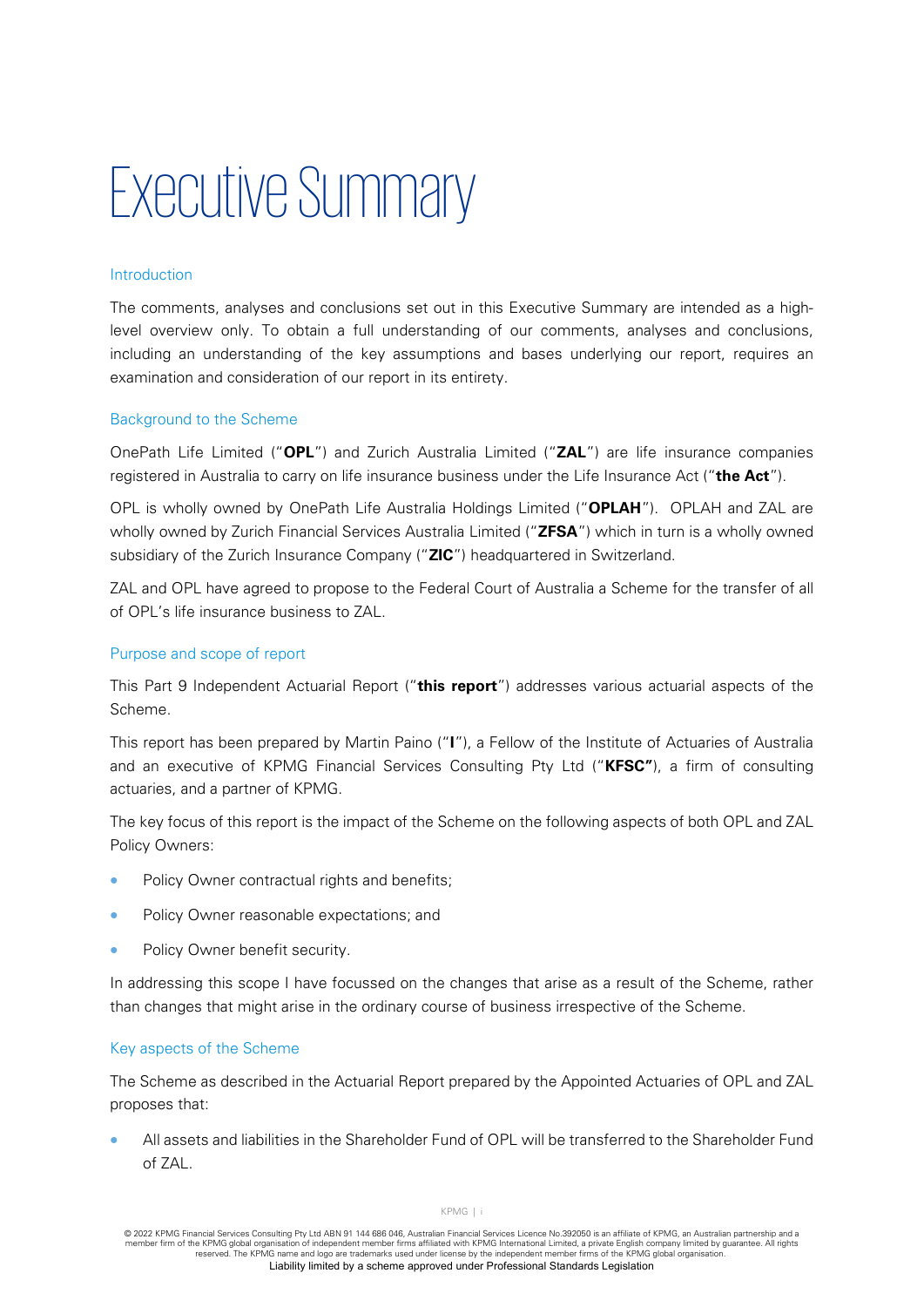

- All OPL Policies, assets and liabilities in OPL Statutory Fund No. 1 will be transferred to ZAL Statutory Fund No. 2, except for:
	- The contingent liability which may arise in respect of the CCI class action, which will be transferred to the ZAL Shareholders Fund.
	- Shareholder assets of \$12m which will remain in OPL Statutory Fund No. 1 to satisfy the prudential capital requirements of OPL after the proposed transfer.
- All OPL Policies, assets and liabilities in OPL Statutory Funds No. 3 and No. 5 will be transferred to ZAL Statutory Fund No. 2.
- All OPL Policies, assets and liabilities in OPL Statutory Fund No. 2 and OPL Statutory Fund No. 4 will be transferred to ZAL Statutory Fund No. 3, except for the contingent liability which may arise from the Superannuation class action, which will be transferred to the ZAL Shareholders Fund.
- All rights and obligations of OPL under reinsurance treaties to which OPL is a party will become rights and obligations of ZAL. The OPL treaties will continue on the same terms after the Effective Date and are therefore unaffected by the Scheme.
- All OPL Policy Owners become ZAL Policy Owners.
- OPL ceases to carry on any life insurance business.
- All OPL Policies transferred to ZAL will maintain their existing policy terms and conditions.

There are certain aspects of the operation of the benefits provided to ZAL and OPL Policy Owners that involve discretion being applied by OPL and ZAL in the past and by ZAL in the future that may potentially impact Policy Owner reasonable benefit expectations. The key material discretions addressed in this= report relate to:

- **Participating Business and Discretionary Investment Account Business:** Discretion may be applied in respect of:
	- The investment of the assets (i.e. the asset allocations adopted);
	- The setting of bonuses and/or crediting rates;
	- The determination of surrender values; and
	- Allocation of expenses to the policies.
- **Risk Insurance Business:** Discretion may be applied in respect of:
	- Premium rate changes;
	- Upgrading of benefit definitions;
	- Underwriting of sum insured increases; and
	- Implementation of claims management practices and philosophies.
- **Investment Linked Business and Investment Account Non-Participating Business:** Discretion may be applied in respect of: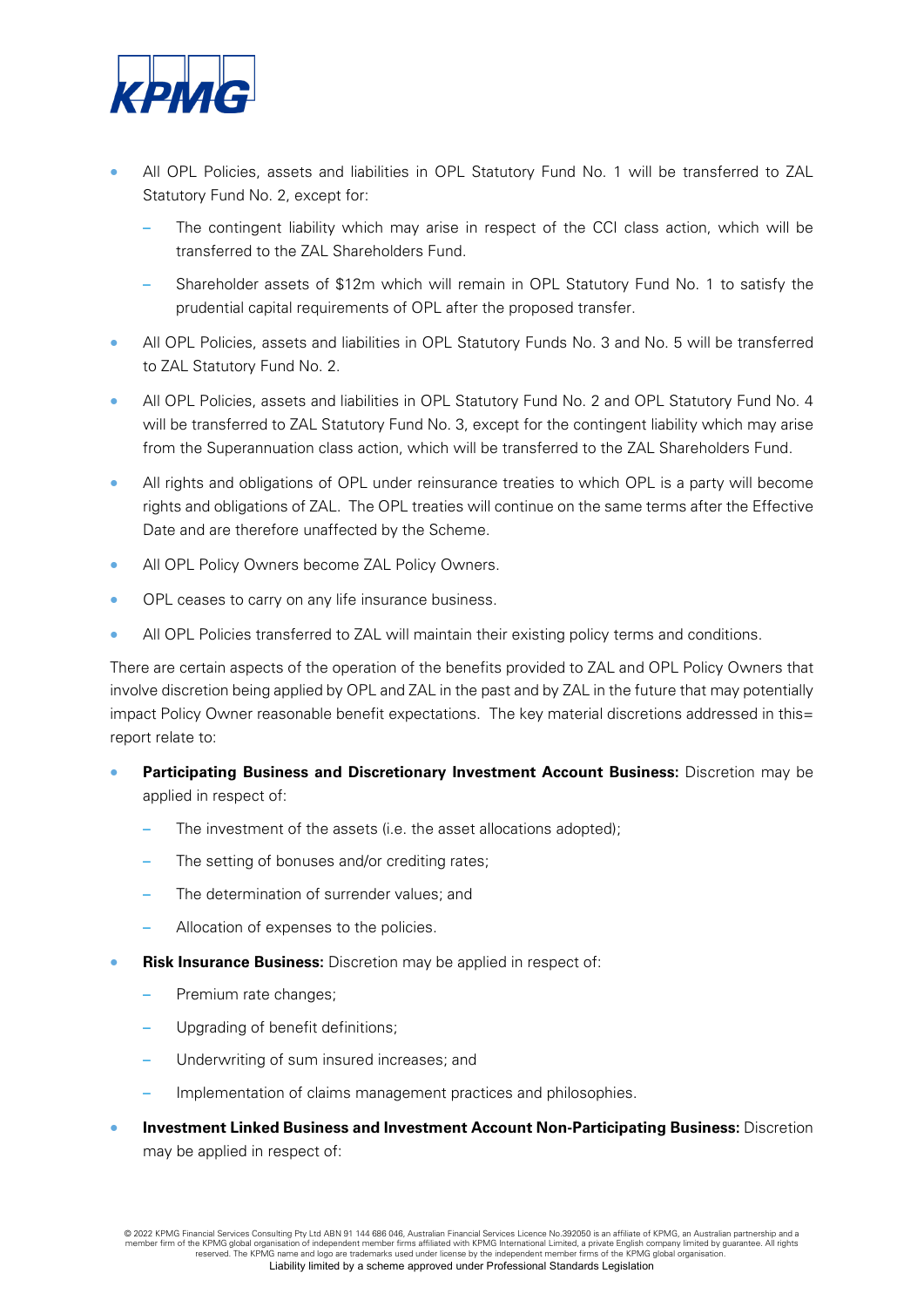

- **Investment** 
	- management and other charges which may be changed where contractually permitted; and
- The investment of assets.
- **Annuity and Variable Annuity Guarantee**:
	- Limited scope for the application of discretions.
- **For all Business Types:** policy administration and customer service.

# Overall conclusion on the Scheme

The principal conclusions on the Scheme are summarised below:

# **Transferring OPL Policy Owners**

- The Scheme will have no impact on OPL Policy Owners' contractual rights and benefits.
- The Scheme will not have a material impact on OPL Policy Owners' reasonable expectations.
- The Scheme will not result in a material adverse change to OPL Policy Owners' benefit security.

### **ZAL Policy Owners**

- The Scheme will have no impact on existing ZAL Policy Owners' contractual rights and benefits.
- The Scheme will not have a material impact on existing ZAL Policy Owners' reasonable expectations.
- The Scheme will not result in a material adverse change to ZAL Policy Owners' benefit security.

# Reliances and Limitations

Note that the conclusions in this report have been made based on documentation provided by OPL and ZAL as described in Appendix B.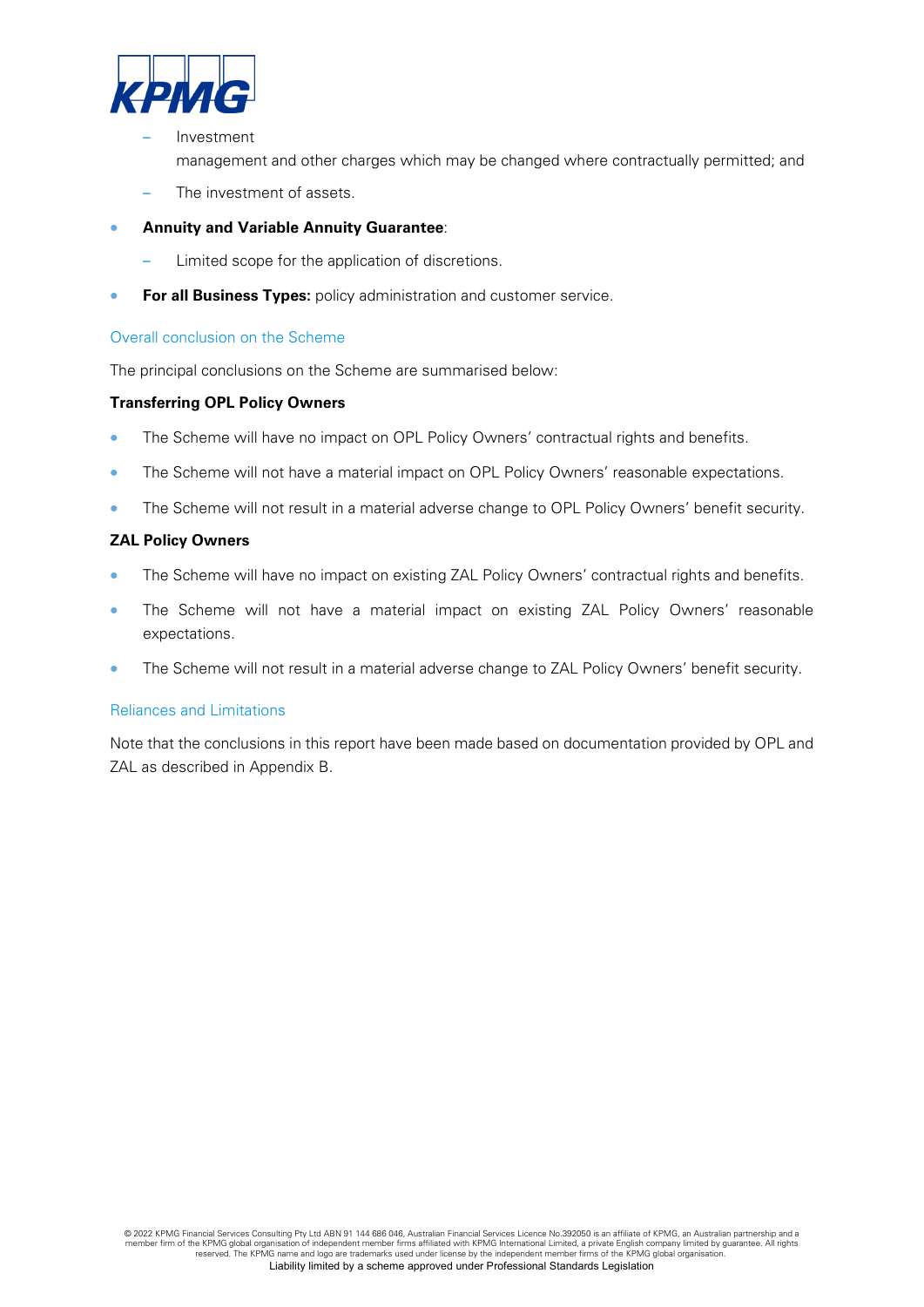# **Contents**

|                | <b>Executive Summary</b>                 |    |
|----------------|------------------------------------------|----|
| 1.             | Introduction                             |    |
| 2 <sub>1</sub> | Overview of ZAL                          | 5  |
| 3.             | Overview of OPL                          | 14 |
| 4.             | Overview of the Scheme                   | 23 |
| 5.             | Financial Impact of the Scheme           | 26 |
| 6.             | Impact on transferring OPL Policy Owners | 29 |
| 7.             | Impact on existing ZAL Policy Owners     | 37 |
| 8.             | Summary of conclusions                   | 43 |

# Appendices

| A Glossary              | 44 |
|-------------------------|----|
| B Documents relied upon | 45 |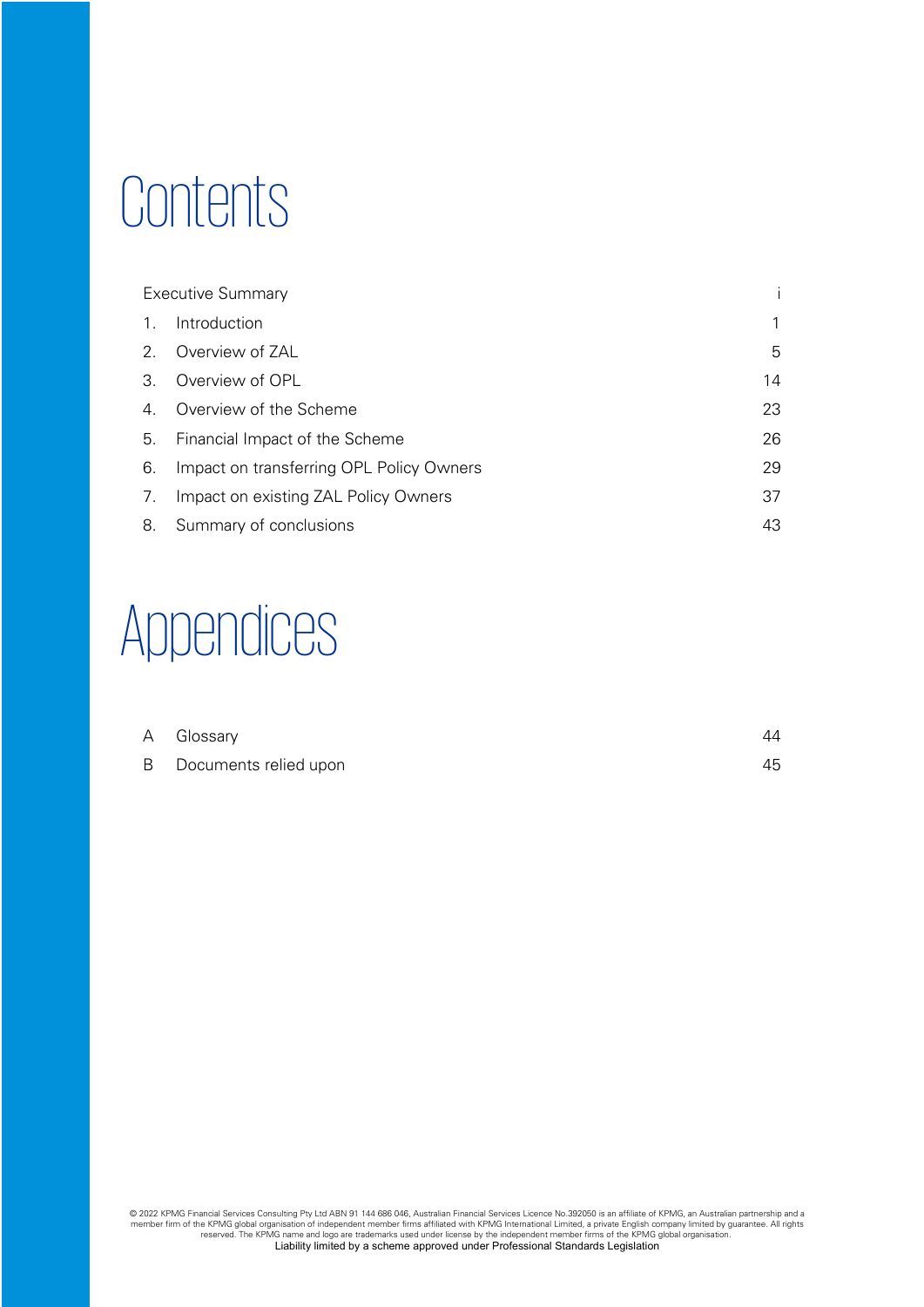

# <span id="page-6-0"></span>Introduction

# 1.1 Scope of this report

I refer to the report titled "Actuarial Report on the Proposed Transfer of Life Insurance Business from OnePath Life Limited (**OPL**) to Zurich Australia Limited (**ZAL**)" by Ian Wong and Stuart Turner dated 23 March 2022 (the **Actuarial Report**), which describes a proposed scheme of transfer (the "**Scheme**") of life insurance business and provides an analysis of the impact on the policy owners' contractual benefits and other rights, reasonable expectations and benefit security.

Owners of policies issued by OPL, which are to be transferred under the Scheme, are referred to as "**OPL Policy Owners**" and their policies as "**OPL Policies**". Owners of policies issued by ZAL are referred to as "**ZAL Policy Owners**" and their policies as "**ZAL Policies**".

I have been engaged under a Statement of Work dated 7 May 2021 to provide an independent actuarial report (**this report**) on the Scheme.

In conducting my review I have considered the impact of the Scheme on OPL Policy Owners and ZAL Policy Owners from the following perspectives:

- The Policy Owners' contractual benefits and other rights;
- The Policy Owners' reasonable expectations with respect to discretionary elements of their benefits and policy operation; and
- The security of the Policy Owners' benefits.

# 1.2 Policy Owners, Members and Beneficiaries

In many instances, the life insurance policies of OPL and ZAL are issued directly to the persons applying for those policies. However, in some instances the life insurance policies of OPL and ZAL are issued in the name of a third party e.g. a trustee. For example, in the case of "group" policies the policy is owned by the trustee of the superannuation fund for the benefit of its members. It is recognised in forming the opinions in this report that the ultimate beneficiaries are persons other than the Policy Owner.

Such legal ownership and trustee structures are common across the life insurance industry. In addressing the scope set out in Section 1.1 I have extended consideration to include the underlying beneficiaries of such policies.

# 1.3 Author of report and disclosures

This report has been prepared by Martin Paino ("**I**" or "**My**"). I am a Fellow of the Institute of Actuaries of Australia and an executive of KPMG Financial Services Consulting Pty Ltd (**KFSC**), a firm of consulting actuaries, and a partner of KPMG. I have 20 years of life insurance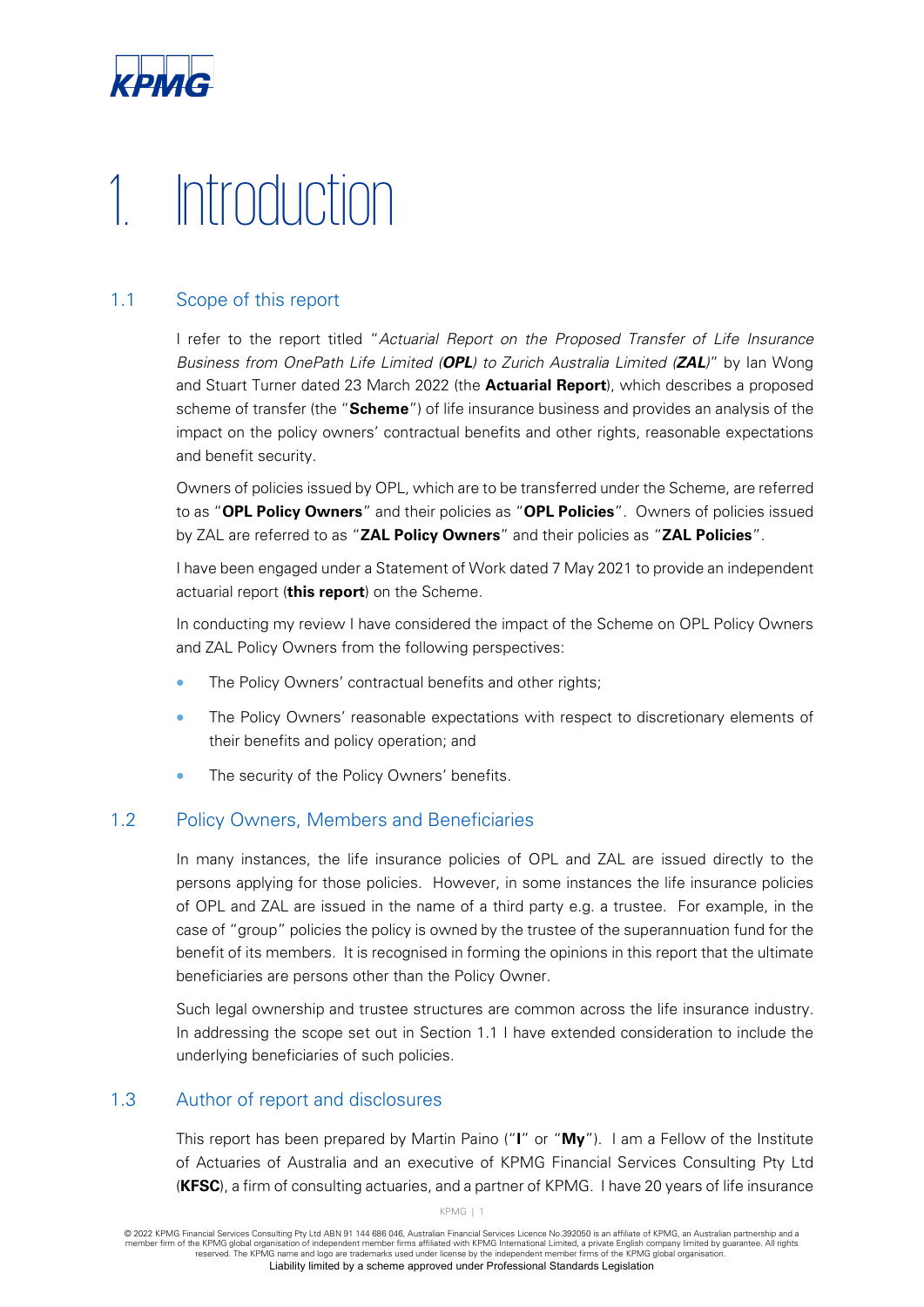

industry experience including 10 years as a partner at KPMG. My opinions set out in this report are based wholly or substantially on specialised knowledge arising from my training, study or experience.

I declare that I have made all enquiries that I believe are desirable and appropriate (save for any matters identified explicitly in this report), and that no matters of significance which I regard as relevant have, to my knowledge, been withheld from the Federal Court of Australia ("the **Court"**).

I have the following interests in relation to ZAL and OPL:

- No shareholdings in either ZAL or OPL;
- KPMG and KFSC provide consulting services to ZAL and OPL;
- KPMG was the external auditor of OPL until September 2018; and
- Remuneration earned as an executive of KFSC and a partner of KPMG indirectly from consulting and audit fees earned by KFSC and KPMG from ZAL and OPL.

### 1.3.1 Expert Evidence Practice Note compliance

I acknowledge that I have read and complied with the Expert Evidence Practice Note (GPN-EXPT) and agree to be bound by it.

# 1.4 Reliances and Limitations

### 1.4.1 Inherent limitations

This report has been prepared as outlined in the Scope Section. The services provided in connection with this engagement comprise an advisory engagement, which is not subject to assurance or other standards issued by the Australian Auditing and Assurance Standards Board and, consequently no opinions or conclusions intended to convey assurance have been expressed.

No warranty of completeness, accuracy or reliability is given in relation to the statements and representations made by, and the information and documentation provided by, Zurich Financial Services Australia Limited ("**ZFSA**") management and personnel consulted as part of the process.

KPMG have indicated within this report the sources of the information provided. We have not sought to independently verify those sources unless otherwise noted within the report.

KPMG is under no obligation in any circumstance to update this report, in either oral or written form, for events occurring after the report has been issued in final form.

The findings in this report have been formed on the above basis. We have relied on the data and information provided by ZFSA and have assumed that it is prima facie accurate and complete. While generally we have satisfied ourselves that the data and information provided is reasonable and consistent with other data and information provided, and/or with data and information otherwise known to us, we have not sought to verify independently nor establish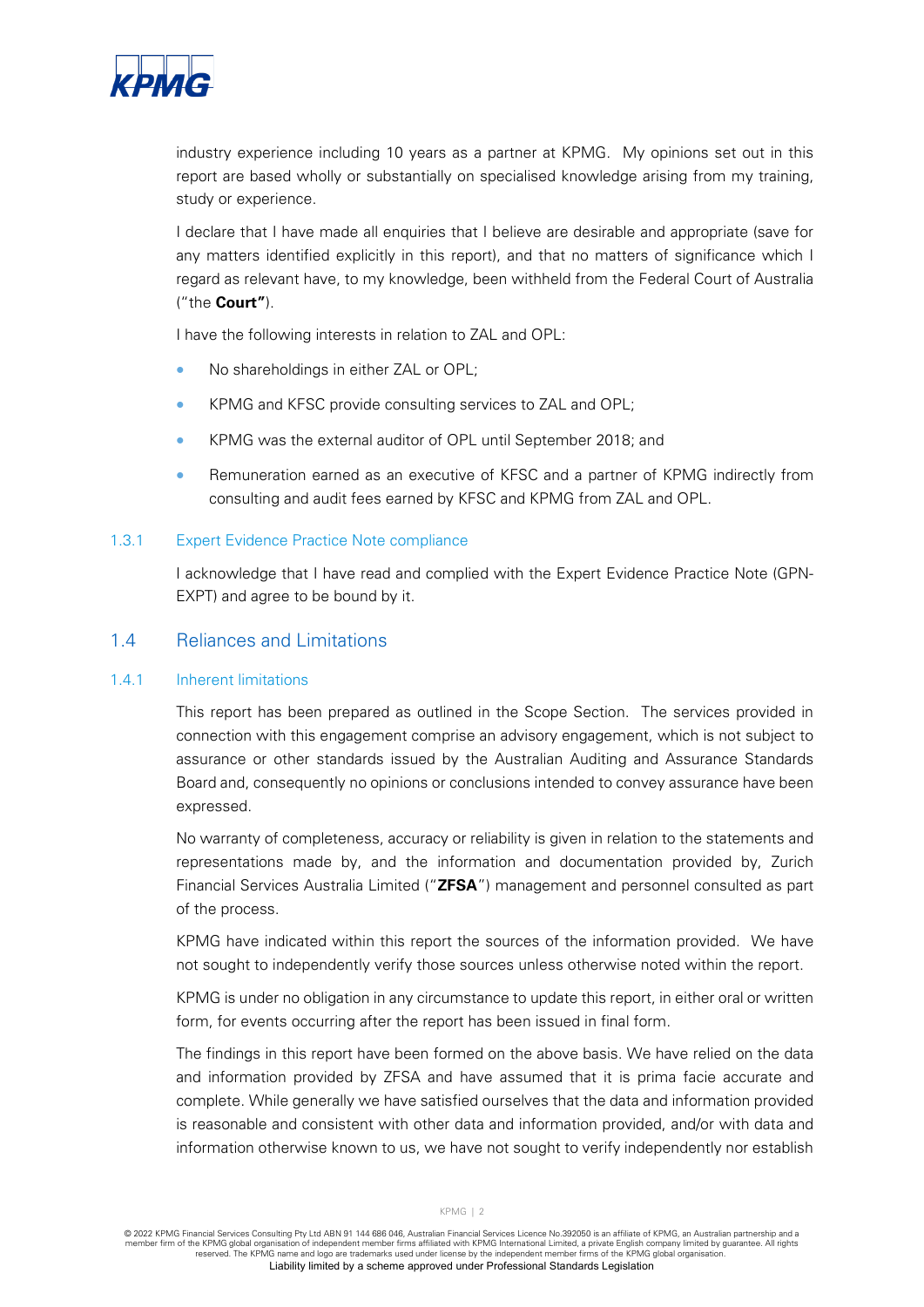

the reliability, accuracy or completeness of the data and information provided or used for this review. A list of the data provided to us is listed in Appendix B.

### 1.4.2 Third Party Reliance

This report is solely for the purpose set out in the Scope Section of this report and for ZFSA's information and is not to be used for any other purpose. It is not intended to be used for any other purpose or distributed to any other party without KFSC's prior written consent. In that regard, we consent to the report being made available for public inspection in relation to the Scheme and being provided to Policy Owners referable to ZAL Statutory Funds No. 2 and No. 3 and OPL Statutory Funds No. 1, No. 2, No. 3, No. 4 and No. 5. including members of superannuation funds whose lives are insured under such policies, the Australian Prudential Regulation Authority and the Federal Court of Australia as part of the proposed Scheme of Transfer application, pursuant to Section 191(2)(a) of the Life Insurance Act, 1995 ("**the Act**").

### 1.4.3 Valuation uncertainty

I note that actuarial projections of the future and estimates of insurance liabilities are generally subject to inherent uncertainties. The actual financial position of OPL and ZAL at the **Effective Date** of the Scheme is subject to the outcome of events that have not yet occurred. Actual experience could vary considerably from the estimates contained within this report and the Actuarial Report. Deviations are normal and are to be expected. The outcome of insurance business and ongoing solvency of ZAL cannot be guaranteed. I note that no absolute guarantee can be provided given the inherent uncertainty in insurance outcomes.

Calculations shown in this report are performed on unrounded numbers, so totals of tables presented in this report may not add to the sum of their components. All differences are immaterial.

# 1.5 Impact of recent events

The ZAL Board approved a transfer of \$25m of surplus from ZAL Statutory Fund No. 2 to the ZAL Shareholder Fund on 23 March 2022. The capital figures for ZAL as at 31 December 2021, and the capital position for the ZAL after the implementation of the Scheme, have been shown as if this transfer took effect at that date.

I have not been notified of any other events or circumstances during the period from 31 December 2021 up to the date of this report that would alter the opinions and conclusions presented in this the report.

# 1.6 Structure of this report

The remainder of this report is structured as follows:

- Section 2 provides an overview of ZAL;
- Section 3 provides an overview of OPL;
- Section 4 provides an overview of the Scheme;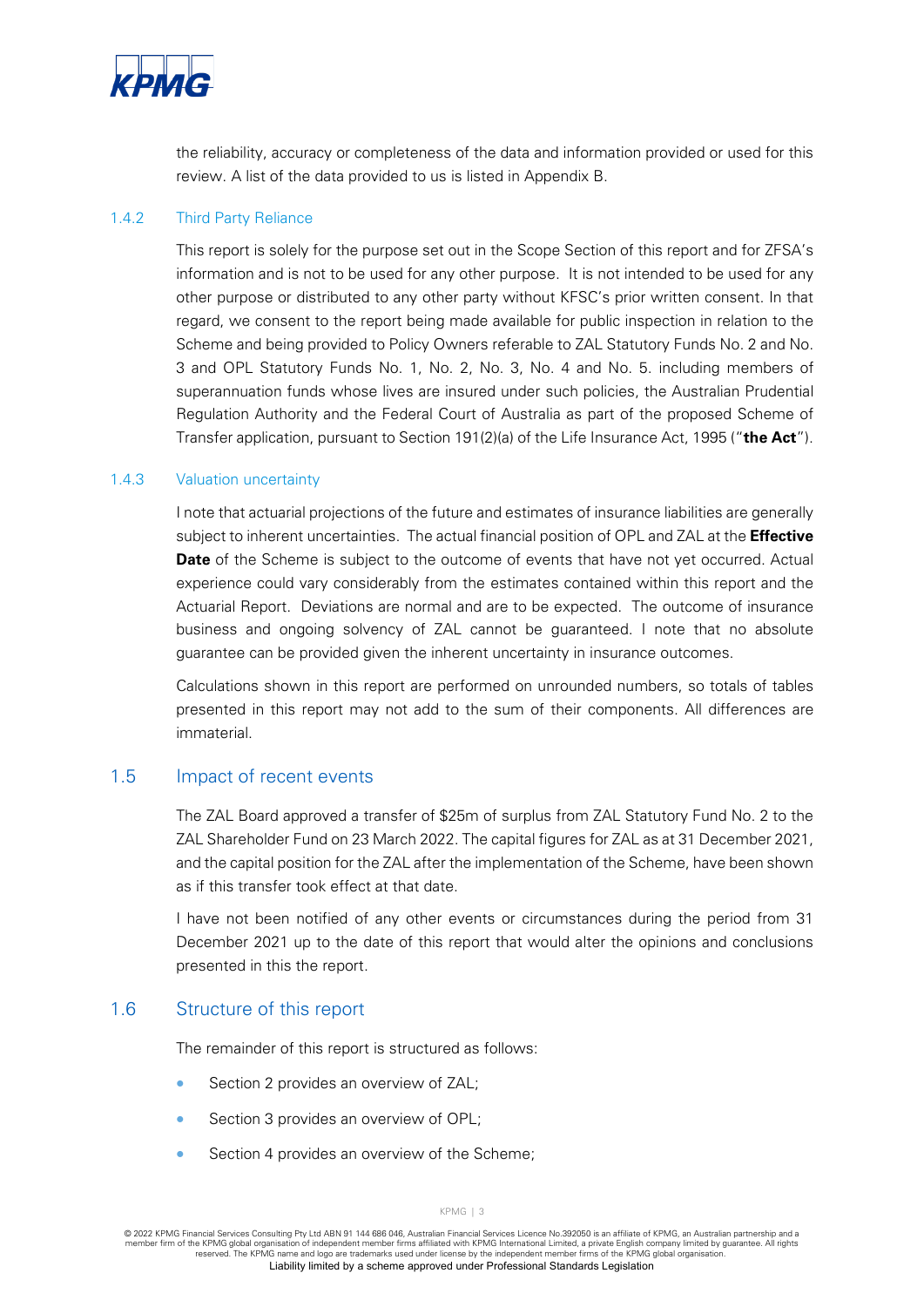

- Section 5 sets out the Financial impact of the Scheme;
- Section 6 sets out the impact of the Scheme on OPL Policy Owners;
- Section 7 sets out the impact of the Scheme on ZAL Policy Owners;
- Section 8 summarises my conclusions;
- Appendices A sets out a glossary of key terms; and
- Appendices B sets out the data relied upon for this report.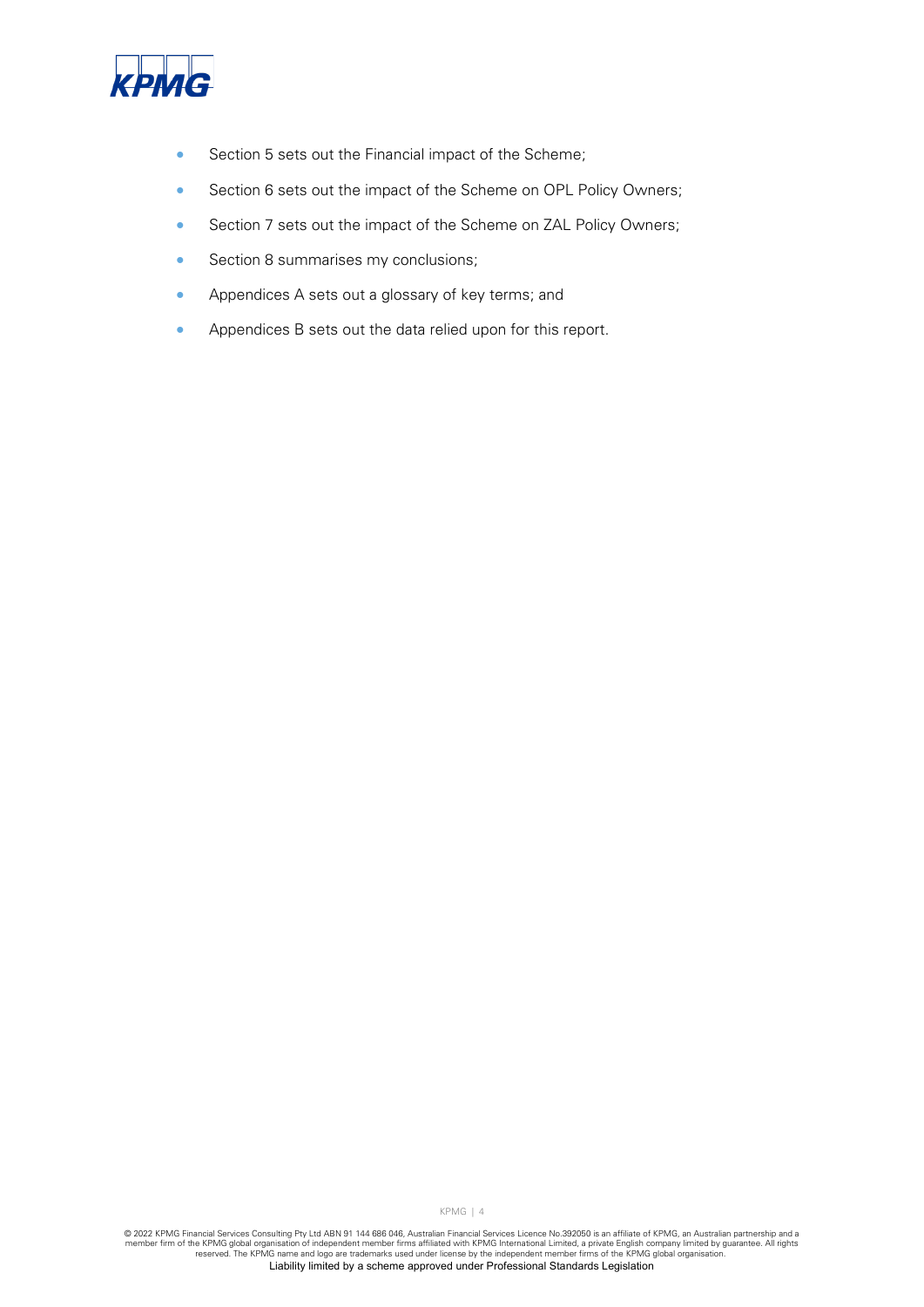

# <span id="page-10-0"></span>2. Overview of ZAL

# 2.1 Introduction

ZAL is a life insurance company registered in Australia to carry on life insurance business under the Life Insurance Act ("the **Act"**). ZAL is wholly owned by Zurich Financial Services Australia Ltd ("**ZFSA**"). ZFSA in turn is ultimately owned by Zurich Insurance Group ("**ZIG**"), a large international company headquartered in Switzerland.

Figure 1: ZAL entity structure in relation to ZIG.

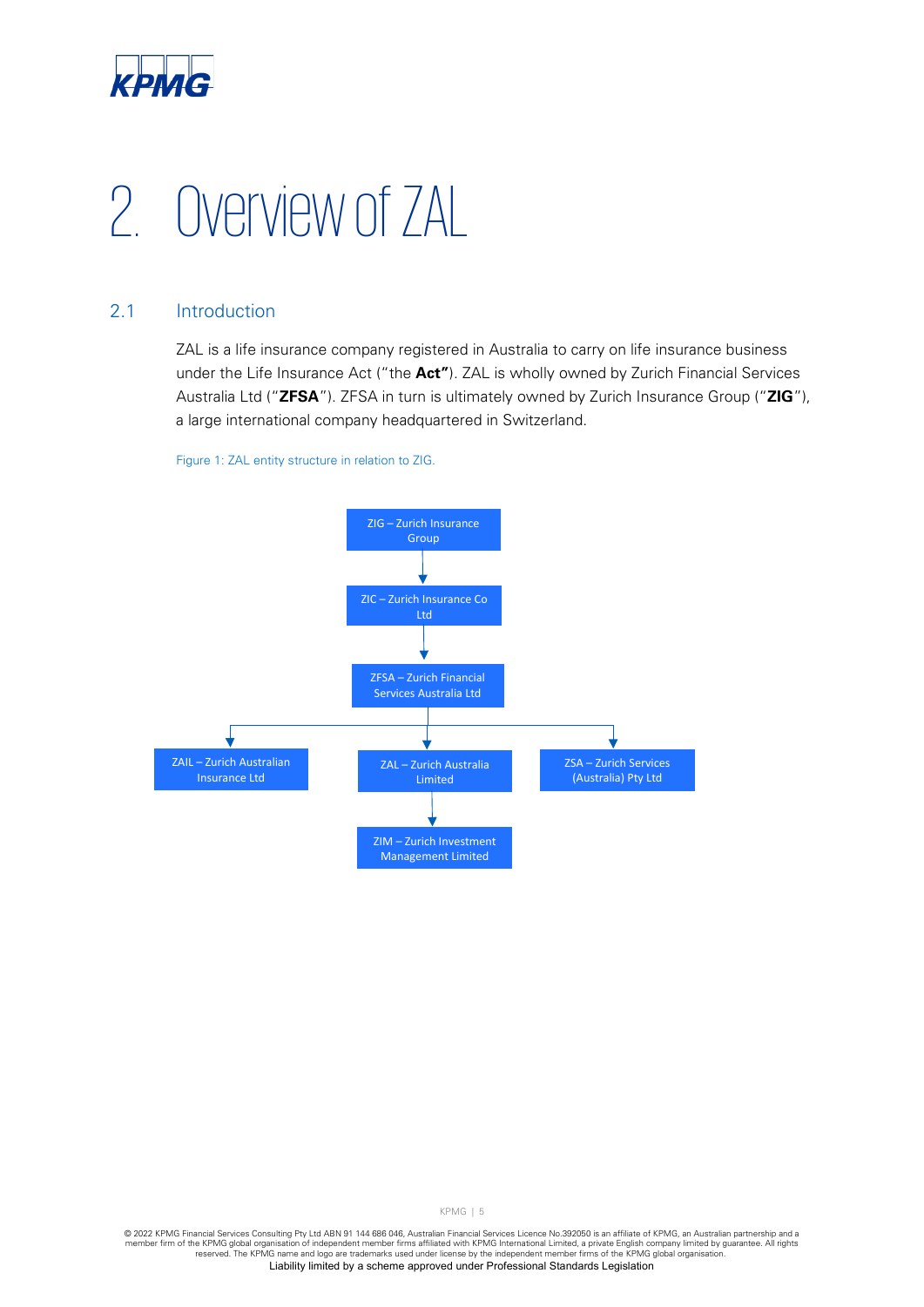

# 2.2 Statutory funds and Shareholder Fund

ZAL has 2 Statutory Funds, which contain all the life insurance business of ZAL, and a Shareholder Fund as set out in the following diagram:

Figure 2: Diagram of ZAL Funds.



Notes:

- 1. ZAL Shareholder Fund includes the holding in ZIM.
- 2. Investment Account Non-participating Business within ZAL provides investment returns to Policy Owners which are discretionary and therefore operates in a similar to Investment Account Participating Business. This business is referred to as Discretionary Investment Account Business in this report.

The above diagram also sets out the various types of life insurance business written in the two Statutory Funds which are described at a high level as follows:

- **Conventional Participating Business** as defined by Section 15 of the Life Act, and includes traditional whole of life, and endowment contracts. These contracts include an entitlement for the policyholder to share in the profits arising from these policies. This share in profits is added to benefits as a bonus.
- **Conventional Non-participating Business** is also defined by Section 15 of the Life Act and includes traditional whole of life, and endowment contracts. These contracts don't include an entitlement for the policyholder to share in the profits arising from these policies.
- **Investment Account Participating Business** consists of policies where a ZAL Policy Owner pays premiums into an account and shares in the profits from these policies. This share in profits is added to the account in the form of crediting rates.
- **Discretionary Investment Account Business** consists of policies where a ZAL Policy Owner pays premiums into an account and ZAL may declare discretionary investment returns to that account in the form of crediting rates.

KPMG | 6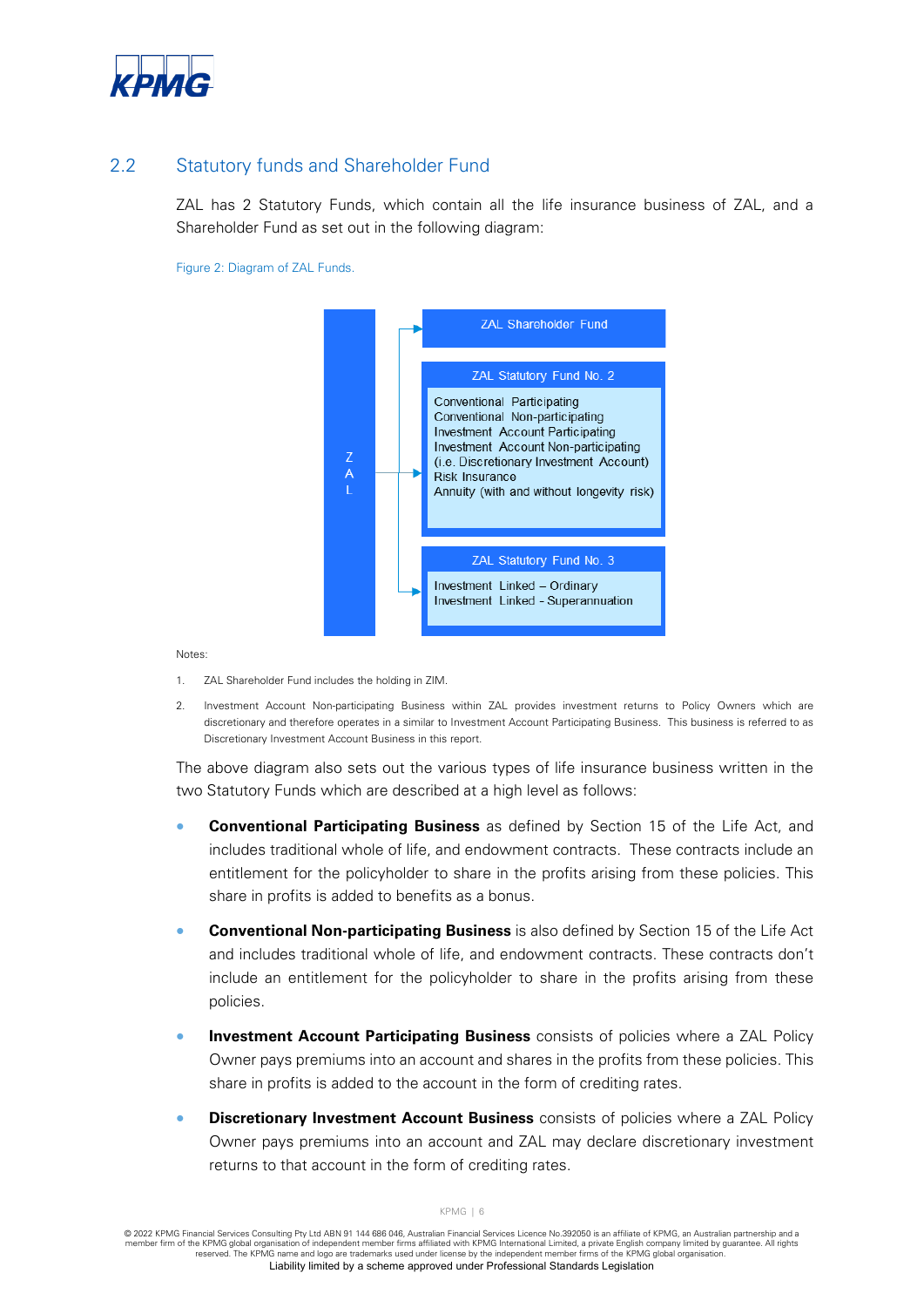

- **Risk Insurance Business** consists of life insurance business covering events such as permanent or temporary disability, trauma and/or death. Risk Insurance Business may be written to individuals or a group of individuals (e.g. through a superannuation fund).
- **Annuity Business** which makes regular payments to ZAL Policy Owners for a fixed term or for life.
- **Investment Linked Business** is life insurance business that provides benefits by reference to units, the value of which is related to the market value of a pool of assets. Some investment linked business have investment return guarantees.

For the purposes of this report references to **Participating Business** includes Conventional Participating Business and Investment Account Participating Business.

# 2.3 Key metrics of life insurance business

The following table sets out some key metrics of the life insurance business in each of the Statutory Funds as outlined in Section 2.2.

| Statutory<br>Fund     | <b>ZAL Business Type</b>                                                                | Open/<br>Closed to<br><b>New</b><br><b>Business</b> | In force<br><b>API</b><br>(Sm) | <b>Sum</b><br><b>Insured</b><br>(\$m) | <b>Number</b><br><sub>of</sub><br>policies |
|-----------------------|-----------------------------------------------------------------------------------------|-----------------------------------------------------|--------------------------------|---------------------------------------|--------------------------------------------|
| No. 2                 | <b>Conventional Participating</b>                                                       | Closed                                              | 1                              | 52                                    | 7,525                                      |
|                       | Investment Account Participating                                                        | Closed                                              | $\Omega$                       | 18                                    | 1,940                                      |
|                       | Investment Account Non-Participating<br>( <i>i.e.</i> Discretionary Investment Account) | Closed                                              | 0.4                            | 57                                    | 5,088                                      |
|                       | Risk Insurance <sup>1</sup>                                                             | Open                                                | 883                            | 259,695                               | 427,146                                    |
|                       | Annuity                                                                                 | Closed                                              | 0                              | 0                                     | 50                                         |
| Total No <sub>2</sub> |                                                                                         |                                                     | 885                            | 259,822                               | 441,749                                    |
| No.3                  | Investment linked                                                                       | Open                                                | 7                              | 1,047                                 | 35,815                                     |
| <b>Total No3</b>      |                                                                                         |                                                     | $\overline{7}$                 | 1.047                                 | 35,815                                     |
| <b>Grand Total</b>    |                                                                                         |                                                     | 892                            | 260,869                               | 477.564                                    |

Table 1: Key metrics of ZAL Business Types as at 31 December 2021.

Notes:

1. Risk Insurance Business includes Conventional Non-Participating Business.

# 2.4 Financial performance

### 2.4.1 Recent profitability

The following table sets out the profits (net of tax) earned by ZAL in the last four financial years:

<sup>© 2022</sup> KPMG Financial Services Consulting Pty Ltd ABN 91 144 686 046, Australian Financial Services Licence No.392050 is an affiliate of KPMG, an Australian partnership and a member firm of the KPMG global organisation of independent member firms affiliated with KPMG International Limited, a private English company limited by guarantee. All rights<br>reserved. The KPMG name and logo are trademarks Liability limited by a scheme approved under Professional Standards Legislation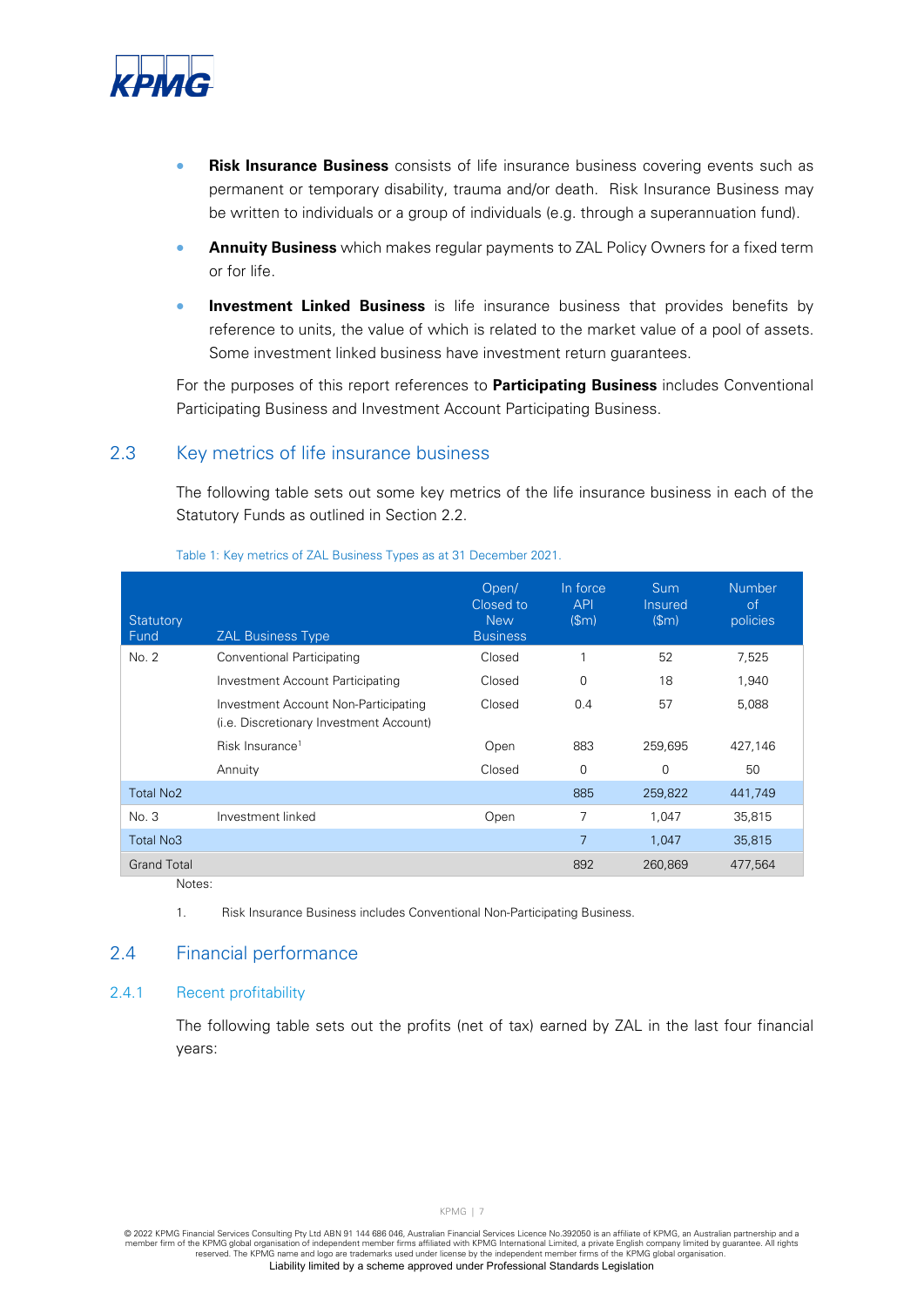

#### Table 2: ZAL financial performance.

| <b>ZAL Profit (\$m)</b> |             |             |             |             |
|-------------------------|-------------|-------------|-------------|-------------|
|                         | <b>FY18</b> | <b>FY19</b> | <b>FY20</b> | <b>FY21</b> |
| Statutory Fund No. 2    | 96          | 68          | 114         | 79          |
| Statutory Fund No. 3    | 3           | 6           | 2           |             |
| Shareholder Fund        |             | -3          |             |             |
| Total                   | 95          |             | 111         | 76          |

Notes:

1. FY: Financial year ended 31 December

The following observations are made on the above table:

- ZAL has made shareholder profits in each of the four most recent financial years.
- The vast majority of the shareholder profits emerging in Statutory Fund No. 2 were primarily from the Risk Insurance Business.
- Shareholder profits emerging in Statutory Fund No. 3 were relatively small and emerge primarily from fees on the Investment Linked business.
- The Shareholder Fund has made small losses each year due to the amortisation of the value of business acquired (intangible asset) from Macquarie Life Ltd in 2016.
- ZAL advised ZAL Shareholder profitability is forecast to remain positive over the next two years.

# 2.5 Capital position

# 2.5.1 Regulatory capital requirements

The regulatory capital requirements for life insurance companies are set out in a series of Australian Prudential Regulation Authority ("**APRA**") Life Prudential Standards. The core framework for determining capital requirements is set out in Life Prudential Standard ("**LPS**") 110 Capital Adequacy ("**LPS 110**").

LPS 110 requires a life company to:

- Determine the "**Capital Base**" of each Statutory Fund and Shareholder Fund. The Capital Base of a fund recognises the quality of the support provided by various forms of capital by imposing restrictions on certain sources of capital to meet regulatory capital requirements. In addition, the Capital Base includes adjustments to recognise that:
	- A fund may contain certain assets (such as deferred tax assets, goodwill and other intangibles) that are acceptable from an accounting perspective. However, for prudential purposes such assets are generally not available or have questionable value should the fund encounter difficulties.

<sup>© 2022</sup> KPMG Financial Services Consulting Pty Ltd ABN 91 144 686 046, Australian Financial Services Licence No.392050 is an affiliate of KPMG, an Australian partnership and a member firm of the KPMG global organisation of independent member firms affiliated with KPMG International Limited, a private English company limited by quarantee. All rights reserved. The KPMG name and logo are trademarks used under license by the independent member firms of the KPMG global organisation. Liability limited by a scheme approved under Professional Standards Legislation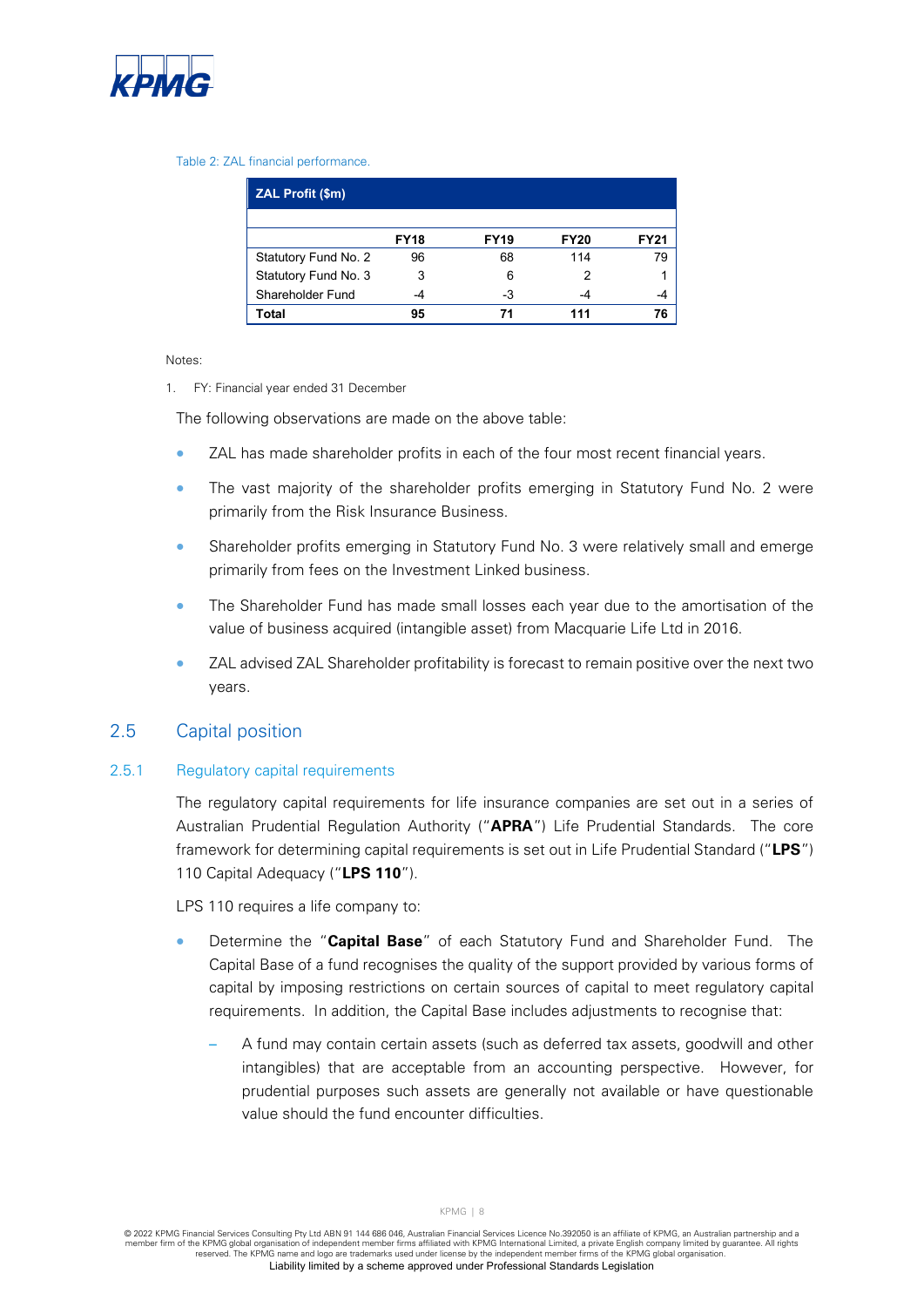

- The policy liabilities on the balance sheet may reflect allowances for future transactions (such as future premium income that are not appropriate to recognise for prudential purposes).
- Determine the Prescribed Capital Amount ("**PCA**") of each Statutory Fund and the Shareholder Fund. The PCA is the required level of capital for regulatory capital purposes and is intended to achieve the outcome that if a fund was to start the year with a Capital Base equal to the PCA and losses occurred at the 99.5 percent confidence level then the assets remaining would be at least sufficient to provide for the adjusted policy liabilities and "other liabilities" of the fund at the end of the year.
- Ensure that for each Statutory Fund and the Shareholder Fund that the Capital Base exceeds the PCA plus any supervisory adjustment made by APRA. The PCA plus the supervisory adjustment is referred to as the Prudential Capital Requirement ("**PCR**"). It is noted that LPS 110 does not allow a life insurance company to disclose any Supervisory Adjustment that APRA has determined.
- LPS 110 requires life insurance companies to set a target capital level which is set in the context of the life insurance company's risk profile, Board risk appetite and regulatory capital requirements. Consequently, ZAL holds additional "buffer" capital ("**Target Surplus**") above the PCR at a company level in line with the Board approved risk appetite such that the life insurance company can continue to meet the PCR requirement over the next 12 months to a confidence level of 97.5%. The level of surplus may vary above and below Target Surplus over time depending on the experience of the business. As discussed in Section 2.6.1, ZAL's Internal Capital Adequacy Assessment Process ("**ICAAP**") sets out "trigger points" at various levels of the **Target Surplus Coverage Ratio** (i.e. [Capital Base – PCR] / Target Surplus) along with management actions to restore the Target Surplus Coverage Ratio to within a **Targe Surplus Normal Operating Range** as defined in ZAL's ICAAP.

All monies above the PCR plus the bottom of the Target Surplus Normal Operating Range may be paid as dividends to ZFSA subject to Board approval and are therefore not locked in within ZAL.

### 2.5.2 ZAL current capital position

The following table sets out the capital position for ZAL as at 31 December 2021 but adjusted to allow for the post 31 December 2021 transfer of \$25m from the ZAL Statutory Fund No. 2 to the ZAL Shareholder Fund, which was approved by the ZAL Board on 23 March 2022. The expected PCA Coverage is also shown below.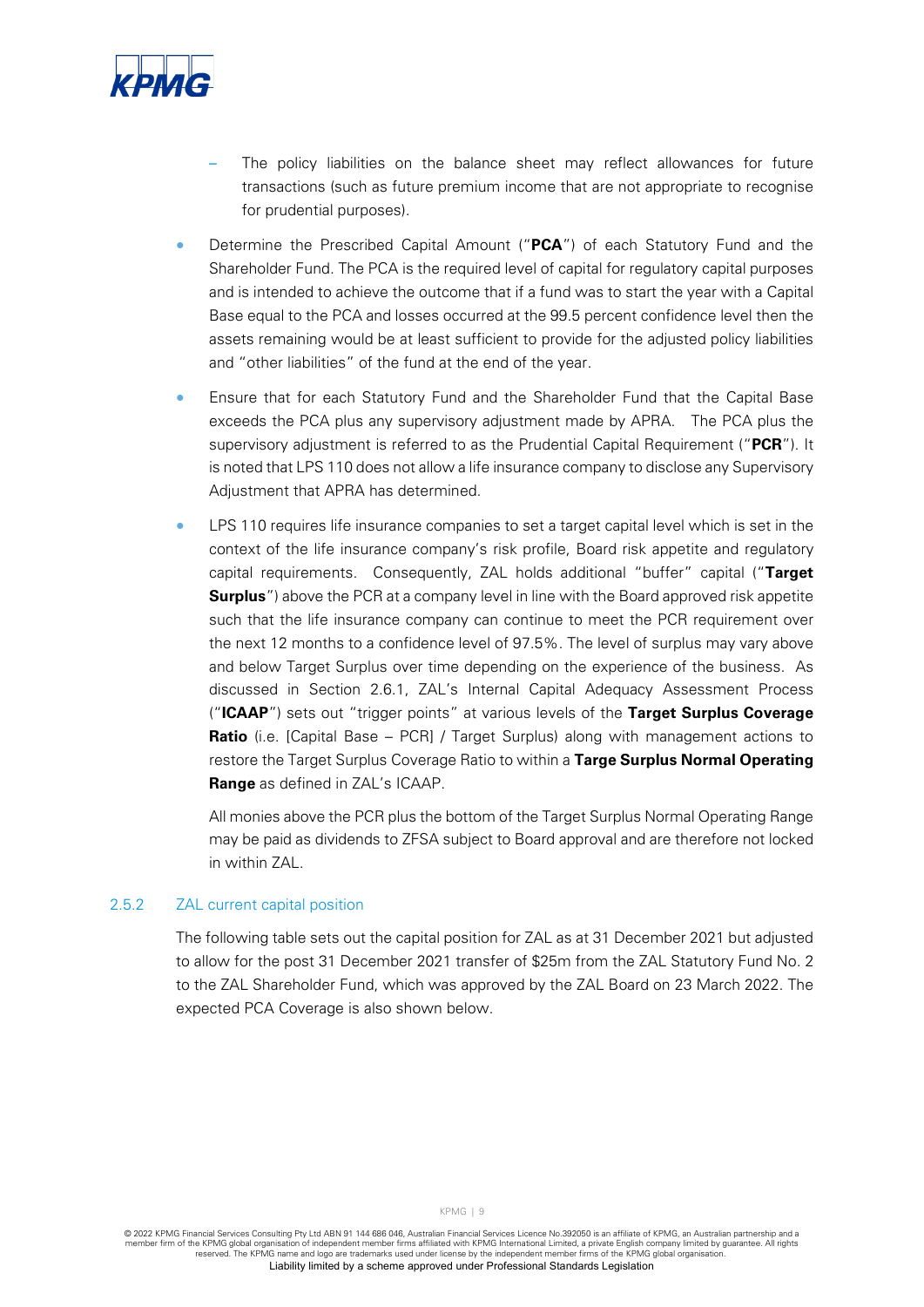

Table 3: ZAL capital position as at 31 December 2021 but adjusted for the post 31 December 2021 transfer of \$25m from the ZAL Statutory Fund No. 2 to the ZAL Shareholder Fund (as approved by the ZAL Board on 23 March 2022).

| $\mathsf{Sm}$                                           | <b>Statutory Fund No. 2</b> |          | <b>Statutory</b><br>Fund No. 3 | <b>Shareholder</b><br><b>Fund</b> | <b>Total ZAL</b> |
|---------------------------------------------------------|-----------------------------|----------|--------------------------------|-----------------------------------|------------------|
|                                                         | Par                         | Non par  |                                |                                   |                  |
| Net assets                                              | 6                           | 1.321    | 19                             | 273                               | 1,619            |
| Intangibles assets $1$                                  | 0                           | 0        | 0                              | $-246$                            | $-246$           |
| Regulatory adjustments <sup>2</sup>                     | 6                           | $-1,021$ | -1                             | $-1$                              | $-1,018$         |
|                                                         | 11                          | 300      |                                |                                   |                  |
| <b>Capital Base</b>                                     | 311                         |          | 19                             | 25                                | 355              |
| <b>PCA</b>                                              |                             | 135      | 3                              | 2                                 | 141              |
| Surplus above PCA                                       |                             | 176      | 15                             | 23                                | 214              |
| PCA Coverage Ratio <sup>3</sup>                         | 230%                        |          | 539%                           | 1,164%                            | 252%             |
| Surplus after March Transfer                            | 151                         |          | 15                             | 48                                | 214              |
| PCA Coverage Ratio <sup>3</sup> after March<br>Transfer |                             | 211%     | 539%                           | 2,318%                            | 252%             |

Notes:

- 1. Relates primarily to the value of the Macquarie Life Ltd business which is deducted from the net assets in order to determine the Capital Base under APRA Prudential Standard LPS 112.
- 2. Consists of various deductions to assets required under APRA Prudential Standard LPS 112 when calculating the Capital Base, for example deduction of deferred acquisition costs and allowing for minimum surrender values.
- 3. PCA Coverage Ratio = Capital Base / PCA

The following observations are made on the table:

- As at 31 December 2021 all the Statutory Funds, Shareholder Fund and ZAL as a whole had sufficient Capital Base to cover their respective PCA.
- The Surplus above the PCA is sufficient to cover supervisory adjustments required by APRA and maintain the Target Surplus Coverage Ratio above the bottom of the Target Surplus Normal Operating Range.

# 2.6 Company management practices

### 2.6.1 Risk and capital management

ZAL has a Board approved Risk Management Framework ("**RMF**"), Risk Appetite Statement ("**RAS**"), Risk Management Strategy ("**RMS**") and business plan as required under APRA Prudential Standard CPS 220.

The RMS describes the managerial responsibilities, policies, procedures and controls that ZAL has in place to manage risk. The RMS is common to both ZAL and OPL.

The RAS of ZAL sets out the Board's risk appetite and tolerances for various risks including the risk of breaching regulatory capital requirements, financial risks, insurance risks, operational risks and strategic risks.

ZAL and OPL adopt a common governance framework. Some governance activities are overseen for both ZAL and OPL by a single management committee while others are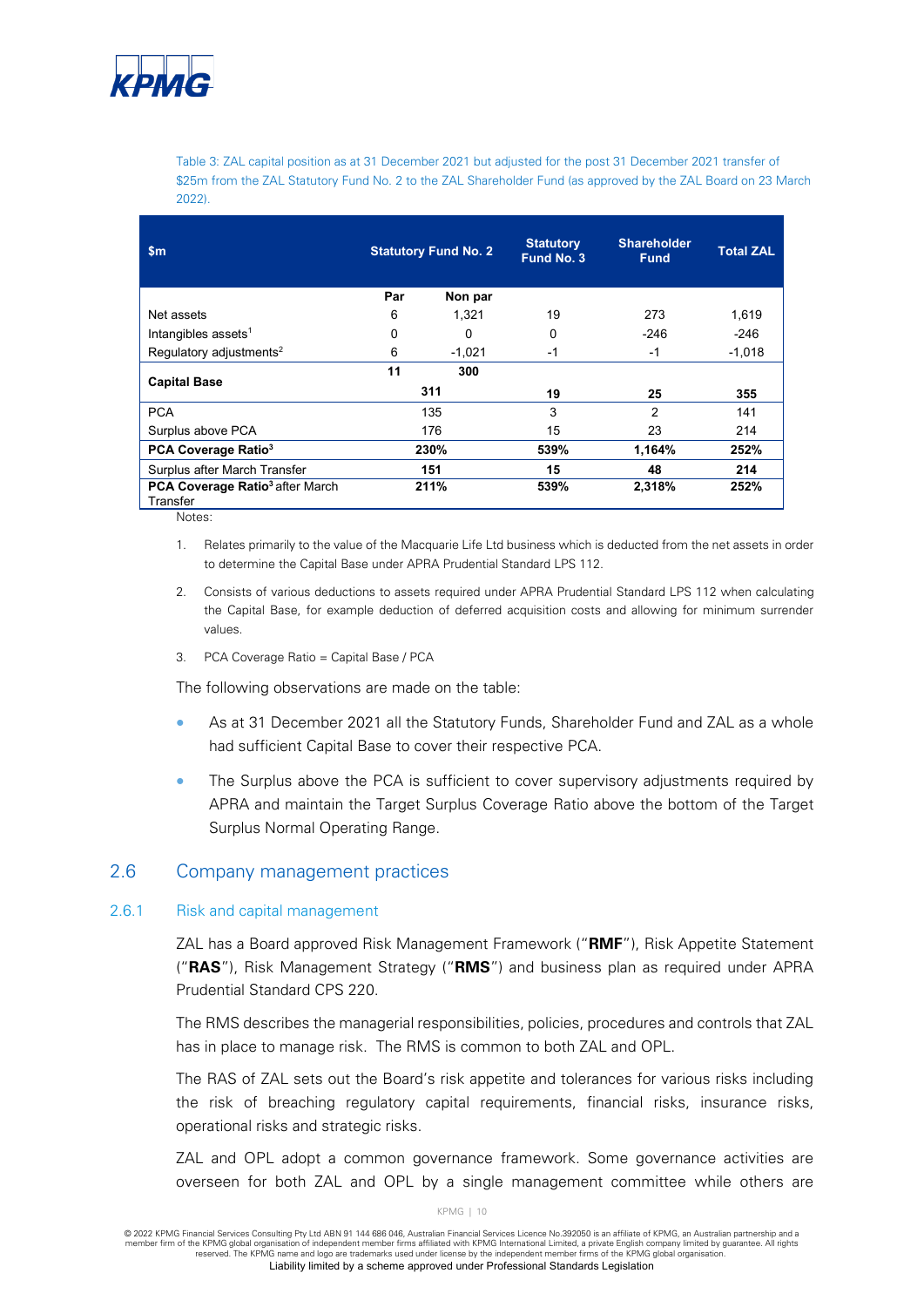

overseen by separate management committees that operate under the common governance framework.

ZAL and OPL adopt a common ICAAP in respect of how capital is managed. Under the ICAAP, Target Surplus is held to cover similar levels of risk and there are common trigger points and management actions in the event of breaches of those trigger points.

### 2.6.2 Investment strategy

### • **Statutory Fund No. 2 and Shareholder Fund:**

- All assets backing Participating Business and Discretionary Investment Account business are invested in line with underlying commitments to ZAL Policy Owners or in line with ZAL's interpretation of their reasonable expectations.
- Assets for all other business in this Statutory Fund as well as those in the Shareholder Fund are invested in line with the ZFSA risk appetite including investments in pooled investment trusts managed by third parties, direct holdings managed through investment mandates or assets managed by ZAL in house.

### • **Statutory Fund No. 3:**

The majority of the assets are invested in unit trusts managed by ZIM or by external fund managers in line with underlying commitments to ZAL Policy Owners.

# 2.6.3 Management of Participating Business (including Discretionary Investment Account Business)

The Participating Business (including Discretionary Investment Account Business) is notionally ring-fenced, by product groups, within Statutory Fund No. 2. Each product group has its own asset allocation and is allocated investment returns according to that allocation.

Each year the Board of ZAL obtains advice from the Appointed Actuary on the bonus rates to be applied to the Conventional Participating ZAL Policies and the crediting rates to be applied to the Investment Account Participating ZAL Policies and Discretionary Investment Account Business.

### 2.6.4 Reinsurance

ZAL fully reinsures the Annuity business and utilises reinsurance for the mortality and morbidity risks for capital efficiency and general risk management purposes. The reinsurance is made mainly to five APRA licenced subsidiaries of global reinsurers.

As at 31 December 2021 approximately 42% of the Risk Insurance benefits are reinsured.

All reinsurers used for material product types are large global organisations and have a Standard and Poor's rating of at least AA-.

<sup>© 2022</sup> KPMG Financial Services Consulting Pty Ltd ABN 91 144 686 046, Australian Financial Services Licence No.392050 is an affiliate of KPMG, an Australian partnership and a member firm of the KPMG global organisation of independent member firms affiliated with KPMG International Limited, a private English company limited by guarantee. All rights reserved. The KPMG name and logo are trademarks used under license by the independent member firms of the KPMG global organisation. Liability limited by a scheme approved under Professional Standards Legislation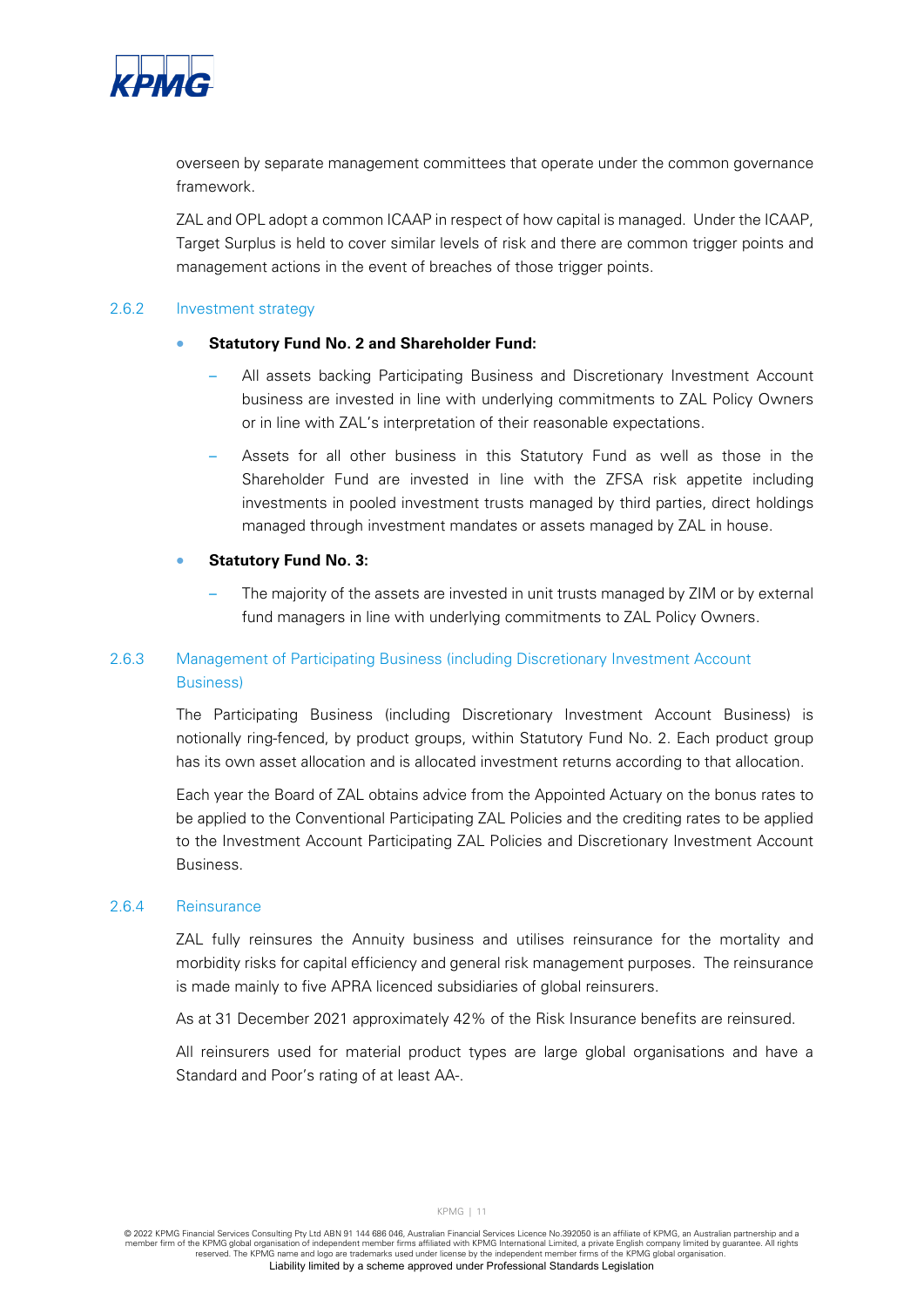

### 2.6.5 Underwriting and claims management

The ZAL and OPL claims and underwriting teams were combined during 2020. Policies and processes are aligned, with differences remaining where appropriate to reflect differing policy terms and conditions, systems, or underlying reinsurance arrangements.

Irrespective of whether the Scheme is implemented:

- The completion of policy and process alignment is expected to be finalised before the Effective date.
- Processes and procedures that relate to policy terms and conditions or systems that only apply OPL Policy Owners or only to Existing ZAL Policy Owners will be maintained.

ZAL's underwriting rules reflect a combination of ZAL underwriting philosophy and reinsurer guidelines.

### 2.6.6 Expense allocation

The methodology and principles for allocating expenses to ZAL product groups Policies and OPL product groups were aligned in 2020. The approach uses an activity-based costing method and reflects the drivers of volume of business in force in each entity.

### 2.6.7 Unit pricing approach

Unit pricing is conducted in-house using the pControl system, a specialist application used by several companies in Australia.

ZAL regularly reviews and maintains its unit pricing policy and processes that are applied to all unit linked investment business of ZAL, ZIM and OPL.

# 2.6.8 Repricing philosophy

Certain Risk Insurance Policies allow the premiums to be changed. ZAL reviews the premiums on these ZAL Policies each year and may adjust the premiums to achieve target levels of profitability in line with the global Zurich Risk Policy.

Examples of recent price increases in ZAL are as follows:

- Increases in ZAL individual disability income insurance premium rates; and
- Repricing group Risk Insurance to achieve a certain technical profit margin.

Investment management and other charges on Investment Linked and Investment Account Business may also be changed and are also assessed against profitability targets in the global Zurich Risk Policy.

# 2.6.9 Other operational functions

Policy administration, sales and marketing, business management, finance, investment management and reporting functions are conducted in-house by employees of ZFSA and ZSA under a Resources Deed with ZAL.

<sup>© 2022</sup> KPMG Financial Services Consulting Pty Ltd ABN 91 144 686 046, Australian Financial Services Licence No.392050 is an affiliate of KPMG, an Australian partnership and a member firm of the KPMG global organisation of independent member firms affiliated with KPMG International Limited, a private English company limited by guarantee. All rights reserved. The KPMG name and logo are trademarks used under license by the independent member firms of the KPMG global organisation. Liability limited by a scheme approved under Professional Standards Legislation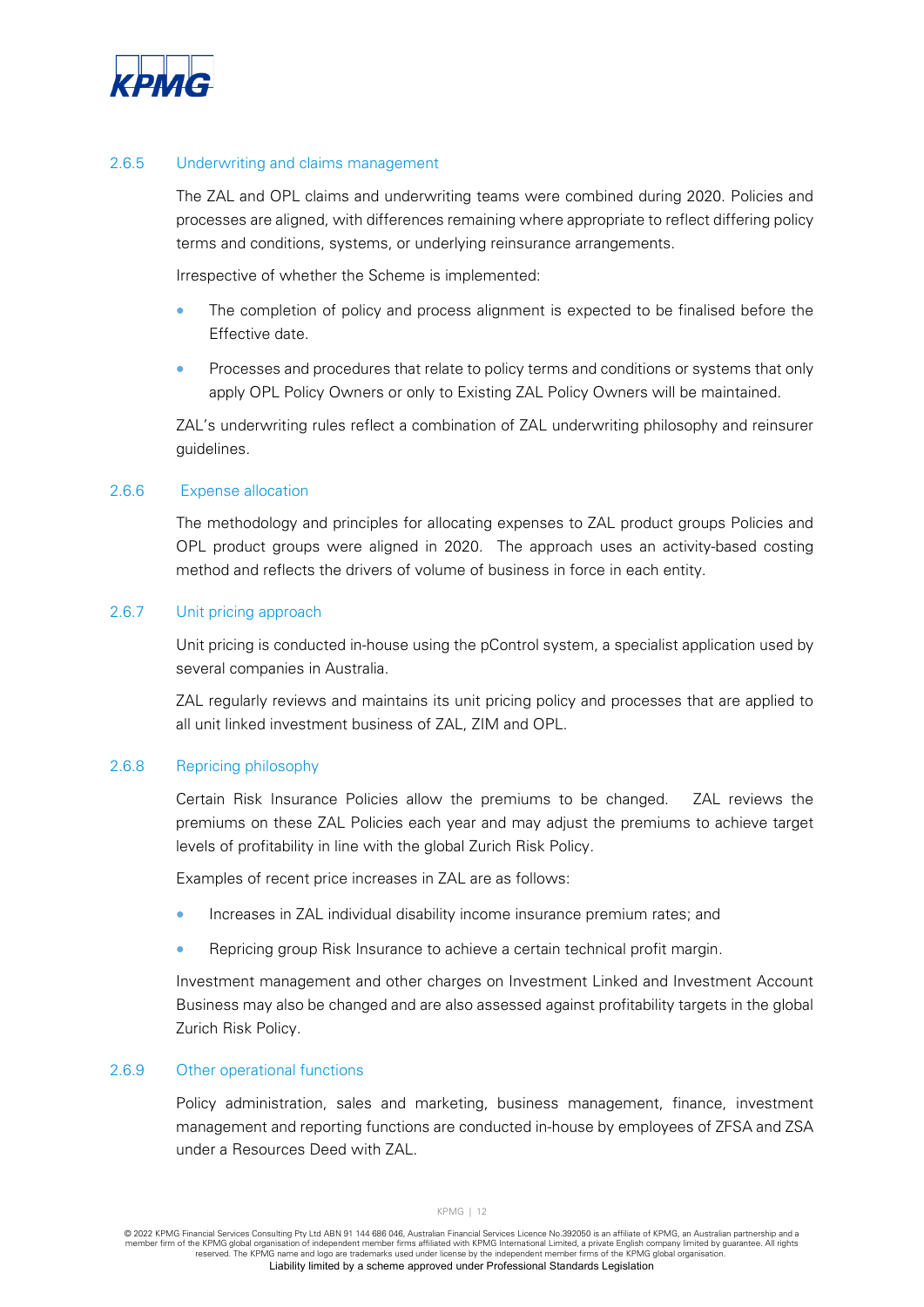

# 2.7 Remediation

There are no material remediation projects currently underway in ZAL.

© 2022 KPMG Financial Services Consulting Pty Ltd ABN 91 144 686 046, Australian Financial Services Licence No.392050 is an affiliate of KPMG, an Australian partnership and a<br>member firm of the KPMG global organisation of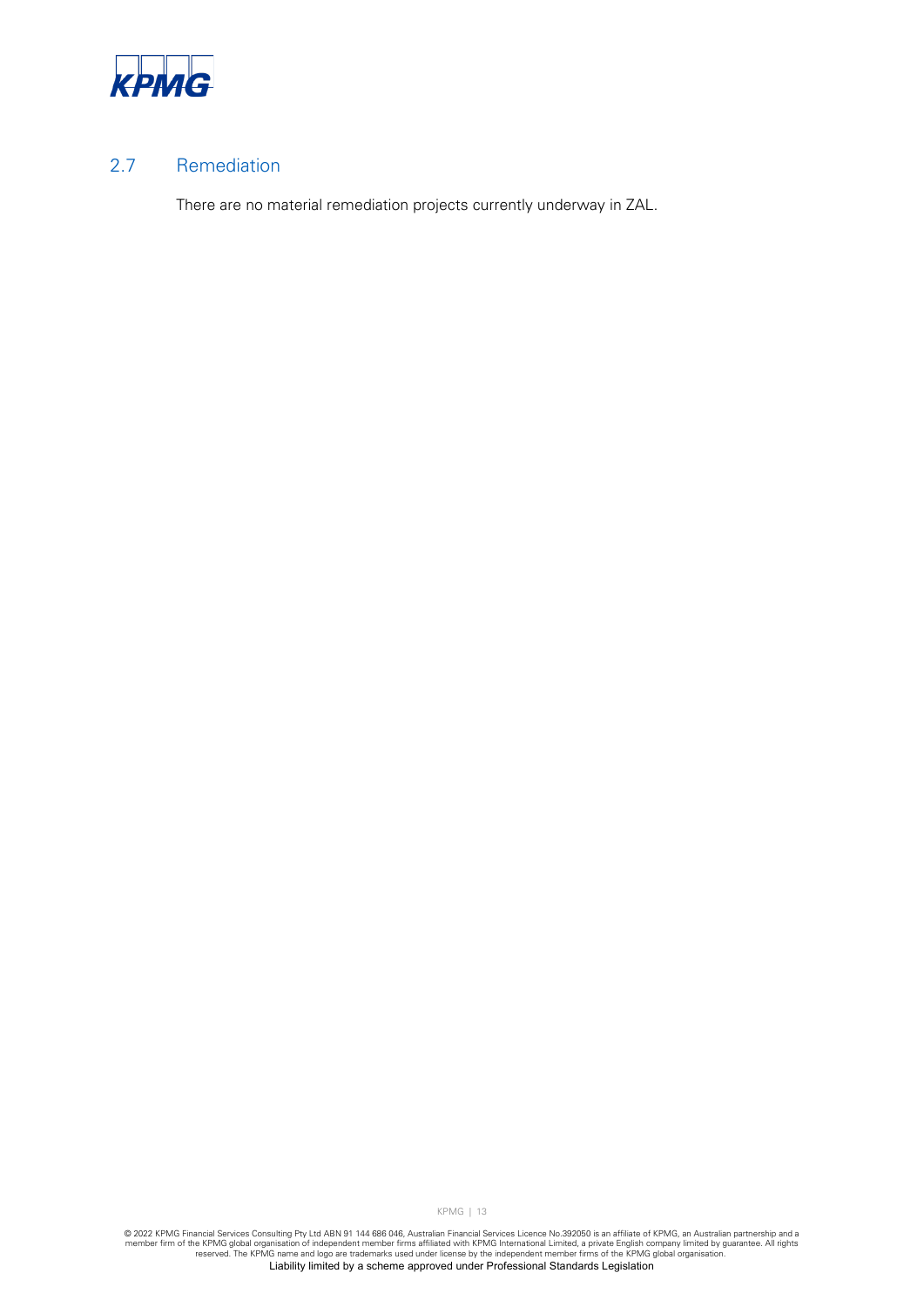

# <span id="page-19-0"></span>3. Overview of OPL

# 3.1 Introduction

OPL is a life insurance company registered in Australia to carry on life insurance business under the Life Act. OPL is wholly owned by OnePath Life Australia Holdings Limited (**OPLAH**), which in turn is wholly owned by ZFSA. ZFSA is ultimately owned by ZIG a large international company headquartered in Switzerland.

Figure 3: OPL entity structure in relation to ZIG.



# 3.2 Statutory funds and Shareholder Fund

OPL has 5 Statutory Funds, which contain all the life insurance business of OPL, and a Shareholder Fund as set out in the following diagram.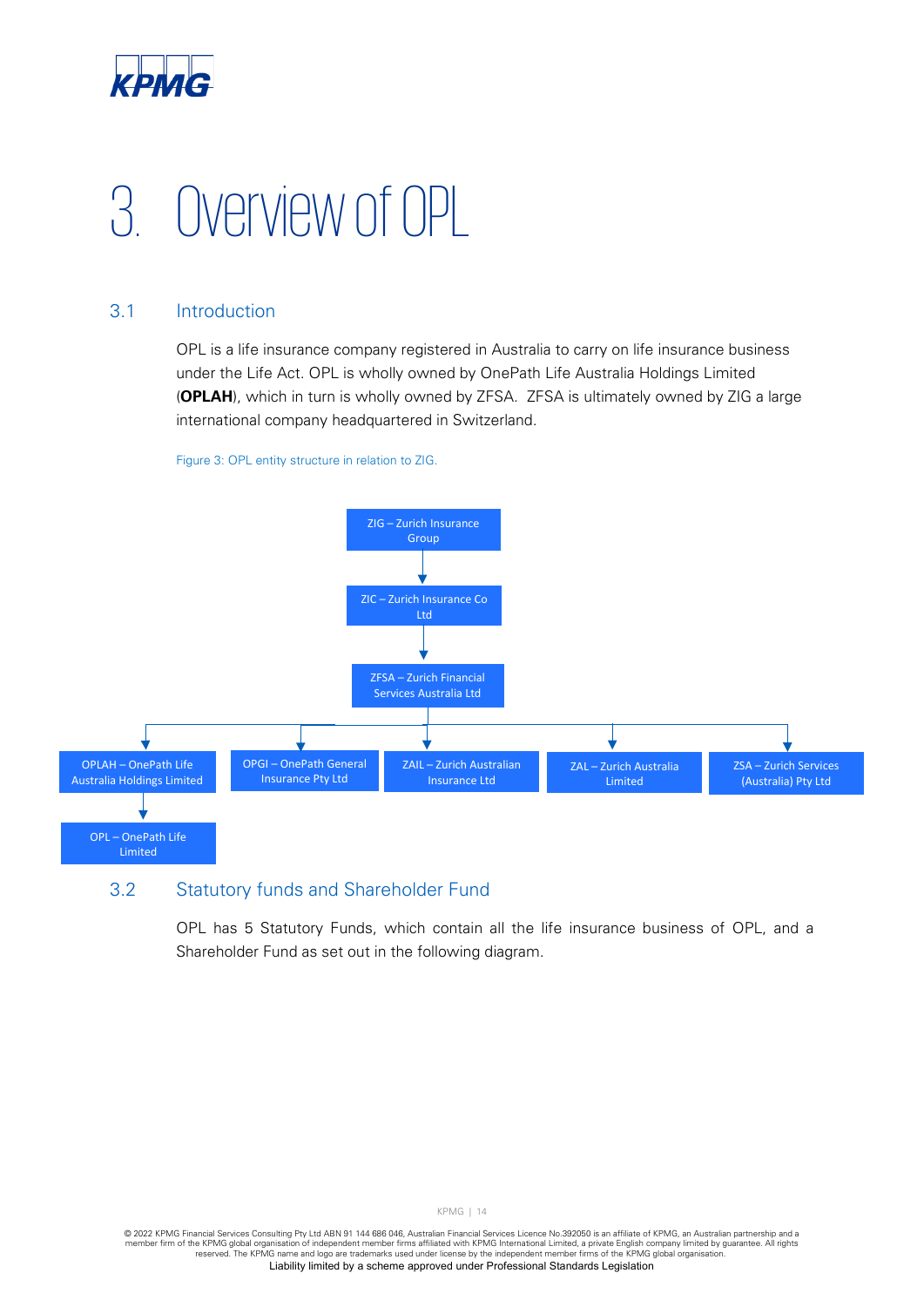

Figure 4: Diagram of OPL Funds.



#### Notes:

1. Investment Account Non-participating Business within OPL provides investment returns to Policy Owners based on a formula which is not discretionary.

The above diagram sets out the various types of life insurance business written in the 5 Statutory Funds. Most of these types of life insurance business are the same as ZAL, as described in Section 2.2. except for the following:

- The Risk Insurance Business of the No.1 fund includes a small portfolio of consumer credit and involuntary unemployment cover has been declared by APRA to be life insurance business under Section 12A of the Life Insurance Act 1995.
- OPL does not have any Discretionary Investment Account Business;
- OPL's Investment Account Non-Participating Business relates to contracts where an OPL Policy Owner pays premiums into an account and investment returns are added to it according to a formula and does not include any discretion by OPL.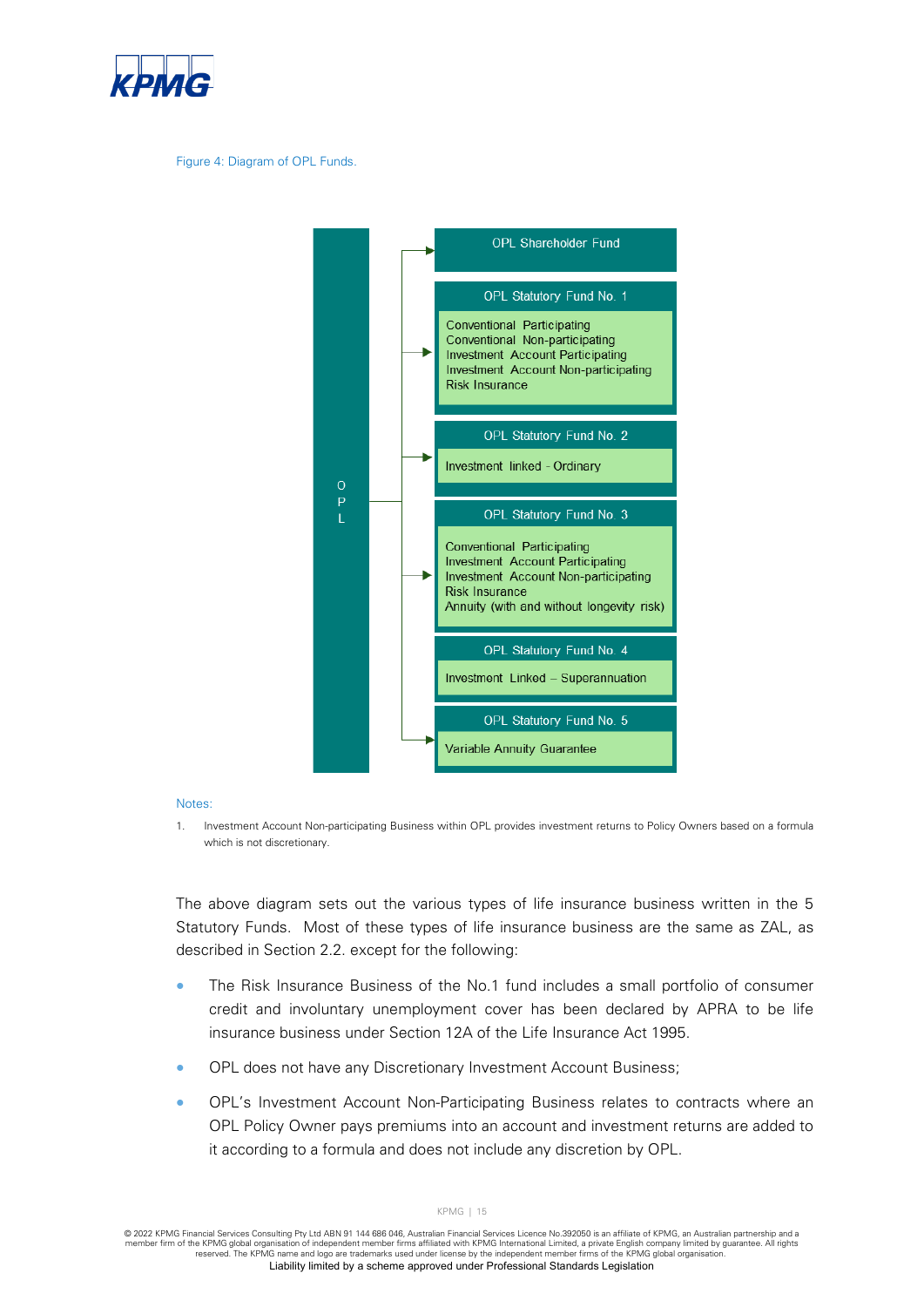

• The Variable Annuity Guarantee Business in Statutory Fund 5 provides a guarantee that income payments will be made for life to OPL Policy Owners of the "MoneyForLife "product if their account balance in their allocated pension managed by a third party is exhausted. Note that the allocated pension funds are not part of the life insurance business of OPL.

# 3.3 Key metrics of life insurance business

The following table sets out some key metrics of the life insurance business in each of the Statutory Funds as outlined in section 3.2.

| Statutory<br>Fund  | <b>OPL Business Type</b>                | Open/<br>Closed to<br><b>New</b><br><b>Business</b> | In force<br><b>API</b><br>(Sm) | Sum<br>Insured<br>(Sm) | Number<br>of<br>policies |
|--------------------|-----------------------------------------|-----------------------------------------------------|--------------------------------|------------------------|--------------------------|
| No. 1              | Conventional participating              | Closed                                              | $\Omega$                       | 52                     | 2,258                    |
|                    | <b>Investment Account Participating</b> | Closed                                              | $\mathbf 0$                    | 15                     | 577                      |
|                    | Investment Account Non-Participating    | Closed                                              | $\Omega$                       | 65,290                 | 2,859                    |
|                    | Risk Insurance <sup>1</sup>             | Open                                                | 1,012                          | 137,090                | 376,127                  |
| <b>Total No1</b>   |                                         |                                                     | 1,012                          | 202,448                | 381,821                  |
| No. 2              | Investment linked - Ordinary            | Closed                                              | $\mathbf 0$                    | 479                    | 7,869                    |
| <b>Total No2</b>   |                                         |                                                     | $\Omega$                       | 479                    | 7,869                    |
| No. 3              | Conventional participating              | Closed                                              | $\Omega$                       | 8                      | 128                      |
|                    | Investment Account (Participating)      | Closed                                              | $\Omega$                       | 76                     | 2,043                    |
|                    | Investment Account (Non-Participating)  | Closed                                              | 0                              | 449                    | 16,326                   |
|                    | Risk Insurance <sup>1</sup>             | Open                                                | 506                            | 143,380                | 72,338                   |
|                    | Annuity                                 | Closed                                              | $\Omega$                       | 0                      | 2,945                    |
| <b>Total No3</b>   |                                         |                                                     | 506                            | 143,913                | 93,779                   |
| No. 4              | Investment linked - Superannuation      | Closed                                              | $\mathbf 0$                    | 418                    | 9,790                    |
| <b>Total No4</b>   |                                         |                                                     | $\overline{0}$                 | 418                    | 9,790                    |
| No. 5              | Variable annuity guarantee              | Closed                                              | $\mathbf 0$                    | 35                     | 215                      |
| <b>Total No5</b>   |                                         |                                                     | $\overline{0}$                 | 35                     | 215                      |
| <b>Grand Total</b> |                                         |                                                     | 1,518                          | 347,292                | 493,474                  |

#### Table 4: Key metrics of OPL Business Types as at 31 December 2021

Notes:

1. Risk Insurance Business includes Conventional Non-Participating Business.

# 3.4 Financial performance

# 3.4.1 Recent profitability

The following table sets out the shareholder profits (net of tax) earned by OPL in the last three financial years:

Table 5: OPL Financial performance.

KPMG | 16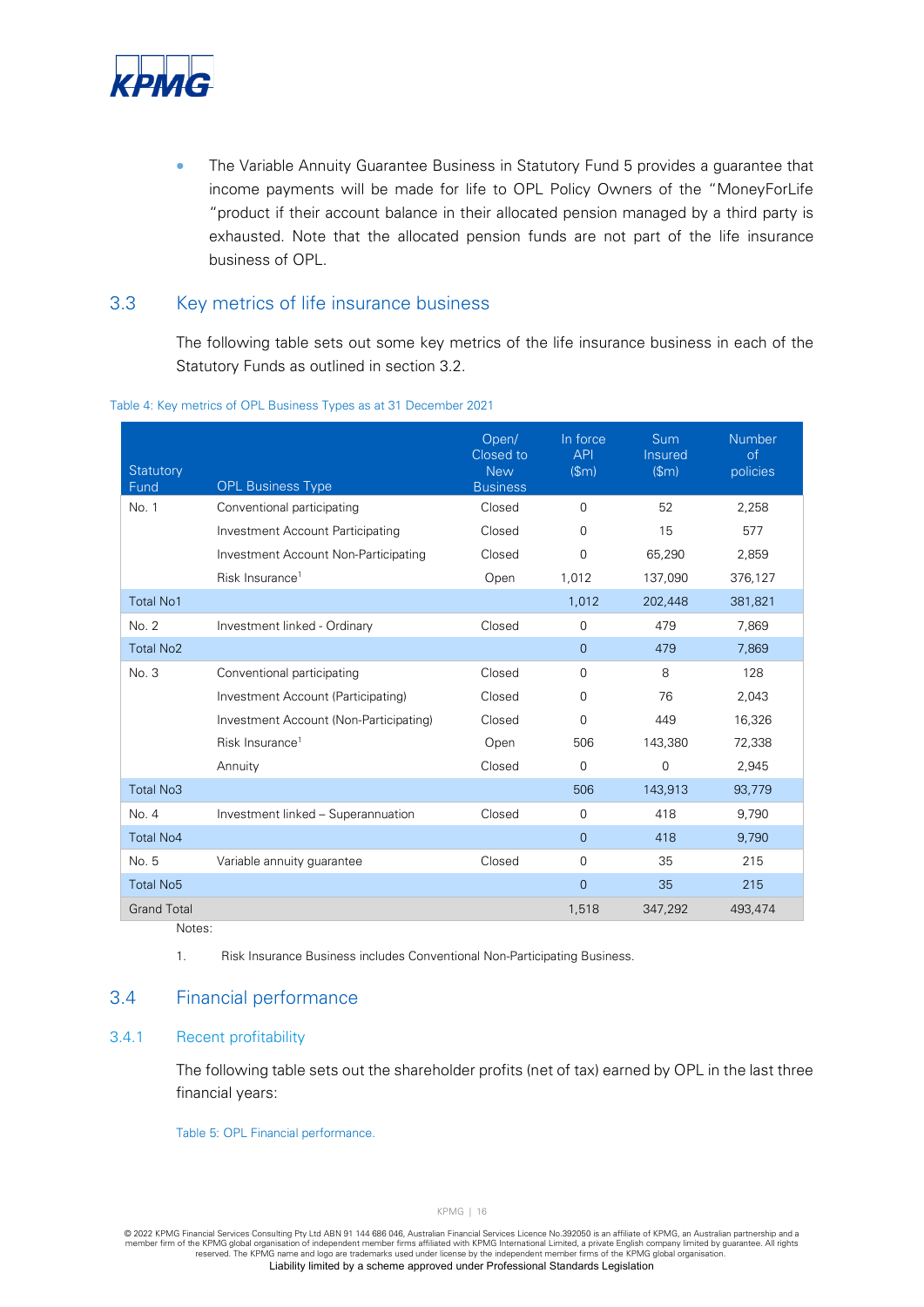

| <b>OPL Profit (\$m)</b> |                   |                   |             |             |  |  |
|-------------------------|-------------------|-------------------|-------------|-------------|--|--|
|                         | FY18 <sup>1</sup> | FY19 <sup>2</sup> | <b>FY20</b> | <b>FY21</b> |  |  |
| Statutory Fund No. 1    | $-141$            | $-343$            | 33          | 46          |  |  |
| Statutory Fund No. 2    | 6                 | 5                 | 6           | 4           |  |  |
| Statutory Fund No. 3    | 14                | $-72$             | $-49$       | -9          |  |  |
| Statutory Fund No. 4    | 61                | -4                | 2           | 2           |  |  |
| Statutory Fund No. 5    | O                 | 0                 | O           |             |  |  |
| Shareholder Fund        |                   | -6                |             | 0           |  |  |
| Total                   | -60               | -420              |             | 45          |  |  |

#### Notes:

- 1. 12 months ended 30 Sep 2018
- 2. 15 months ended 31 December 2019
- 3. FY20 and FY21 is 12 months ending 31 December

The following observations are made on the above table:

- OPL has made shareholder losses from FY18 to FY20, returning to profitability in FY21.
- The losses in Statutory Fund No. 1 and No. 3 were due to:
	- Strengthening of the risk business assumptions resulting in losses of \$(211)m in FY18 and \$(297)m in FY19; and
	- The establishment of provisions of \$114m in FY19 for remediation programs; and
	- Adverse claims experience.
- Shareholder losses in FY19 relate to remediation provisions set up in FY19.
- The drop in the profitability of the Statutory Fund No. 4 from FY18 to FY19 reflects that the majority of the business in Statutory Fund No. 4, being Superannuation investmentlinked business invested into OPL by the OnePath MasterFund, was redeemed by OnePath Custodians Pty Ltd in April 2019 as part of the successor fund transfer from the OnePath MasterFund to Retirement Portfolio Service, prior to the sale of OPL to the Zurich Group. OnePath Custodians Pty Ltd, the OnePath MasterFund, and the Retirement Portfolio Service were not part of that sale and are not part of the Zurich Group.
- OPL advised Shareholder profitability in OPL is forecast to remain profitable in the future. The Zurich Insurance Group also benefits from profits arising from OPL's reinsurance of lump sum Risk Insurance Business to ZIC.

# 3.5 Capital position

### 3.5.1 Regulatory capital requirements

The Regulatory capital requirements of OPL are the same as ZAL. These requirements are described in Section 2.5.1.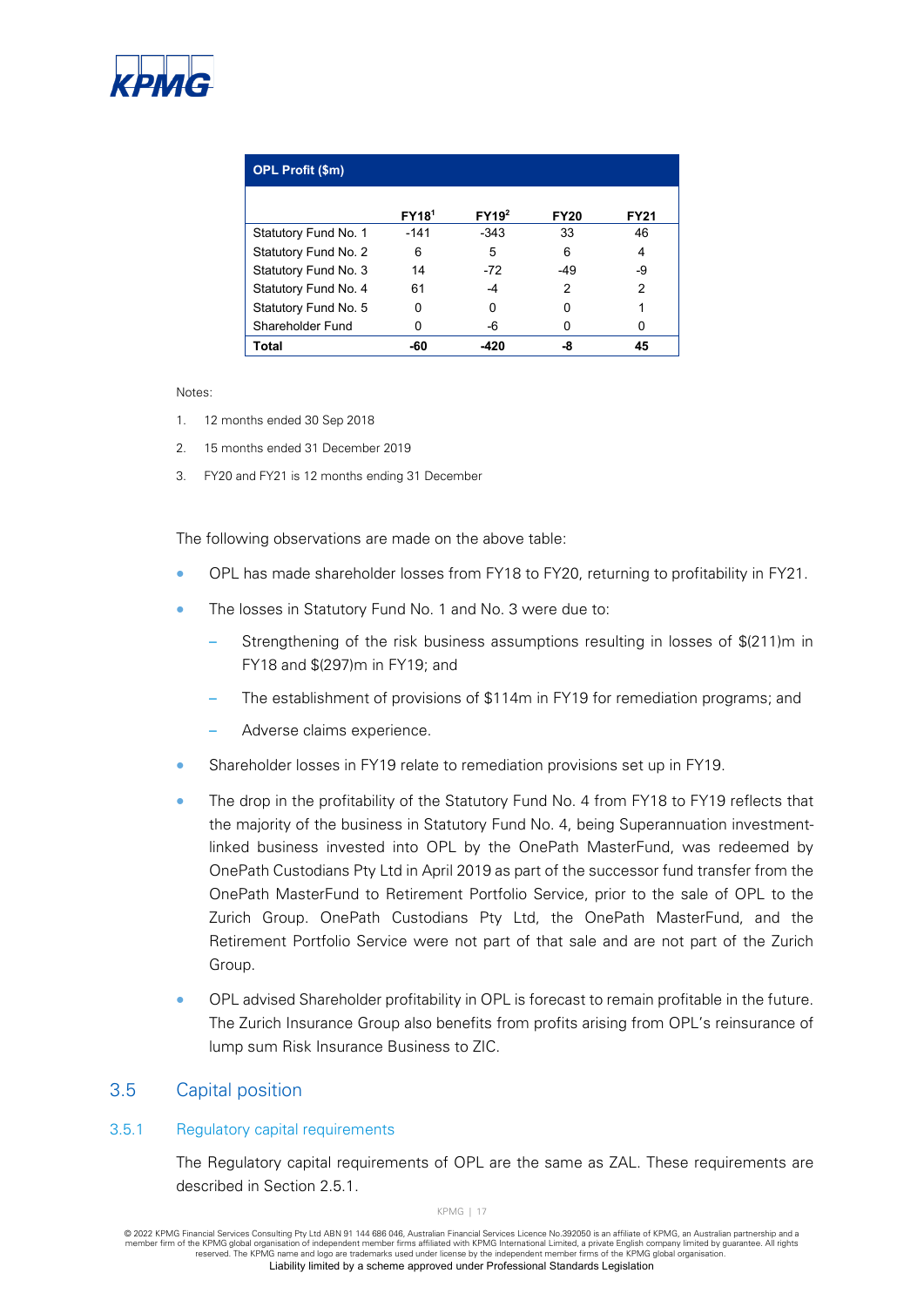

Consistent with ZAL:

- OPL holds additional Target Surplus above the PCR at a company level in line with the Board approved risk appetite such that OPL can continue to meet the PCR requirement over the next 12 months to a confidence level of 97.5%;
- OPL's ICAAP contains the same trigger point and management actions as the ZAL ICAAP as discussed in Section 2.5.1. This includes management actions to restore the Target Surplus Coverage Ratio to within the Target Surplus Normal Operating Range; and
- All monies above the PCR plus the bottom of the Target Surplus Normal Operating Range may be paid as dividends to ZFSA subject to Board approval and are therefore not locked within OPL.

# 3.5.2 OPL current capital position

The following table sets out the capital position for OPL as at 31 December 2021:

|                                 | Transfer to ZAL SF <sup>1</sup> No. 2 under the Scheme |                   |             |                 |          | Transfer to ZAL SF No. 3<br>under the Scheme |                 |                                   |                            |
|---------------------------------|--------------------------------------------------------|-------------------|-------------|-----------------|----------|----------------------------------------------|-----------------|-----------------------------------|----------------------------|
| \$m\$                           |                                                        | <b>SF No. 1</b>   |             | <b>SF No. 3</b> | SF No. 5 | <b>SF No. 2</b>                              | <b>SF No. 4</b> | <b>Shareholder</b><br><b>Fund</b> | <b>Total</b><br><b>OPL</b> |
|                                 | Par                                                    | <b>Non</b><br>par | Par         | Non<br>par      | Non par  | Non par                                      | Non par         |                                   |                            |
| Net assets                      | 14                                                     | 870               |             | 315             | 19       | 13                                           | 20              | 2                                 | 1,253                      |
| Intangibles assets              | 0                                                      | 0                 | $\mathbf 0$ | 0               | 0        | $\Omega$                                     | 0               | 0                                 | 0                          |
| Regulatory adjustments          | $-1$                                                   | $-425$            | $-1$        | $-13$           | $-1$     | 0                                            | $-1$            | 0                                 | $-441$                     |
|                                 | 14                                                     | 445               | 0           | 302             | 18       | 13                                           | 19              | $\mathbf{2}$                      | 812                        |
| <b>Capital Base</b>             |                                                        | 459               |             | 302             |          |                                              |                 |                                   |                            |
| <b>PCA</b>                      |                                                        | 272               |             | 213             | 9        | 3                                            | $\overline{2}$  | $\Omega$                          | 499                        |
| Surplus above PCA               |                                                        | 187               |             | 88              | 8        | 10                                           | 17              | 2                                 | 313                        |
| PCA Coverage Ratio <sup>2</sup> |                                                        | 169%              |             | 142%            | 189%     | 408%                                         | 1,089%          | 5,391%                            | 163%                       |

#### Table 6: OPL capital position as at 31 December 2021

Notes:

1. SF = Statutory Fund

2. PCA Coverage Ratio = Capital Base / PCA

The following observations are made on the table:

- As at 31 December 2021 all the Statutory Funds, Shareholder Fund and OPL as a whole had sufficient Capital Base to cover its PCA.
- The Surplus above the PCA is sufficient to cover supervisory adjustments required by APRA and maintain Target Surplus Coverage Ratio above the bottom of the Target Surplus Normal Operating Range as outlined above in Section 3.5.1.

KPMG | 18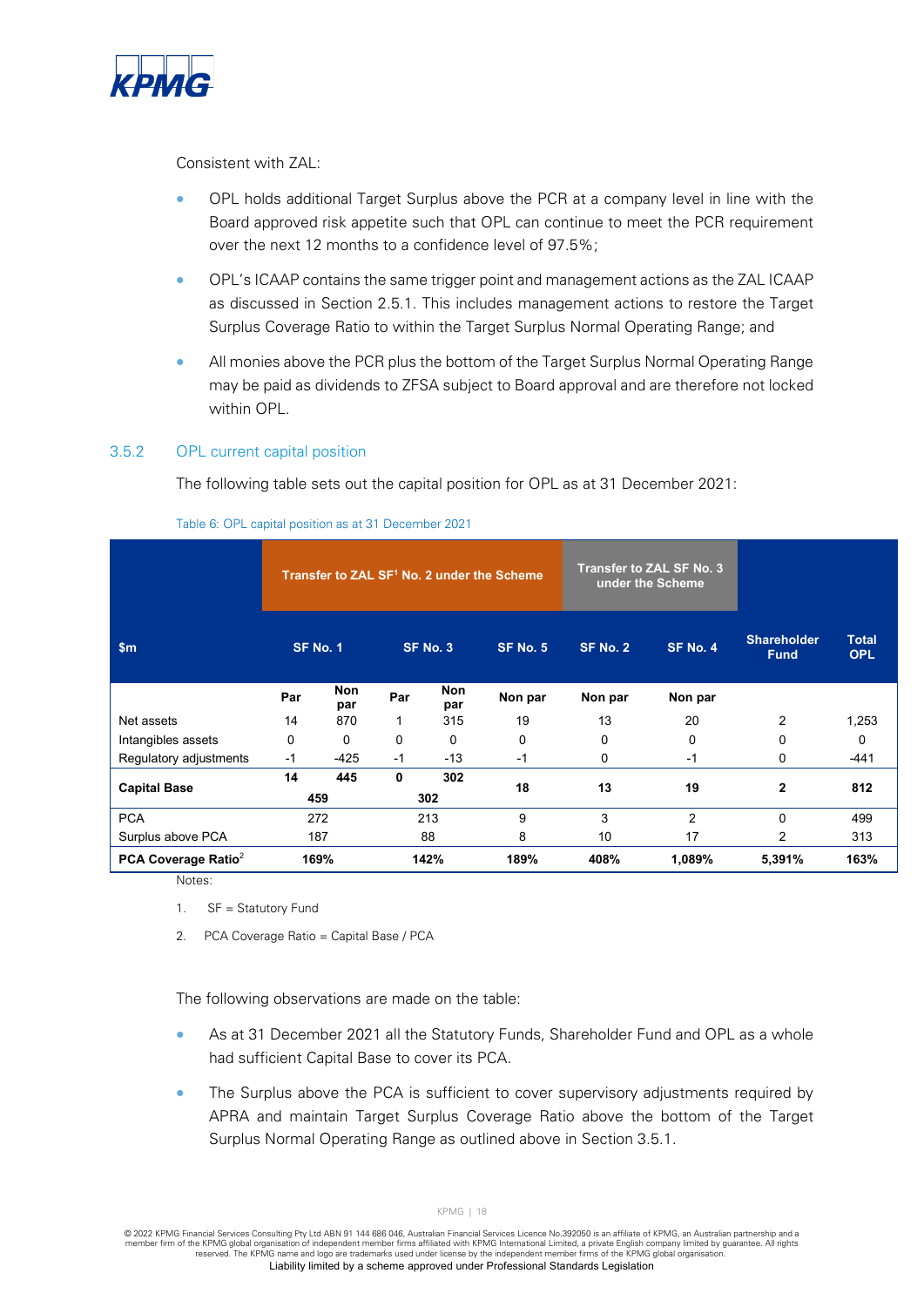

# 3.6 Company management practices

### 3.6.1 Risk and capital management

OPL has a Board approved RMF, RAS, RMS and business plan as required under APRA Prudential Standard CPS 220.

As discussed in Section 2.6.1:

- OPL has a common RMS with ZAL;
- A common governance framework for the management of OPL and ZAL has been adopted; and
- OPL and ZAL have a common ICAAP including Target Surplus confidence levels and trigger points for management action at the same confidence levels.

### 3.6.2 Investment strategy

- **Statutory Fund No. 1 and No. 3:** 
	- All assets backing Participating Business and Investment Account Non-Participating business are invested in line with underlying commitments to OPL Policy Owners or in line with OPL's interpretation of their reasonable expectations. This business is held within a number of separate sub-funds each with their own investment strategy.
	- Assets for all other business in this Statutory Fund are invested in line with the ZFSA risk appetite including investments in pooled investment trusts managed by third parties, direct holdings managed through investment mandates or assets managed by OPL in house.

# • **Statutory Fund No. 5:**

– Assets backing the Variable Annuity Guarantee are invested in line with the ZFSA risk appetite as the Shareholder bears the investment risk. These assets may include investments in pooled investment trusts managed by third parties, direct holdings or managed through investment mandates or assets managed by OPL in house.

# • **Statutory Fund No. 2 and No. 4:**

– The Assets are primarily invested in unit trusts managed by external fund managers in line with underlying commitments to ZAL Policy Owners.

### 3.6.3 Management of Participating Business

The Participating Business is all ring-fenced, in separate sub-funds, within Statutory Fund No. 1 and No. 3. Each sub-fund has its own investment strategy.

Each year the Board of OPL obtains advice from the Appointed Actuary on the bonus rates to be applied to the Conventional Participating OPL Policies and the crediting rates to be applied to the Investment Account Participating OPL Policies.

KPMG | 19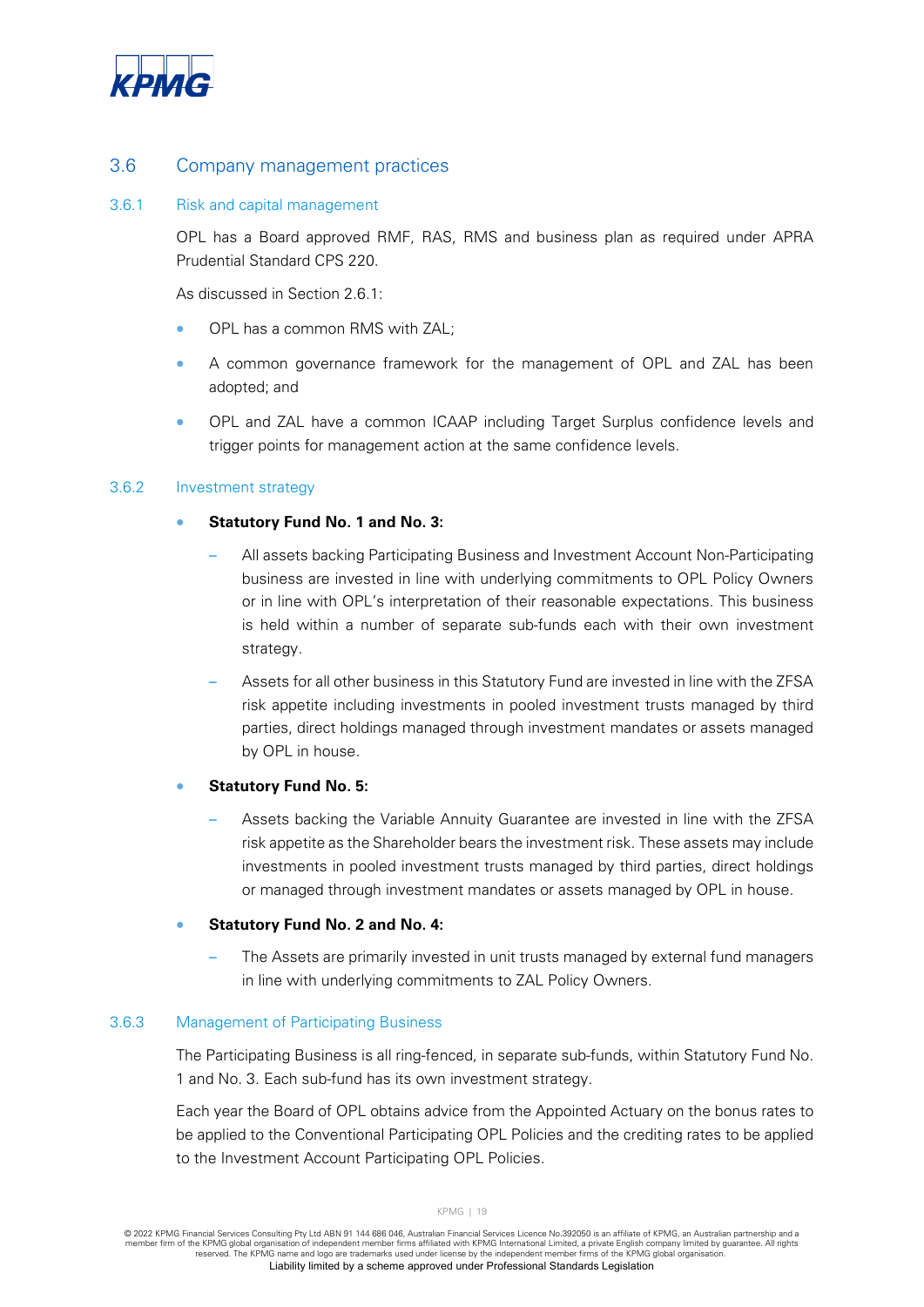

### 3.6.4 Reinsurance

As at 31 December 2021 OPL reinsured approximately 68% of the Risk Insurance benefits mainly to ZIC (OPL's ultimate parent), and two APRA licenced subsidiaries of global reinsurers.

All OPL's reinsurers are large global organisations and have a Standard and Poor's rating of at least AA-.

# 3.6.5 Underwriting and claims management

As noted in Section 2.6.5, the ZAL and OPL claims and underwriting teams were combined during 2020. Policies and processes are aligned to an extent with differences remaining where appropriate to reflect differing policy terms and conditions, systems or underlying reinsurance arrangements.

Irrespective of whether the Scheme is implemented:

- The completion of policy and process alignment is expected to be finalised before the Effective date.
- Processes and procedures that relate to policy terms and conditions or systems that only apply OPL Policy Owners or only to Existing ZAL Policy Owners will be maintained.

OPL's underwriting rules reflect a combination of ZAL underwriting philosophy and OPL's reinsurer guidelines.

### 3.6.6 Expense allocation

As noted in Section 2.6.6, the methodology and principles for allocating expenses to individual polices in ZAL Policies and OPL Policies were aligned in 2020. The approach uses an activitybased costing method and reflects the drivers of volume of business in force in each entity.

### 3.6.7 Unit pricing approach

Unit pricing is conducted:

- In-house for some Investment Linked options using the pControl system, a specialist application used by several companies in Australia; and
- Oasis Asset Management Limited for other Investment Linked options.

OPL regularly reviews and maintains its unit pricing policy (which is common to ZAL) and processes that are applied to all unit linked investment business.

### 3.6.8 Repricing philosophy

Certain Risk Insurance Business gives OPL the right to change premium rates. OPL reviews the premiums on these OPL Policies each year and may adjust the premiums to achieve target levels of profitability defined by global Zurich Risk Policy.

Example recent price increases in OPL are as follows:

• Increases in OPL individual disability income insurance premium rates in 2020 and 2021; and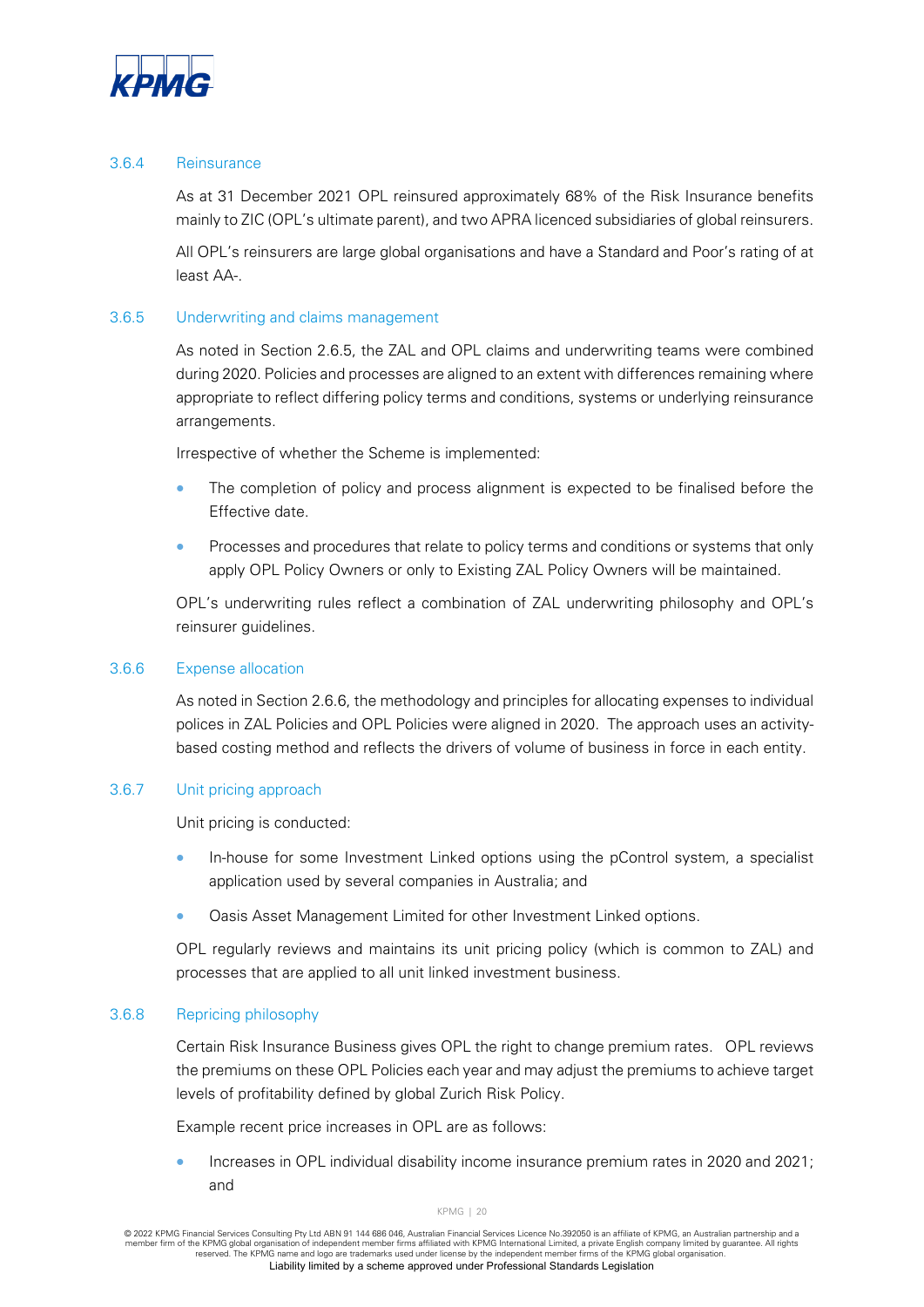

Repricing group Risk Insurance to achieve a certain technical profit margin.

Investment management and other charges on Investment Linked and Investment Account Business may also be changed and are also assessed against profitability targets in the global Zurich Risk Policy.

# 3.6.9 Other operational functions

Policy administration, sales and marketing, business management, finance, investment management, reporting functions are conducted in-house by employees of ZFSA and ZSA under a Resources Deed with OPL.

Policy records are currently maintained on numerous administration platforms. There is a project underway to migrate the majority of OPL policy data onto ZAL systems, principally Life3, which is scheduled to complete prior to the Effective Date. This will occur regardless of the Scheme and is unaffected by the Scheme.

OPL currently has a Transitional Services Agreement in place with Australia and New Zealand Banking Group Limited ("**ANZ"**), the prior owner of OPL, to provide a suite of administration and other services whilst various operational functions, data and systems are being migrated to ZFSA. It is expected that this Transitional Services Agreement will terminate and all functions will commence being conducted on ZAL/ZFSA systems (either on current ZAL/ZFSA systems or systems transferred from ANZ to ZAL/ZFSA), prior to the Effective date.

# 3.7 Class Actions and Remediations

### 3.7.1 Class Actions

Two class actions have commenced in the Federal Court against OPL;

- Superannuation class action; and
- Consumer Credit Insurance (CCI) class action.

### 3.7.2 Superannuation class action

This class action commenced in the Federal Court in December 2020 against the following entities:

- OnePath Custodians Pty Ltd ("**OPC**"),
- ANZ; and
- OPL.

The class action was brought on behalf of certain members of the OnePath MasterFund ("**OPMF**") and the Retirement Portfolio Services Superannuation Fund ("**RPSSF**").

OPC, OPMF and RPSSF were not part of ANZ's sale of OPL to ZFSA and are therefore not owned by ZFSA and also not part of the wider Zurich Group. Note that OPC still owns some policies within OPL as trustee of RPSSF.

<sup>© 2022</sup> KPMG Financial Services Consulting Pty Ltd ABN 91 144 686 046, Australian Financial Services Licence No.392050 is an affiliate of KPMG, an Australian partnership and a member firm of the KPMG global organisation of independent member firms affiliated with KPMG International Limited, a private English company limited by quarantee. All rights reserved. The KPMG name and logo are trademarks used under license by the independent member firms of the KPMG global organisation. Liability limited by a scheme approved under Professional Standards Legislation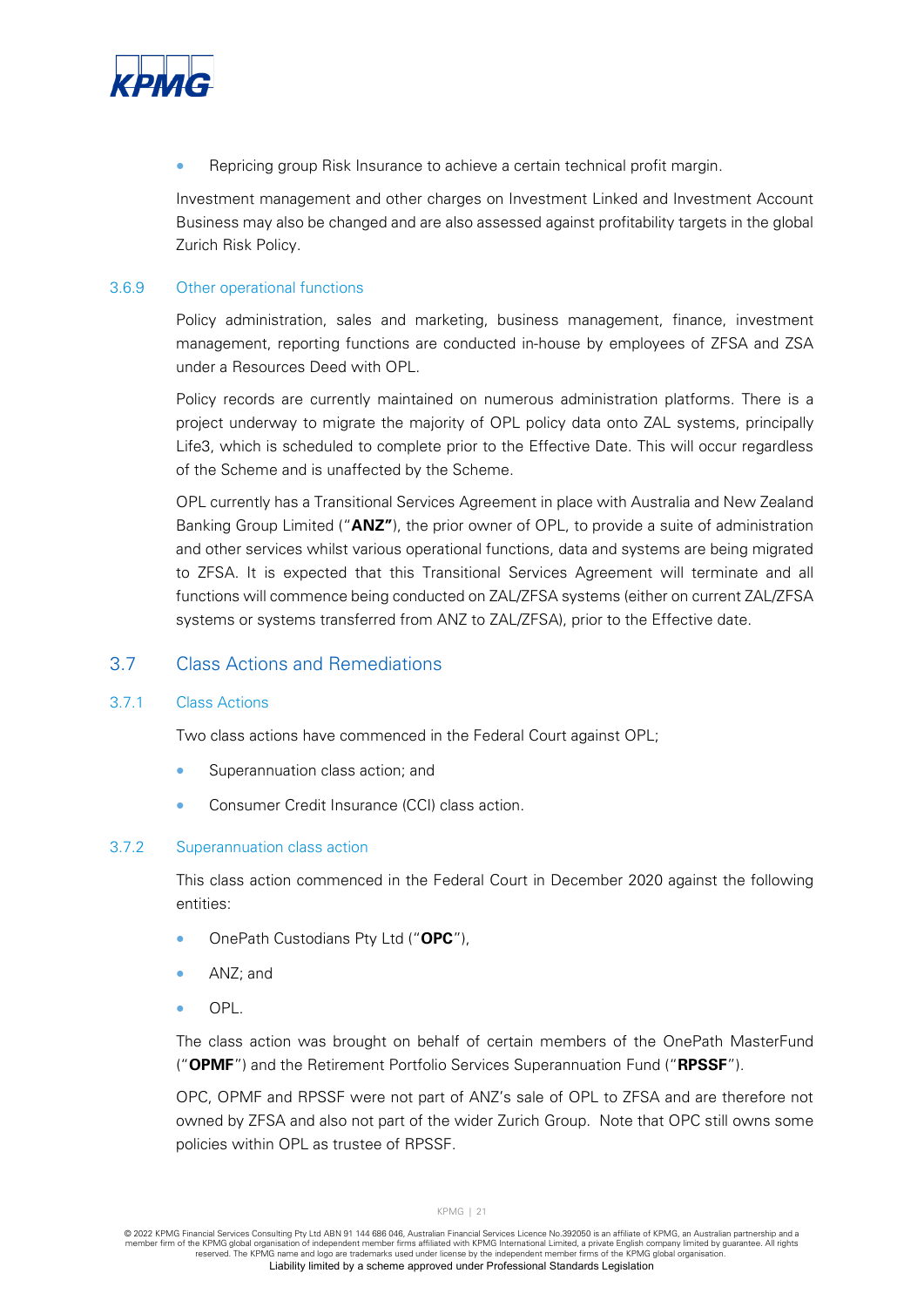

It is alleged that: OPC breached its statutory and general law duties in relation to the investments of OPMF and RPSSF into three term deposit investment funds at ANZ and by charging excessive fees to OPMF members in order to pay higher commissions to financial advisers.

OPL was the administrator to OPMF and the issuer of Investment Linked policies to OPC via Statutory Fund No. 4.

This matter is at an early stage and OPL intends to mount a vigorous defence. Therefore the ultimate outcome and any potential obligation and resulting financial impacts on OPL are unknown and not expected to be known before implementation of the Scheme.

### 3.7.3 CCI class action

This class action commenced in the Federal Court in February 2020 against the following entities:

- ANZ;
- OPL;
- OnePath General Insurance Pty Ltd ("**OPGI**"); and
- QBE Insurance (Australia) Limited ("**QBE**").

It is alleged that ANZ, OPL, OPGI and QBE engaged in misleading or deceptive conduct and unconscionable conduct by selling certain CCI policies to customers where the CCI policies had little value to those customers.

This matter is at an early stage and OPL intends to mount a vigorous defence. Therefore the ultimate outcome and any potential obligation and resulting financial impacts on OPL are unknown and not expected to be known before implementation of the Scheme.

These polices were issued from Statutory Fund No. 1.

### 3.7.4 Other remediation activity

OPL is conducting other remediation activity which were fully provisioned for. The remediations are expected to be completed after the Effective Date.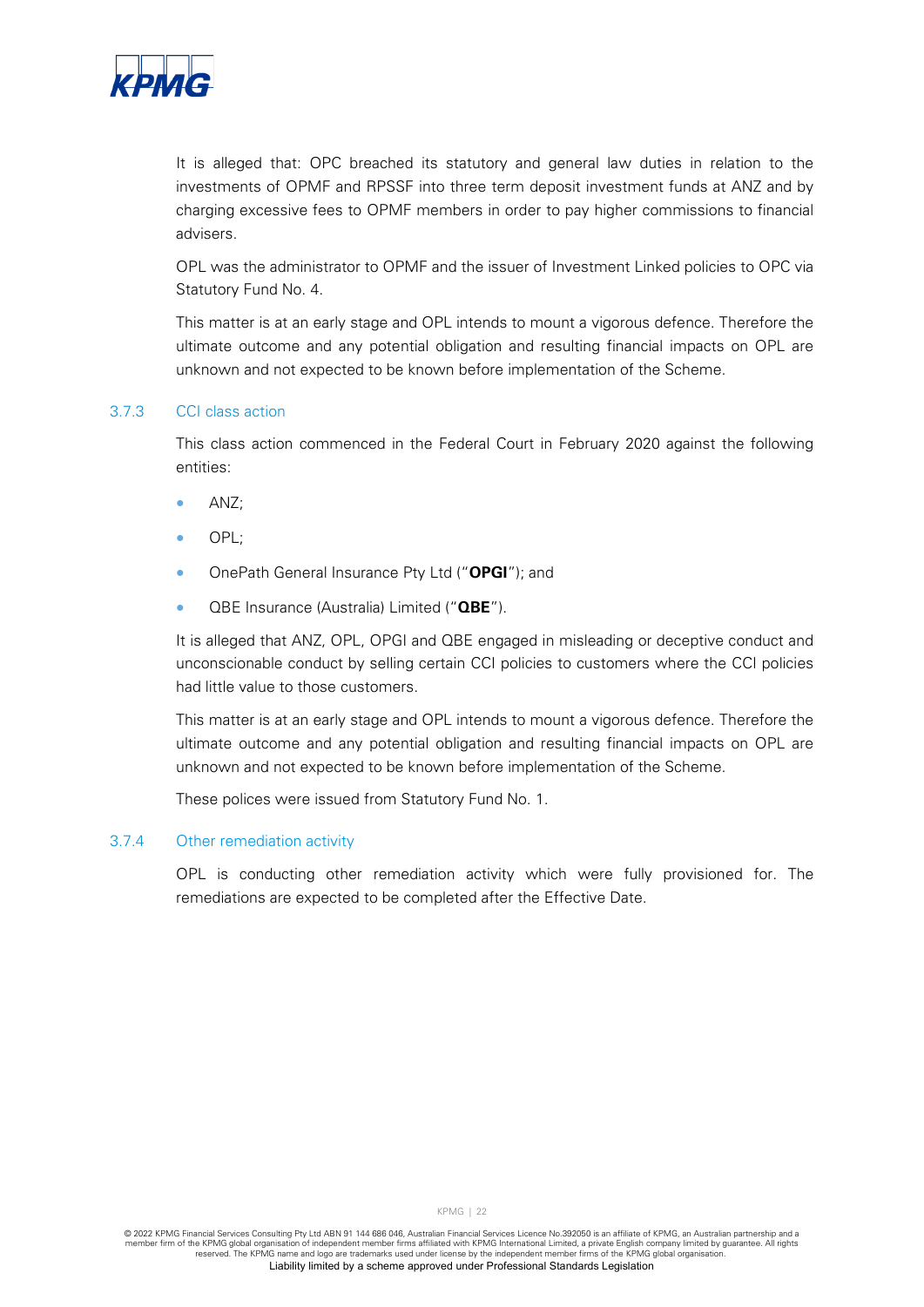

# <span id="page-28-0"></span>4. Overview of the Scheme

# 4.1 Background

In 2019, ZFSA acquired all the shares in OPLAH, who was the sole shareholder of OPL. OPL therefore became a wholly owned subsidiary of ZFSA along with ZAL as set out in the following diagram:



The Scheme will result in the transfer of the life insurance business of OPL to ZAL thus consolidating all the life insurance business of OPL and ZAL into a single legal entity with a simplified statutory fund structure which has the following benefits:

- Improved risk diversification:
- Simplification of administrative processes such as the production of statutory financial reports and APRA reporting; and
- Facilitation of future operational efficiency improvements.

# 4.2 Description of the Scheme

The following diagram sets out:

- The structure of the OPL Statutory and Shareholder Funds ("**Current OPL Structure**") prior to the Scheme;
- The structure of the ZAL Statutory and Shareholder Funds ("**Current ZAL Structure**") prior to the Scheme;

<sup>© 2022</sup> KPMG Financial Services Consulting Pty Ltd ABN 91 144 686 046, Australian Financial Services Licence No.392050 is an affiliate of KPMG, an Australian partnership and a member firm of the KPMG global organisation of independent member firms affiliated with KPMG International Limited, a private English company limited by guarantee. All rights reserved. The KPMG name and logo are trademarks used under license by the independent member firms of the KPMG global organisation. Liability limited by a scheme approved under Professional Standards Legislation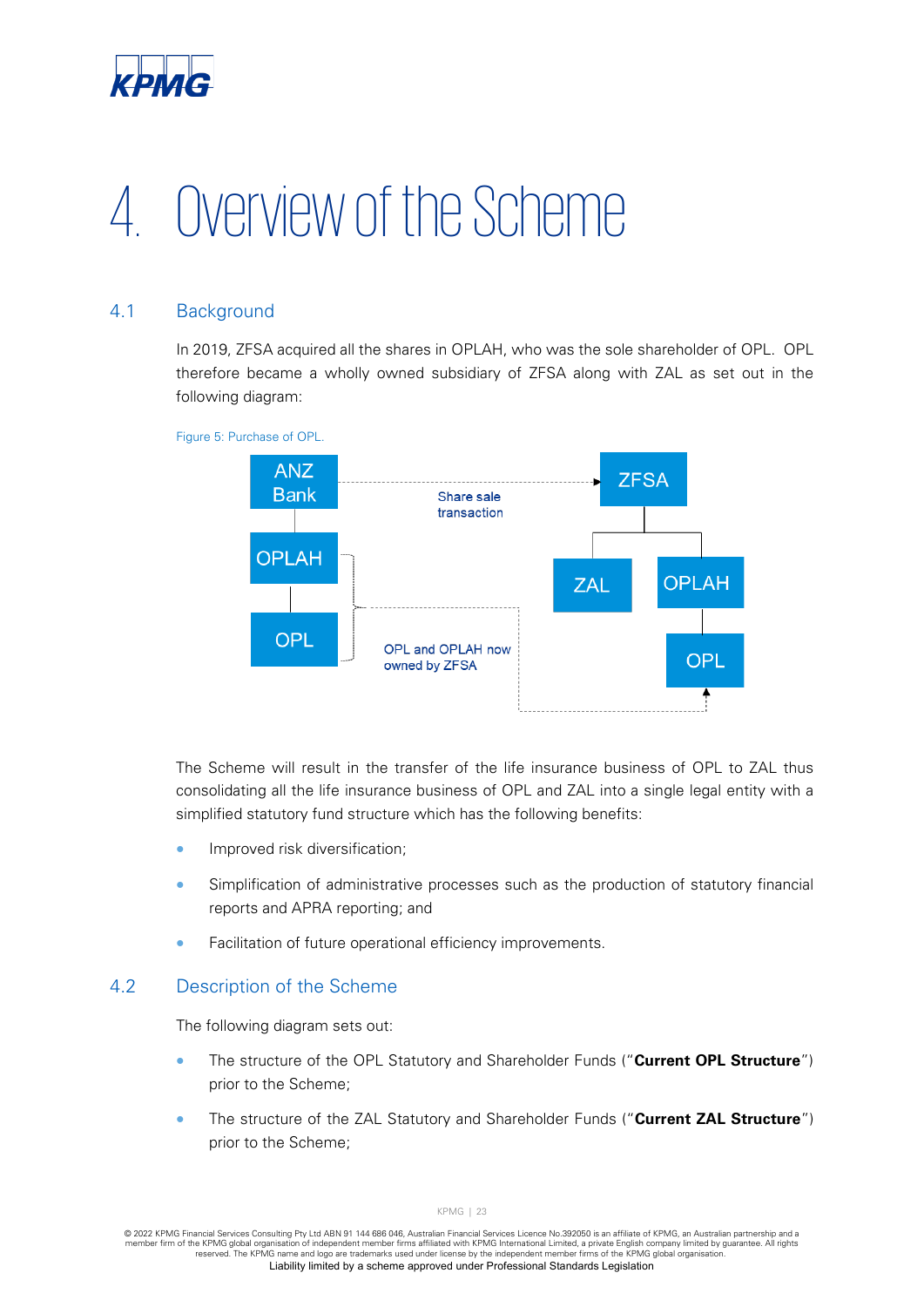

- The transfers of the various types of life insurance policies and related assets and liabilities that will take place as at the Effective Date of the Scheme (black arrows); and
- The structure of the ZAL Statutory and Shareholder Funds as at the Effective Date of the Scheme ("**ZAL Structure under Scheme**").



Figure 6: ZAL structure under the Scheme.

The Scheme will entail the following as at the Effective Date as set out in the preceding diagram:

- All assets and liabilities in the Shareholder Fund of OPL will be transferred to the Shareholder Fund of ZAL.
- All OPL Policies, assets and liabilities in OPL Statutory Funds No. 1 will be transferred to ZAL Statutory Fund No. 2, except for:
	- The contingent liability which may arise in respect of the CCI class action, which will be transferred to the ZAL Shareholders Fund.
	- Shareholder assets of \$12m which will remain in OPL Statutory Fund No. 1 to satisfy the prudential capital requirements of OPL after the proposed transfer.
- All OPL Policies, assets and liabilities in OPL Statutory Funds No. 3 and No. 5 will be transferred to ZAL Statutory Fund No. 2.

KPMG | 24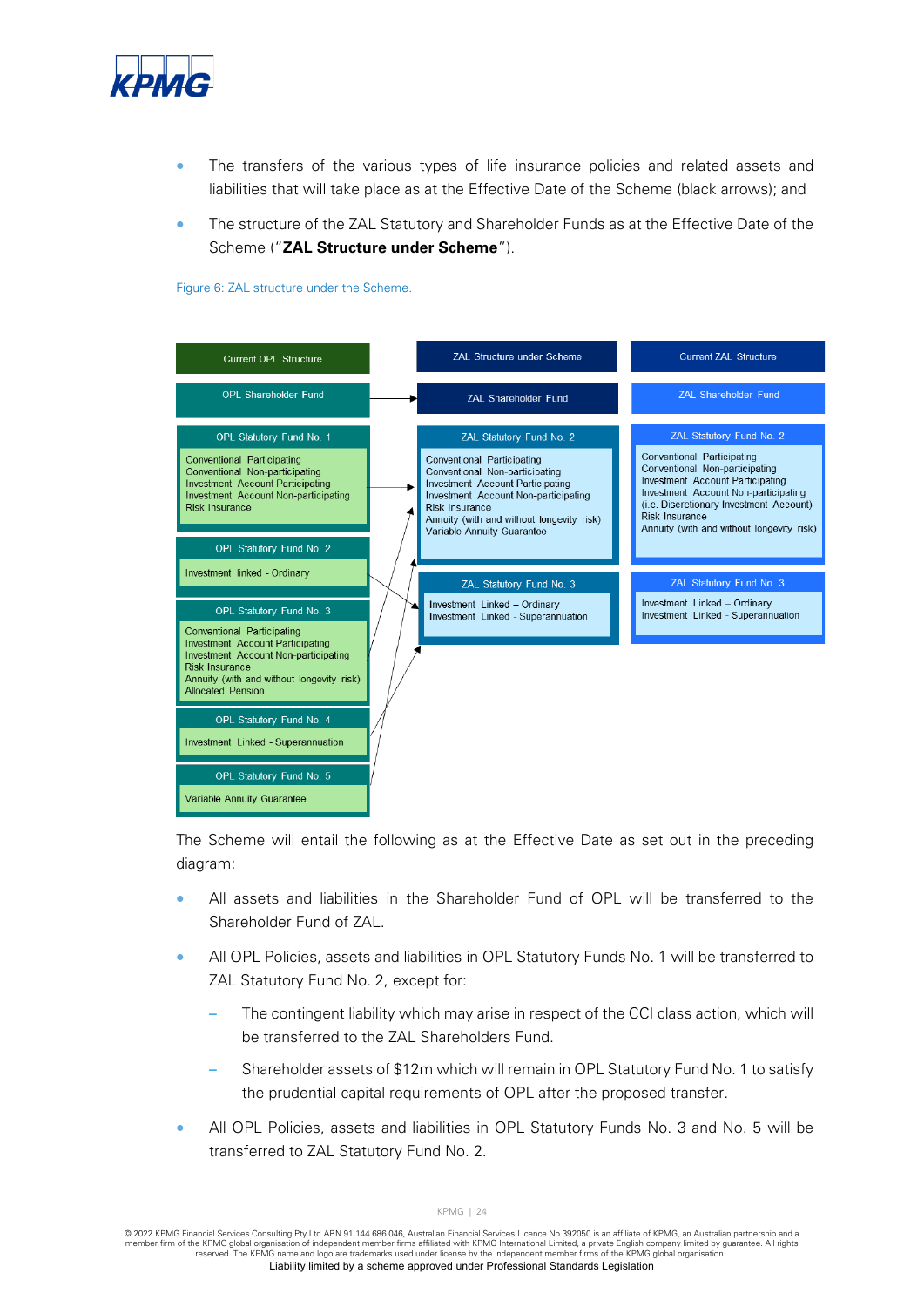

- All OPL Policies, assets and liabilities in OPL Statutory Fund No. 2 and OPL Statutory Fund No. 4 will be transferred to ZAL Statutory Fund No. 3, except for the contingent liability which may arise from the Superannuation class action, which will be transferred to the ZAL Shareholders Fund.
- All rights and obligations of OPL under reinsurance treaties to which OPL is a party will become rights and obligations of ZAL. The OPL treaties will continue on the same terms and will continue after the Effective Date and therefore unaffected by the Scheme.
- All OPL Policy Owners become ZAL Policy Owners.
- No OPL Policies, assets or liabilities remain in OPL.
- OPL ceases to carry on any life insurance business.

# 4.3 Policy "Cut-off" rules

Any application made to OPL for a policy prior to, and received by, the Effective Date that has not been accepted by that time will be treated as a ZAL application. Any policy alterations requested will be passed to ZAL.

Any policy benefits or premiums that are due or payable prior to the Effective Date, which remain unpaid at the Effective Date, will become a liability or asset of ZAL.

Any liability to a Policy Owner that becomes payable after the Effective Date as a result of any action, error or omission of OPL, for example a previous policy administration error, will be assumed by ZAL.

# 4.4 Contractual Policy Terms

No changes to contractual terms and conditions of both ZAL and OPL policies will be made due to implementation of the Scheme.

The only change that will be made to OPL Policies as a result of the Scheme will be that all references in the policies to OPL will be deemed to be a reference to ZAL and references to an OPL statutory fund will be deemed to be a reference to the corresponding destination statutory fund in ZAL.

# 4.5 Costs and expenses

All costs and expenses (including any additional taxes or stamp duty) incurred by OPL and ZAL in connection with the Scheme will be borne by ZFSA. Therefore no costs or expenses will be borne either directly or indirectly by ZAL or OPL Policy Owners.

# 4.6 Tax implications

Any OPL tax liabilities or assets, including income tax, GST or stamp duty, will be settled by ZAL on and from the Effective Date from the assets of the relevant ZAL Statutory Fund or the ZAL Shareholder Fund. There are no capital gains tax consequences of the transfer as the transfer is within the same consolidated tax group.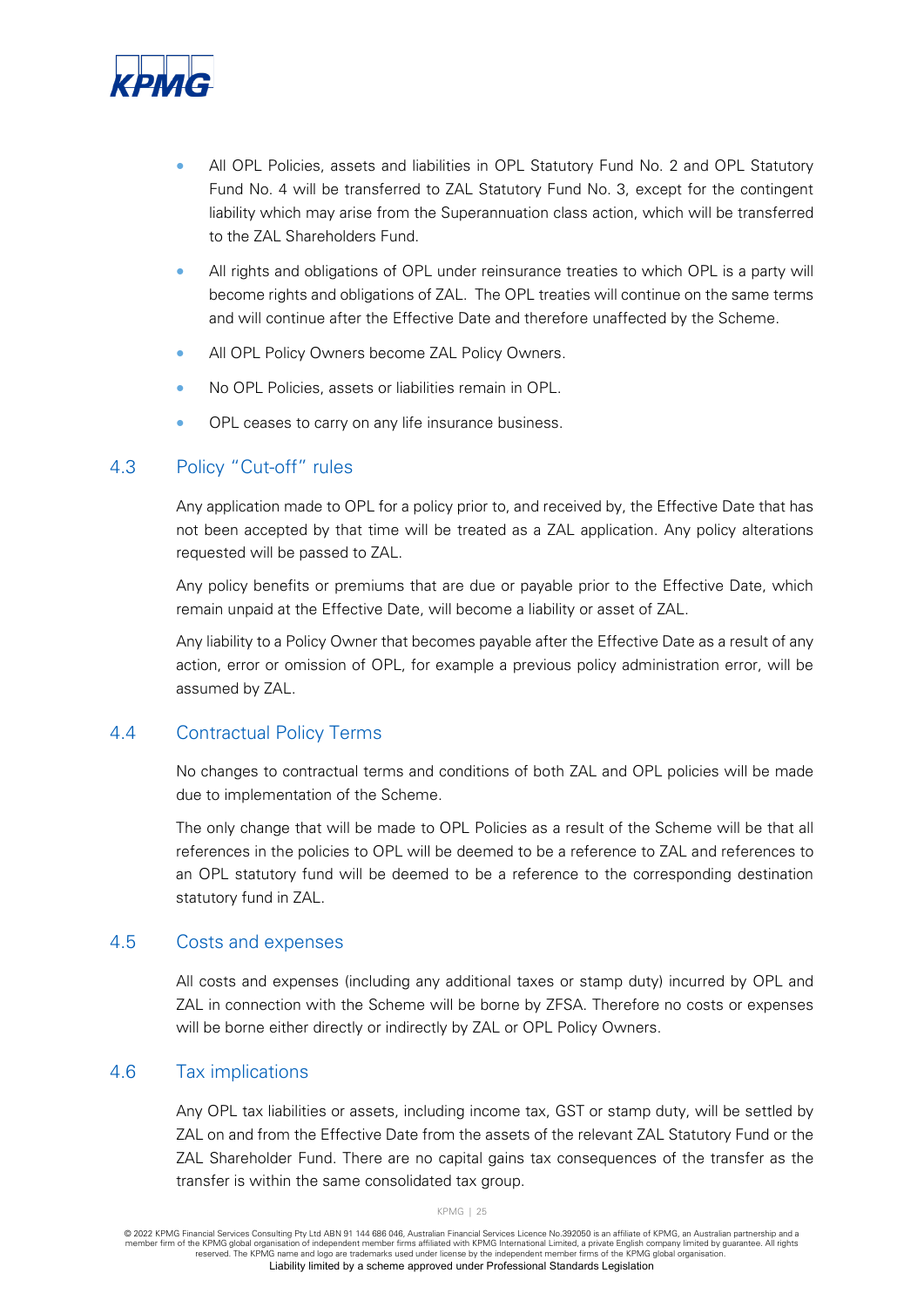

# <span id="page-31-0"></span>5. Financial Impact of the Scheme

# 5.1 Introduction

This section of the report examines the financial impact of the proposed transfer on OPL and ZAL.

# 5.2 Regulatory capital impacts of the Scheme on ZAL

The following table set out the impact of the Scheme on the regulatory capital position of the Statutory Funds, Shareholder Fund and ZAL as a whole as at 31 December 2021 if the Scheme had been implemented at that date. The net asset position also allows for the post 31 December 2021 transfer of \$25m from ZAL Statutory Fund No. 2 to the ZAL Shareholder Fund, which was approved by the ZAL Board on 23 March 2022.

Table 7: Adjusted Capital position before and after Scheme implementation as at 31 December 2021

| $\mathsf{sm}$            | <b>Statutory Fund No. 2</b> |          | <b>Statutory</b><br>Fund No. 3 | <b>Shareholder</b><br><b>Fund</b> | <b>Total ZAL</b> |  |
|--------------------------|-----------------------------|----------|--------------------------------|-----------------------------------|------------------|--|
| <b>After the Scheme</b>  |                             |          |                                |                                   |                  |  |
|                          | Par                         | Non par  | Non Par                        |                                   |                  |  |
| Net assets <sup>1</sup>  | 21                          | 2,488    | 52                             | 299                               | 2,860            |  |
| Intangibles assets       | ۰                           |          | $\overline{\phantom{0}}$       | $-246$                            | $-246$           |  |
| Regulatory adjustments   | 4                           | $-1,460$ | $-2$                           | $-1$                              | $-1,459$         |  |
|                          | 25                          | 1,028    | 50                             | 52                                |                  |  |
| <b>Capital Base</b>      |                             | 1,052    |                                |                                   | 1,155            |  |
| <b>PCA</b>               |                             | 600      | 8                              | 2                                 | 611              |  |
| Surplus above PCA        |                             | 452      | 42                             | 50                                | 544              |  |
| PCA Coverage Ratio       | 175%                        |          | 605%                           | 2367%                             | 189%             |  |
| <b>Before the Scheme</b> |                             |          |                                |                                   |                  |  |
| PCA Coverage Ratio       | 211%                        |          | 539%                           | 2318%                             | 252%             |  |

Notes

1. \$25m of shareholder assets are assumed to be moved from ZAL Statutory Fund No. 2. into the Shareholder Fund of ZAL as discussed in Section 1.5 and Section 2.5.2.

The following observations are made on the above table:

• ZAL has sufficient Capital Base to cover its PCA in each Statutory Fund, Shareholder Fund and ZAL as a whole after implementation of the Scheme.

<sup>© 2022</sup> KPMG Financial Services Consulting Pty Ltd ABN 91 144 686 046, Australian Financial Services Licence No.392050 is an affiliate of KPMG, an Australian partnership and a member firm of the KPMG global organisation of independent member firms affiliated with KPMG International Limited, a private English company limited by guarantee. All rights reserved. The KPMG name and logo are trademarks used under license by the independent member firms of the KPMG global organisation. Liability limited by a scheme approved under Professional Standards Legislation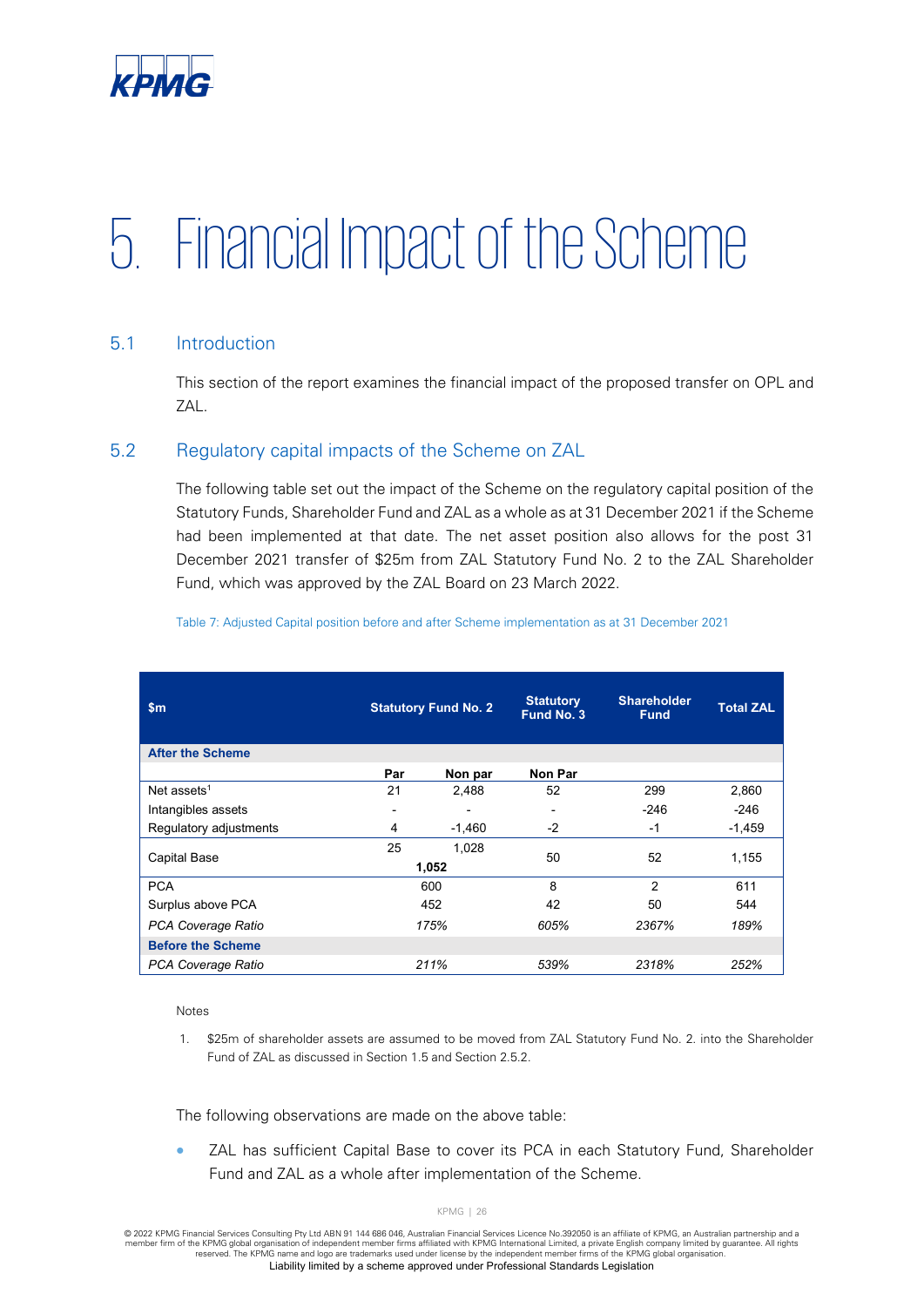

- The Surplus above the PCA is sufficient to cover any supervisory adjustment required by APRA and maintain Target Surplus Coverage Ratio above the bottom the Target Surplus Normal Operating Range as outlined above in Section 2.5.1.
- The PCA for ZAL after implementation of the Scheme (\$611m) is smaller than the sum of the PCA for ZAL and OPL (\$640m) before implementation of the Scheme. This shows the benefit of improved diversification of risks.
- The PCA Coverage Ratio for ZAL falls from 252% to 189% after implementation of the Scheme.

# 5.3 Product strategy after the Scheme

Both OPL and ZAL Risk Insurance products that are open to new Policy Owners prior to the effective date will remain open after the Effective Date. OPL products will continue to be sold under the "OnePath" brand.

Both OPL and ZAL products will continue to be priced to achieve target levels of profitability in their own right and in aggregate subject to competitive market pressures.

The Scheme will therefore have no impact on the future product strategy of the OPL and ZAL Risk Business.

# 5.4 Profitability impacts of the Scheme

The following table sets out the shareholder profits made by OPL and ZAL in the last four financial years as outlined in Section 2.4.1 and Section 3.4.1:

| Profitability (\$m) |             |             |             |             |  |
|---------------------|-------------|-------------|-------------|-------------|--|
|                     | <b>FY18</b> | <b>FY19</b> | <b>FY20</b> | <b>FY21</b> |  |
| <b>ZAL</b>          | 95          | 71          | 111         | 76          |  |
| OPI <sup>1</sup>    | -60         | $-420$      | -8          | 45          |  |

Table 8: Profitability, 12 month ending 31-December

1. FY18 is 12 months ended 30 Sep 2018 and FY19 is 15 months ended 31 December 2019 for OPL

The following observations are made on the above table:

- ZAL has been profitable in each of the last four financial years.
- OPL made significant losses in the FY18 to FY20 financial years largely driven by strengthening assumptions around future experience and setting up provisions for in flight remediation activity.
- ZAL and OPL have advised that the combined business is forecasted to be profitable.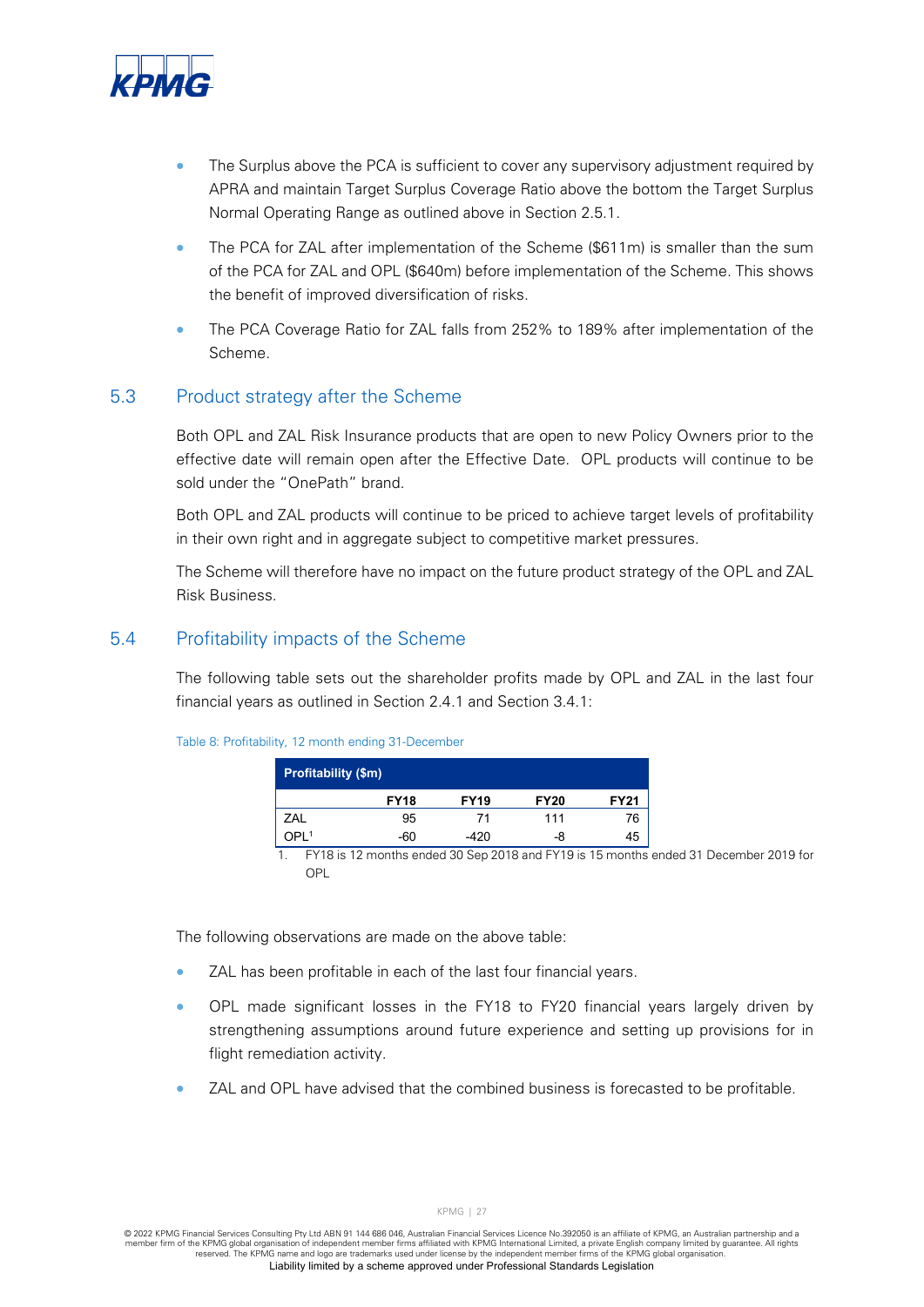

# 5.5 Observations and conclusions

- Each Statutory Fund, the Shareholder Fund and ZAL as a whole will continue to satisfy the PCA and PCR requirements as well as maintain the Target Surplus Coverage Ratio above the bottom of the Target Surplus Normal Operating Range.
- ZAL overall (i.e. including the OPL business) is projected to continue to be profitable after the Effective Date.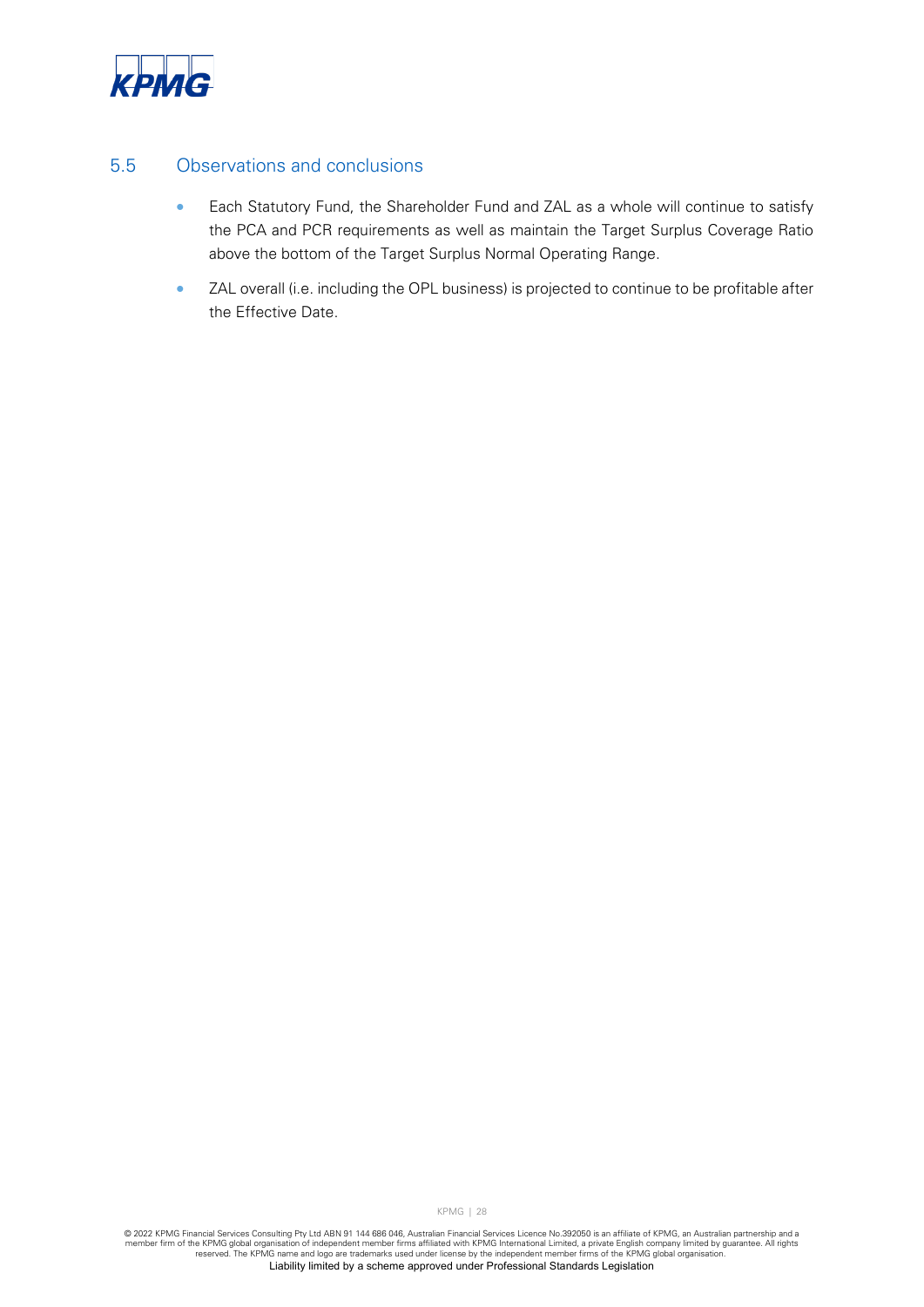

# <span id="page-34-0"></span>6. Impact on transferring OPL Policy **Owners**

# 6.1 Overview

In order to assess the impact of the Scheme on the transferring OPL Policy Owners the following has been considered:

- The impact of any changes to OPL Policy Owners' contractual rights and benefits resulting from implementation of the Scheme;
- The impact on OPL Policy Owners' reasonable expectations; and
- The impact on OPL Policy Owner benefit security.

# 6.2 Transferring OPL Policy Owner contractual rights and benefits

The existing charging structures, terms and conditions of all OPL Policies will remain unchanged and therefore unaffected by the Scheme.

# 6.2.1 Conclusion in respect of transferring OPL Policy Owner contractual rights and benefits

It is therefore concluded that the Scheme will have no impact on transferring OPL Policy Owners' contractual rights and benefits.

# 6.3 Transferring OPL Policy Owner reasonable expectations

The fundamental expectation of OPL Policy Owners is that they will receive their contractual benefits when they are due regardless of the implementation of the Scheme. However, there are aspects of the operation of the OPL Policies that involve some discretion being applied historically and therefore have an impact on the expectations of OPL Policy Owners. The Business Types written by OPL and key areas of discretion that may be applied to these Business Types are set out as follows:

- **Participating Business:** Discretion may be applied by OPL in respect of:
	- The investment of the assets (i.e. the asset allocations adopted);
	- The setting of bonuses and/or crediting rates;
	- The determination of surrender values; and
	- Allocation of expenses to the policies.

<sup>© 2022</sup> KPMG Financial Services Consulting Pty Ltd ABN 91 144 686 046, Australian Financial Services Licence No.392050 is an affiliate of KPMG, an Australian partnership and a member firm of the KPMG global organisation of independent member firms affiliated with KPMG International Limited, a private English company limited by guarantee. All rights reserved. The KPMG name and logo are trademarks used under license by the independent member firms of the KPMG global organisation. Liability limited by a scheme approved under Professional Standards Legislation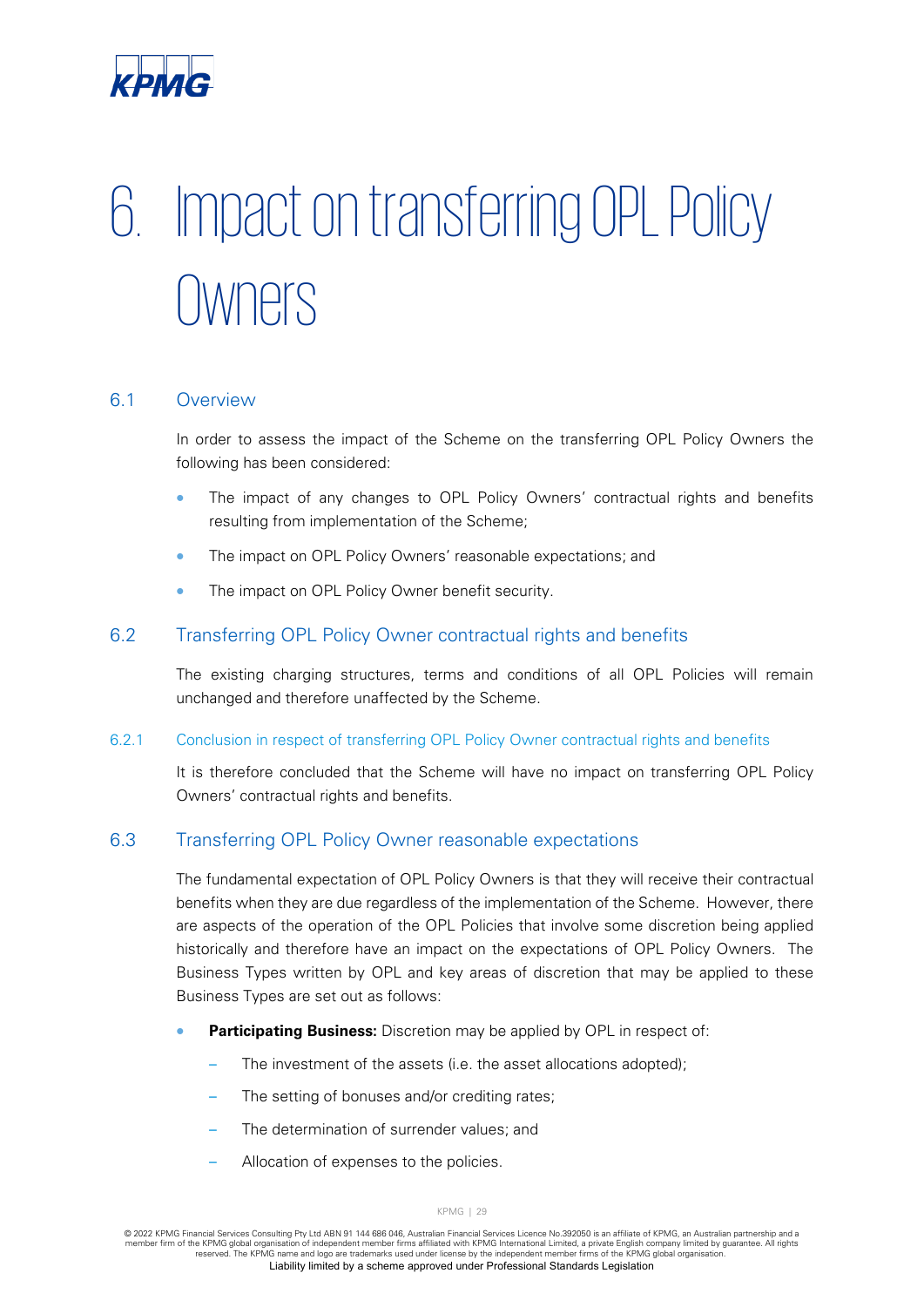

- **Risk Insurance Business:** Discretion may be applied by OPL in respect of:
	- Premium rate changes:
	- Upgrading of benefit definitions:
	- Underwriting of sum insured increases; and
	- Implementation of claims management practices and philosophies.
- **Investment Linked Business and Investment Account Non-Participating Business:** Discretion may be applied by OPL in respect of:
	- Investment management and other charges which may be changed where contractually permitted; and
	- The investment of assets.
- **Annuity and Variable Annuity Guarantee**:
	- Limited scope for the application of discretions. Note that under the Variable Annuity Guarantee a fee is paid to OPL by OPC (the trustee of the Superannuation Fund which purchased the guarantee). The fee is reviewed by OPL every five years.
- **For all Business Types:** policy administration and customer service.

These are discussed in turn below.

# 6.3.1 Participating Business

# **Practices and policies**

ZAL advised that:

- Participating Business will continue to be ringfenced within sub-funds in ZAL Statutory Fund No. 2 on implementation of the Scheme. This will involve replicating the current sub-funds established within OPL Statutory Fund No.1 and OPL Statutory Fund No. 3 for the Participating Business within ZAL Statutory Fund No. 2.
- There will be no change to the asset allocations, bonus and/or crediting rate declaration practices or surrender value bases or the expense allocation methodology as a result of the Scheme.

# **Observations**

As outlined above there will be no changes to the practices and policies related to Participating Business due to the Scheme.

The Scheme will therefore not have a material impact on Policy Owner reasonable expectations in respect of Participating Business.

<sup>© 2022</sup> KPMG Financial Services Consulting Pty Ltd ABN 91 144 686 046, Australian Financial Services Licence No.392050 is an affiliate of KPMG, an Australian partnership and a member firm of the KPMG global organisation of independent member firms affiliated with KPMG International Limited, a private English company limited by quarantee. All rights reserved. The KPMG name and logo are trademarks used under license by the independent member firms of the KPMG global organisation. Liability limited by a scheme approved under Professional Standards Legislation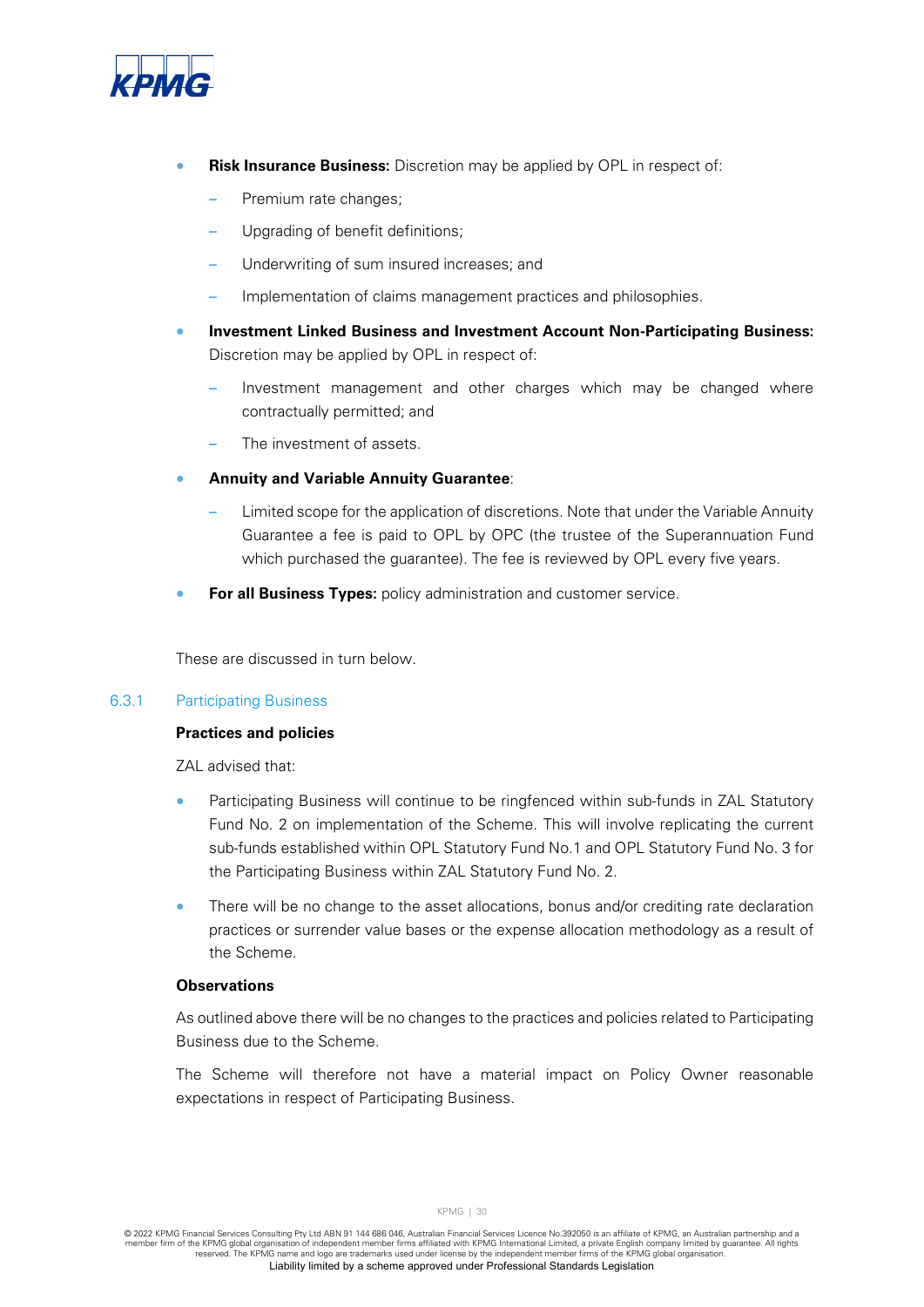

# 6.3.2 Risk Insurance Business

### **Premium rate change practices**

ZAL advised that:

- Premium rates may be changed for both OPL and ZAL Policies where contractually permitted.
- Premium rate changes will continue to be assessed for OPL and ZAL Policies. This assessment will continue to consider:
	- Individual product experience and the experience of the portfolio of similar products. A portfolio may contain products of both ZAL and OPL;
	- Target levels of profitability in line with the global Zurich Risk Policy; and
	- Competitive positioning of the products' premium rates in the market.

This approach will continue for both ZAL and OPL Policies after the Effective Date and is unaffected by the Scheme.

- Both ZAL and OPL aim to achieve the same technical profit margin on the group Risk Insurance Business.
- Where premium rates are guaranteed, these guarantees will continue to apply on implementation of the Scheme.
- No OPL or ZAL products will be closed to new Policy Owners due to the Scheme so there is no potential impact on premium rates due to closure of products under the Scheme.

### **Observations**

As outlined above, premium rate changes will continue to be assessed for the OPL and ZAL Policies on implementation of the Scheme considering:

- Target levels of profitability which have been aligned under the global Zurich Risk Policy;
- Competitive positioning; and
- The experience of the OPL Policies separately from the ZAL Policies as well as considering the combined experience.

It is therefore not expected that premium rate changes for the OPL Policies will be impacted by implementation of the Scheme.

It is therefore expected that the Scheme will not have a material impact on the reasonable expectations of OPL Policy Owners in respect of changes to premium rates.

# **Upgrading of benefit definitions**

ZAL advised that: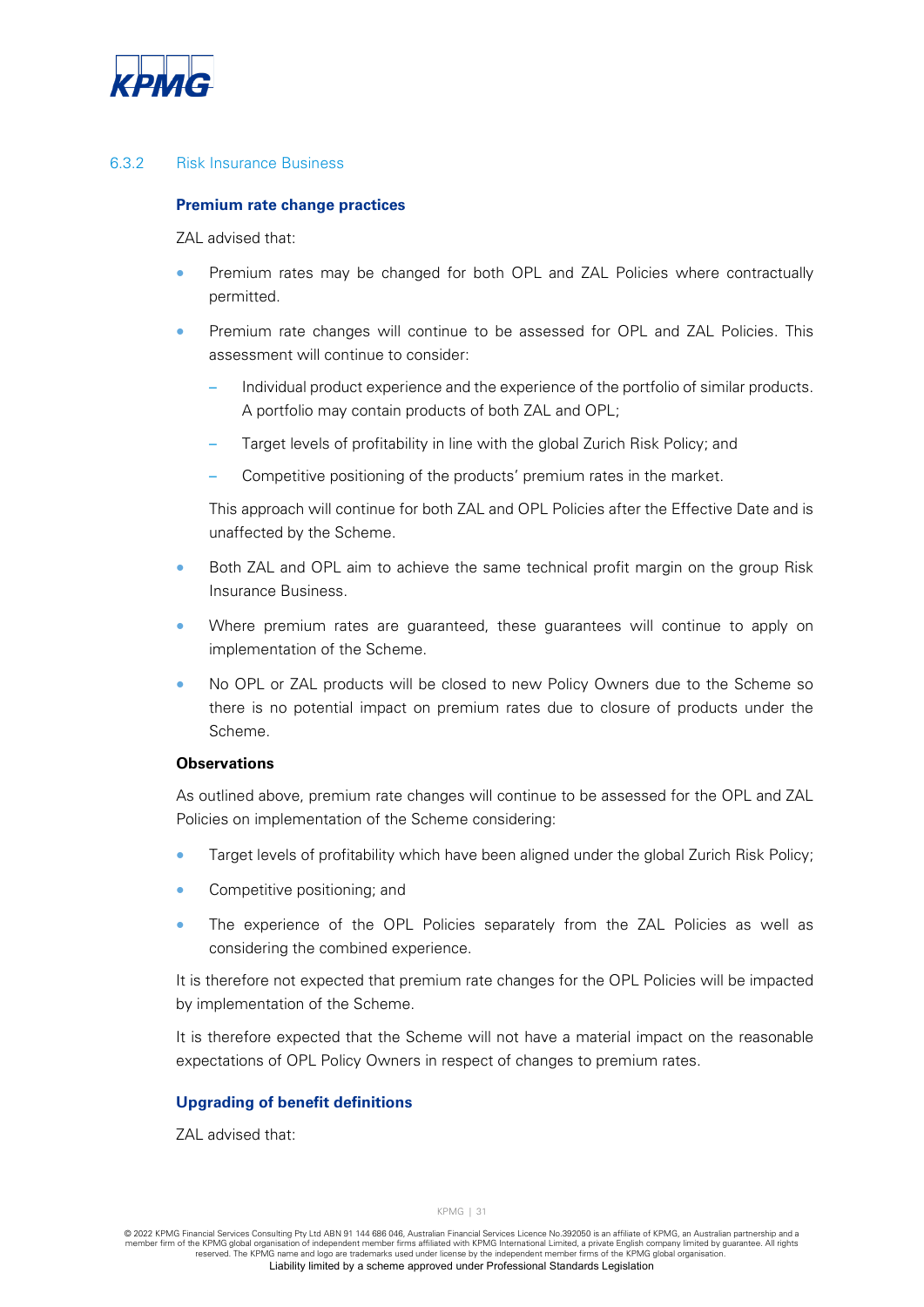

- The approach to upgrading benefit definitions has been similar for both OPL and ZAL, and both entities have historically reviewed benefit definitions on a regular basis.
- Both entities are signatories to the Life Insurance Code of Practice and its principles around currency of definitions. For trauma cover both entities have a policy of reviewing at least every three years for medical currency.
- The product and pricing teams have been now combined and a similar approach has been adopted to benefit review and upgrade for both entities. Definitions are expected to continue to be aligned over time.

### **Observations**

Given the alignment of the approach to upgrading benefit definitions between OPL and ZAL, it is expected that the Scheme will not have a material impact on OPL Policy Owners' reasonable expectations in this respect.

### **Underwriting and claims management practices**

ZAL advised that:

- The OPL and ZAL underwriting and claims management teams were combined in 2020.
- Underwriting and claims management philosophies and practices were aligned to an extent but some differences still remain. For OPL policies ZAL will adopt the current OPL philosophies and practice in respect of those differences. In particular, where policy terms and conditions, systems, or reinsurance arrangements require a particular treatment.
- There is therefore no change to the underwriting and claims management practices for transferring OPL Policies as a result of the Scheme.

# **Observations**

OPL Policy Owner reasonable expectations in respect of underwriting of sum insured increases and claims management will continue to be met after implementation of the Scheme.

OPL will be subject to the same customer protection bodies (i.e. FOS and SCT) as ZAL. This will also provide a level of protection to transferring OPL Policy Owners.

### 6.3.3 Investment Linked Business and Investment Account Non-participating Business

### **Investment management charges and investment of assets**

ZAL advised that:

- The ZAL and OPL investment governance frameworks were aligned in late 2021.
- The asset pools backing Investment Linked and Investment Account Non-participating Business in OPL will be transferred to ZAL on implementation of the Scheme and managed by the same investment managers either in house or external that managed those investments before implementation of the Scheme.

KPMG | 32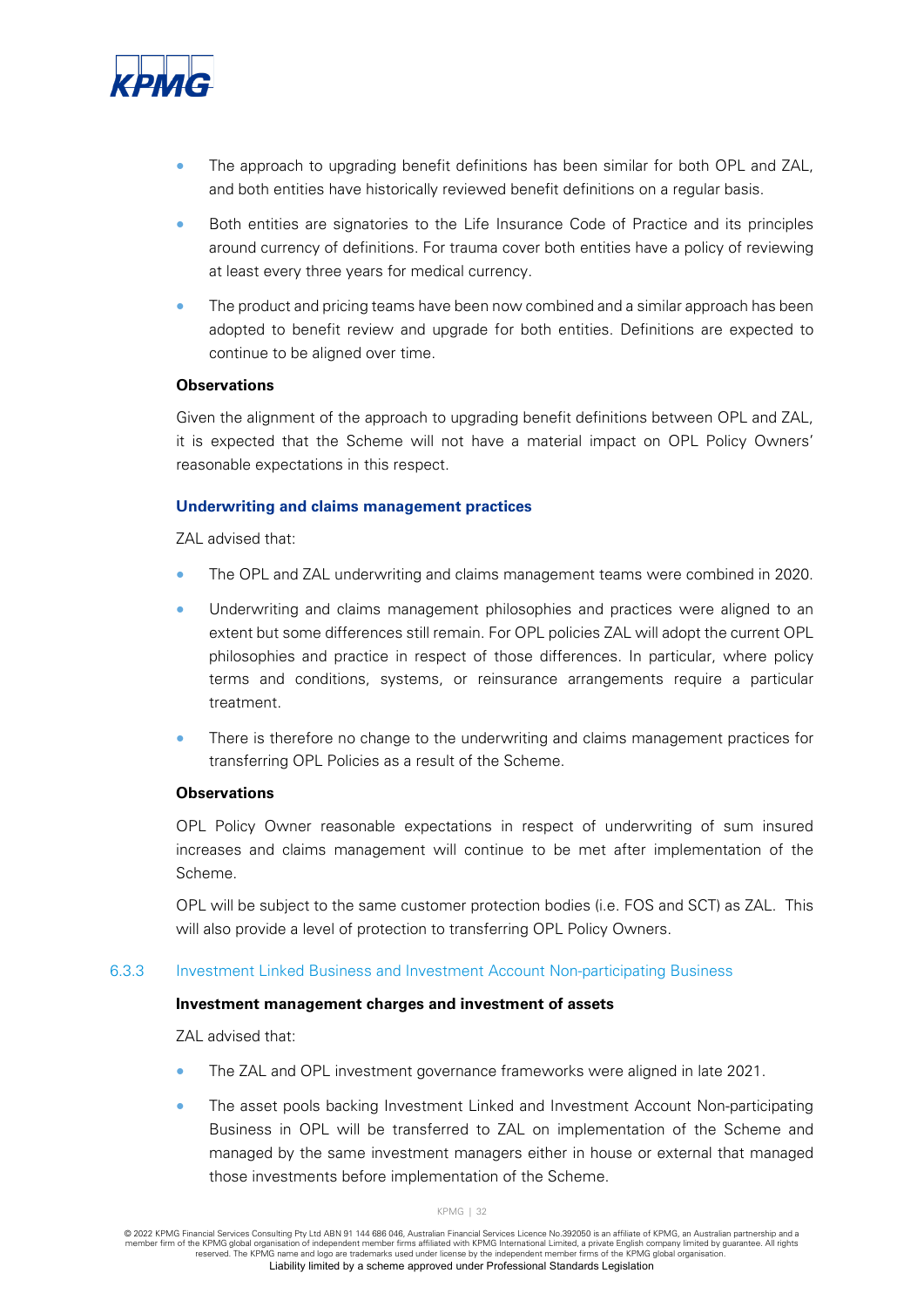

• Investment management and other charges may be changed if contractually permitted. The approach to revising these charges will not change due to the Scheme, which involves assessments against profitability targets in the global Zurich Risk Policy.

### **Observations**

As outlined above, investment management charges and other charge revision practices will not change due to the Scheme.

There will be no change to the investment of assets backing Investment Linked and Investment Account Non-participating business.

It is therefore expected that the Scheme will not have a material impact on the reasonable expectations of OPL Policy Owners in respect of changes to investment management charges and the investment of assets.

# 6.3.4 Policy administration and customer service

ZAL advised that:

- The processes for administering (including customer service) OPL Policies as well as all other operational processes in respect of OPL Policies such as unit pricing and investment management will not change due to the Scheme.
- After the sale of OPL from ANZ to ZFSA, a Transitional Services Agreement was established between ANZ and OPL to provide administration and a range of other operational services while these services are migrated to ZFSA and ZAL. All these services and relevant Information Technology platforms are expected to be migrated to ZFSA and ZAL before the implementation of the Scheme.

### **Observations**

As outlined above, there will be no changes to administration, operational and customer service practices due to the Scheme.

The Scheme will therefore not have a material impact on the OPL Policy Owners' reasonable expectations related to policy administration or customer service.

### 6.3.5 Conclusion in respect of transferring OPL Policy Owner reasonable expectations

Given the above analysis it is concluded that the Scheme will not have a material impact on transferring OPL Policy Owners' reasonable expectations in respect of the key areas of discretion,

# 6.4 Transferring OPL Policy Owner benefit security

In this section the impact on benefit security of transferring OPL Policy Owners is assessed.

### 6.4.1 Position before implementation of the Scheme

OPL Policy Owners enjoy a sound level of benefit security in terms of:

KPMG | 33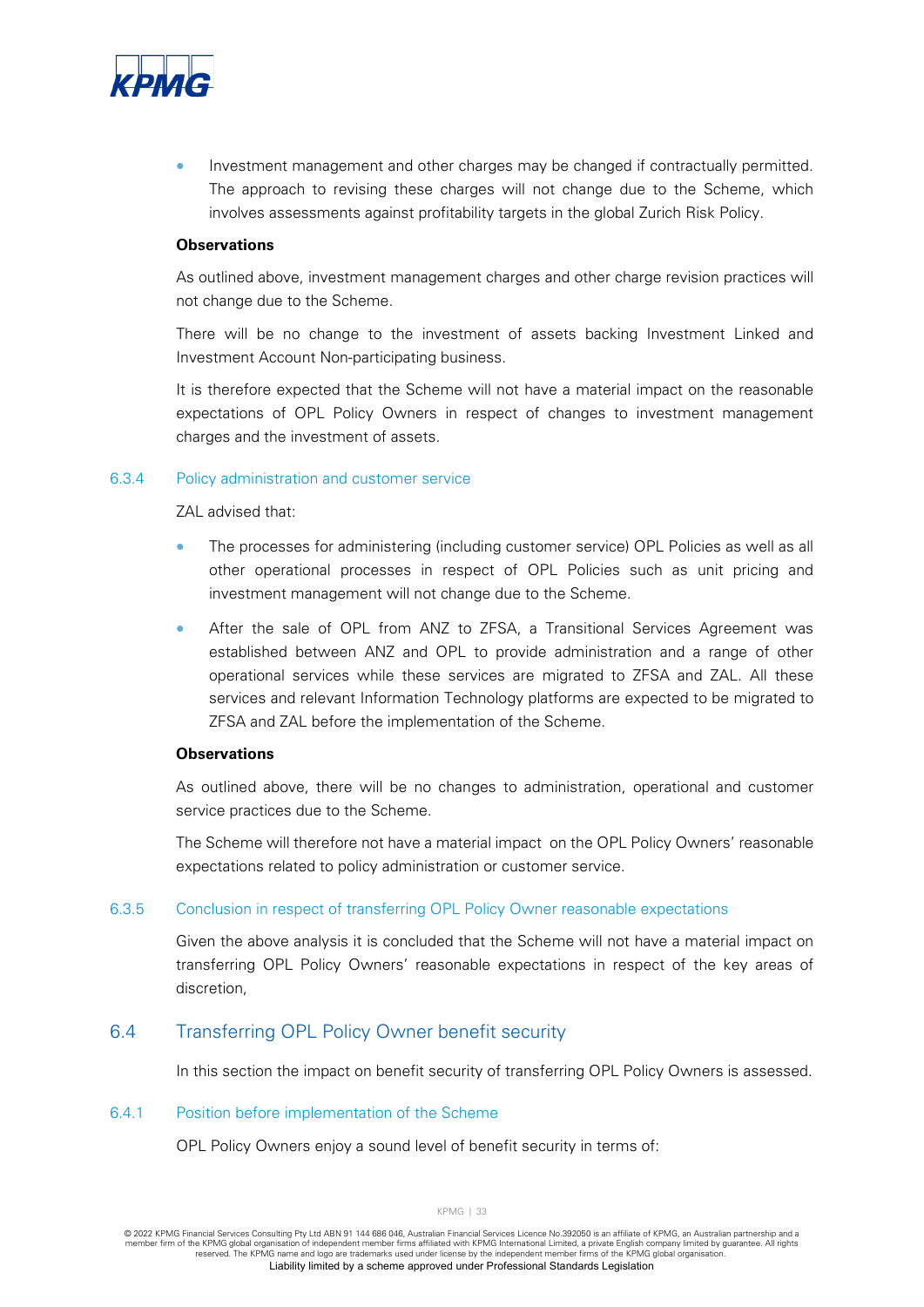

- Coverage of the PCA, PCR and Target Surplus Coverage Ratio within each Statutory Fund, Shareholder Fund and OPL as a whole;
- Relatively conservative asset strategy (cash and term deposits) for assets that back Risk Insurance Business where the shareholders of OPL bear the investment risk;
- Expected future profitability of OPL: and
- The potential for parental support from the Zurich Group.

The following Sections discuss the impact on OPL Policy Owner benefit security after implementation of the Scheme.

# 6.4.2 Regulatory capital position

ZAL advised that:

- As discussed in Section 5.2, ZAL will have sufficient Capital Base as at the Effective Date to cover its PCA and PCR in each Statutory Fund and Shareholder Fund as well as maintain a Target Surplus Coverage Ratio above the bottom the Target Surplus Normal Operating Range.
- The PCA Coverage Ratio improves from 163% for OPL as a whole before implementation of the Scheme to 189% for ZAL as a whole after implementation of the Scheme had the scheme been implemented at 31 December 2021.

# **Observation**

The benefit security of transferring OPL Policy Owners will be improved by the fact that PCA Coverage Ratio improves for OPL Policies after implementation of the Scheme.

# 6.4.3 Profitability

ZAL advised that:

- As discussed in Section 5.4, ZAL has been profitable in the last four financial years while OPL was profitable in FY21 but was loss making in the FY18 to FY20 periods.
- The Scheme will transfer OPL Policies to ZAL which has been a more profitable company than OPL.
- ZAL is expected to continue to be profitable after implementation of the Scheme.
- The overall expense base of ZAL is not expected to be adversely impacted by the implementation of the Scheme as most integration and rationalisation activity would have been implemented by the Effective Date. Some cost savings are expected in the Actuarial and Finance functions as the need to report on two sets of accounts and regulatory reporting (for ZAL and OPL) would no longer be required which may improve profitability.
- All costs of the Scheme implementation would be borne by the shareholders of ZAL and would not impact the transferring OPL Policy Owners.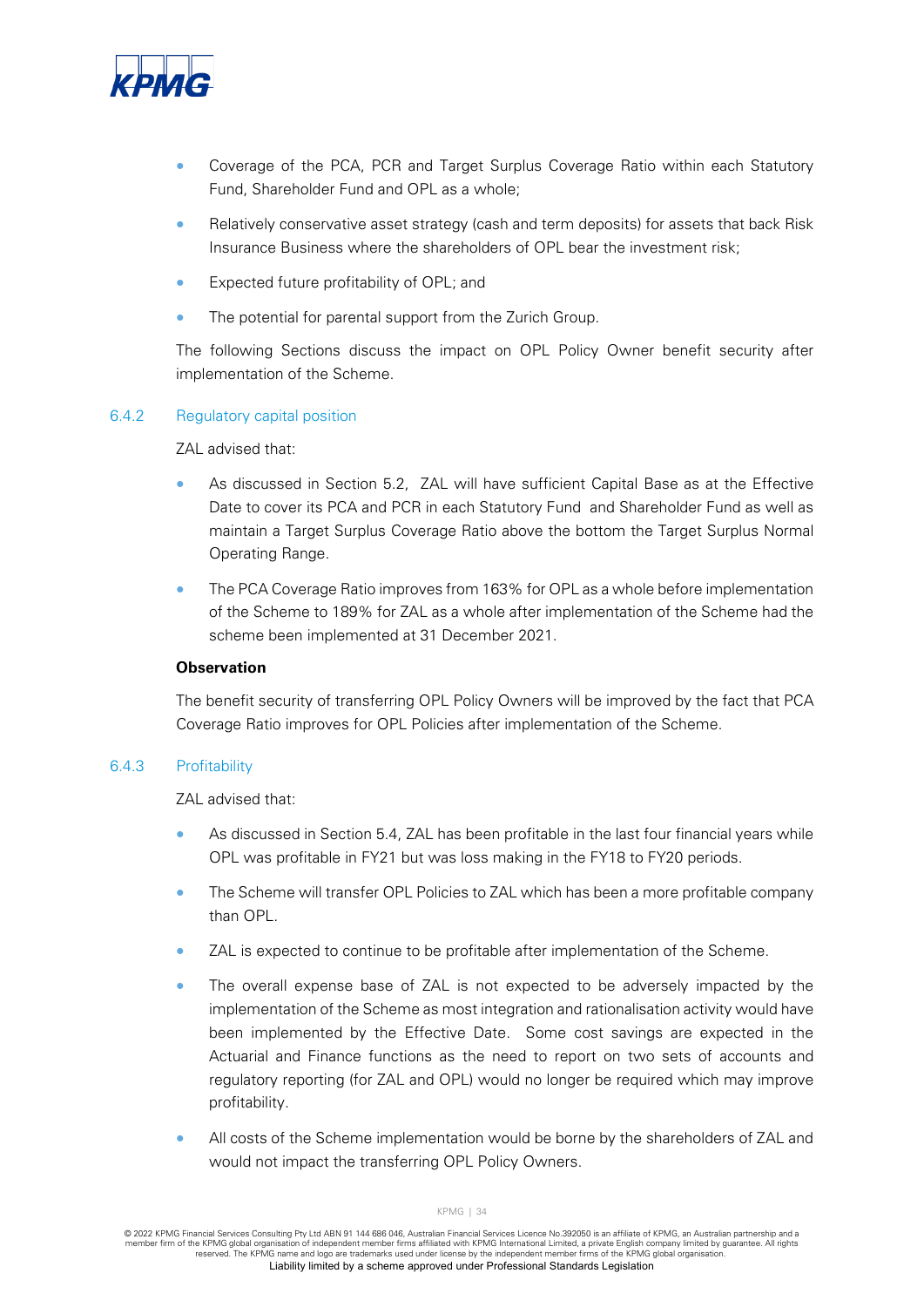

# **Observation**

Given that:

- ZAL has historically been more profitable than OPL;
- ZAL is expected to continue to be profitable on implementation of the Scheme;
- The regulatory capital position makes some allowance for expected profitability; and
- There will be no adverse change to the expense base;

the benefit security of transferring OPL Policy Owners is not expected to be adversely impacted in these respects.

# 6.4.4 Risk and capital management

ZAL advised that:

- Risk and capital management policies and processes (including RAS, RMF, RMS and ICAAP) are aligned between ZLA and OPL and will not change as a result of the Scheme.
- Investment governance frameworks of ZAL and OPL were aligned in late 2021.
- ZAL will be a larger life insurance company after the Effective Date than either OPL or ZAL prior to the Effective Date. OPL Policy Owners will therefore benefit from risk diversification as a result of the Scheme.

# **Observation**

The capital requirements are risk sensitive.

The risk profile of ZAL (and its individual statutory funds) will differ in some respects from OPL (and its individual statutory funds). For example, to due to product mix differences, reinsurance level differences and asset allocation differences. However, the regulatory capital requirements of the statutory funds on implementation of the Scheme will respond to reflect the risk profile of the statutory funds on the Effective Date.

Therefore, the benefit security of transferring OPL Policy Owners is not expected to be materially affected by changes to the risk profile of the combined entity, or the individual statutory funds, due to implementation of the Scheme.

# 6.4.5 Policyholders Covered by Class Actions

All of the contingent liabilities relating to the CCI class action and the Superannuation class action will be transferred to the ZAL Shareholder Fund.

ZAL advised that:

- The intention of ZIC is to continue to provide capital support to ZAL in order to maintain its Target Surplus Coverage Ratio within the Target Surplus Normal Operating Range.
- ZAL Target Surplus reserves in relation to conduct risk will be transferred to the ZAL Shareholder Fund prior to the Effective Date.

<sup>© 2022</sup> KPMG Financial Services Consulting Pty Ltd ABN 91 144 686 046, Australian Financial Services Licence No.392050 is an affiliate of KPMG, an Australian partnership and a member firm of the KPMG global organisation of independent member firms affiliated with KPMG International Limited, a private English company limited by guarantee. All rights reserved. The KPMG name and logo are trademarks used under license by the independent member firms of the KPMG global organisation. Liability limited by a scheme approved under Professional Standards Legislation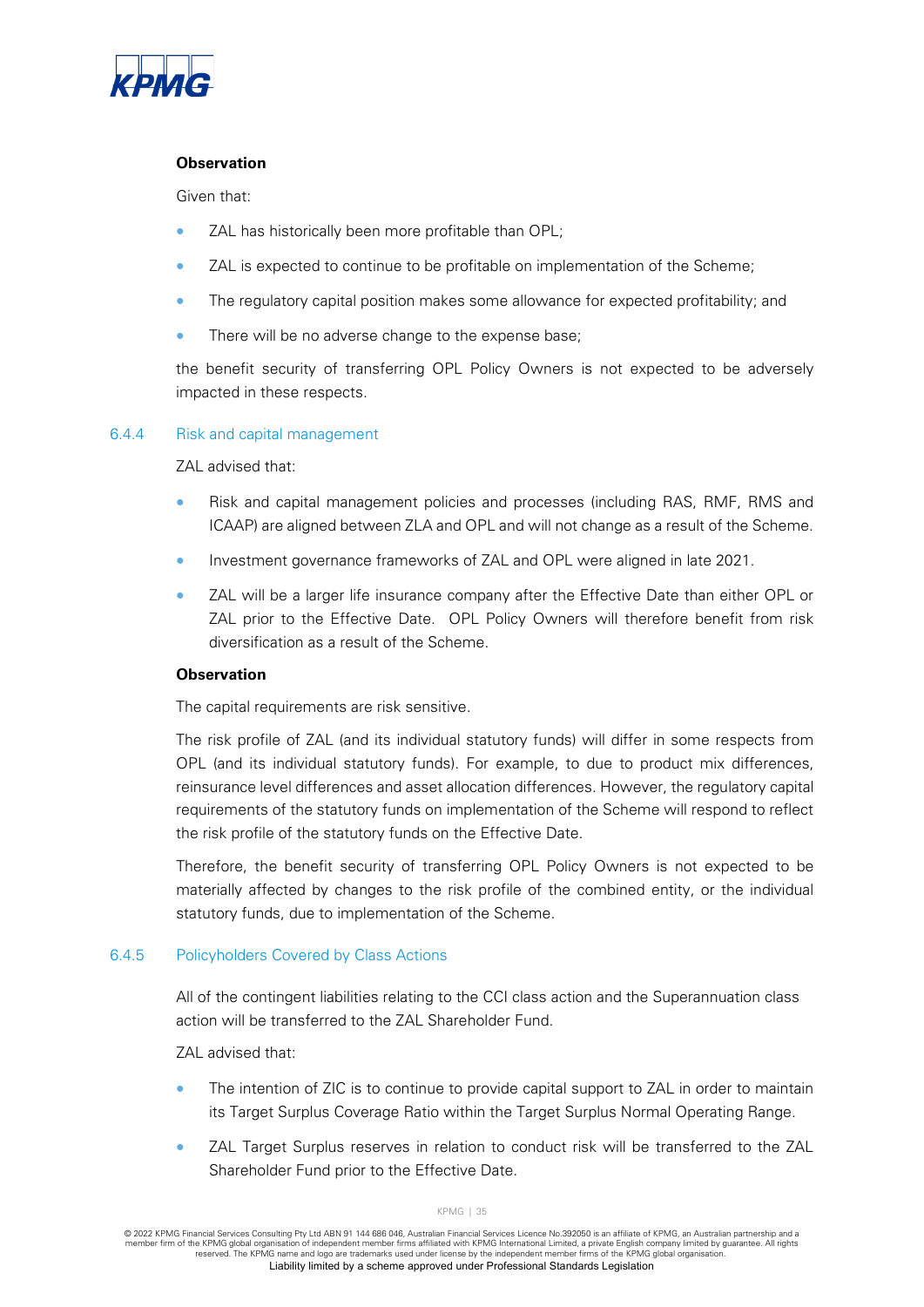

• There is a contractual arrangement taking effect from the Effective Date requiring ZIC to support the contingent liabilities arising from the CCI and Superannuation class actions, subject to certain limits.

### **Observation**

Transferring the class action contingent liabilities to the Shareholders Fund will have positive and negative impacts on the security of the contingent liabilities. The negative impacts, as at the Effective Date, are:

- For the CCI class action, the surplus over PCA of the ZAL Shareholder Fund is lower than the surplus over PCA of OPL Statutory Fund No. 1.
- For the Superannuation class action, while the surplus over PCA of the ZAL Shareholder Fund is higher than OPL Statutory Fund No. 4, the ZAL Shareholders Fund is exposed to both class actions while the OPL Statutory Fund No. 4 is only exposed to the Superannuation class action.

The positive impacts, as at the Effective Date are that:

- The surplus over PCA across the ZAL Statutory Funds after the Scheme is completed will be higher than OPL has immediately prior to the Effective Date. These excess assets can be transferred to the ZAL Shareholders Fund, subject to Board Approval.
- ZIC's intention is to continue to provide capital support to ZAL to maintain its Target Surplus Coverage Ratio in the Target Surplus Normal Operating Range. By combining the ZAL and OPL businesses together, the financial consequences to ZIC of not providing parental support are likely to be increased.
- A contractual arrangement requiring ZIC to provide ZAL with financial support to meet the potential liabilities arising from the CCI and super class actions will take effect from the Effective Date, subject to certain limits.

There is also the potential ability as outlined in Section 7.4.3 to make recoveries from third parties under contractual and/or insurance arrangements.

On balance, the positive benefit security impacts are considered to materially outweigh the negative benefit security impacts.

# 6.4.6 Conclusion in respect of transferring OPL Policy Owner benefit security

Given the above observations it is concluded that the Scheme will not result in any material change to transferring OPL Policy Owners' benefit security.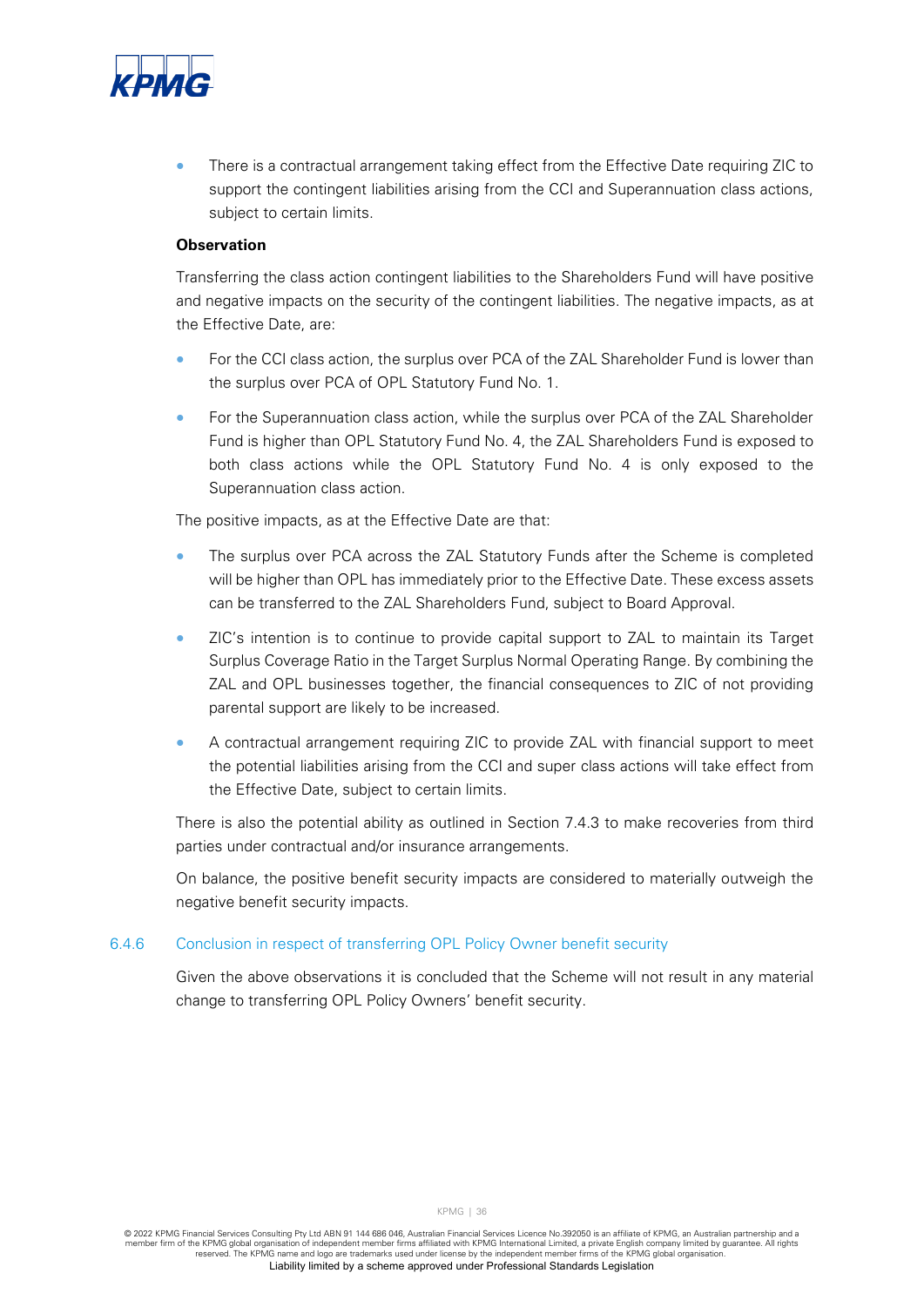

# <span id="page-42-0"></span>7. Impact on existing ZAL Policy **Owners**

# 7.1 Overview

In order to assess the impact of the Scheme on the existing ZAL Policy Owners the following has been considered:

- The impact of any changes to ZAL Policy Owners' contractual rights and benefits resulting from implementation of the Scheme;
- The impact on ZAL Policy Owners' reasonable expectations resulting from implementation of the Scheme; and
- The impact on ZAL Policy Owner benefit security.

# 7.2 Existing ZAL Policy Owner contractual rights and benefits

The existing contractual terms and conditions of all ZAL Policies will remain unchanged and therefore unaffected by the Scheme.

### 7.2.1 Conclusion in respect of existing ZAL Policy Owner contractual rights and benefits

It is therefore concluded that the Scheme will have no impact on existing ZAL Policy Owners' contractual rights and benefits.

# 7.3 Existing ZAL Policy Owner reasonable expectations

The fundamental expectation of ZAL Policy Owners is that they will receive their contractual benefits when they are due regardless of the implementation of the Scheme. There are aspects of the operation of the ZAL Policies that involve some discretion being applied historically and therefore have an impact on the expectations of ZAL Policy Owners.

For Business Types that are common to both companies, the discretions that apply to the different ZAL Business Types are the same as those applying to OPL Business Types. Section 6.3 outlines these discretions.

There is only one Business Type that is specific to ZAL, Discretionary Investment Account Business. These contracts have similar discretions to Investment Account Participating Business.

KPMG | 37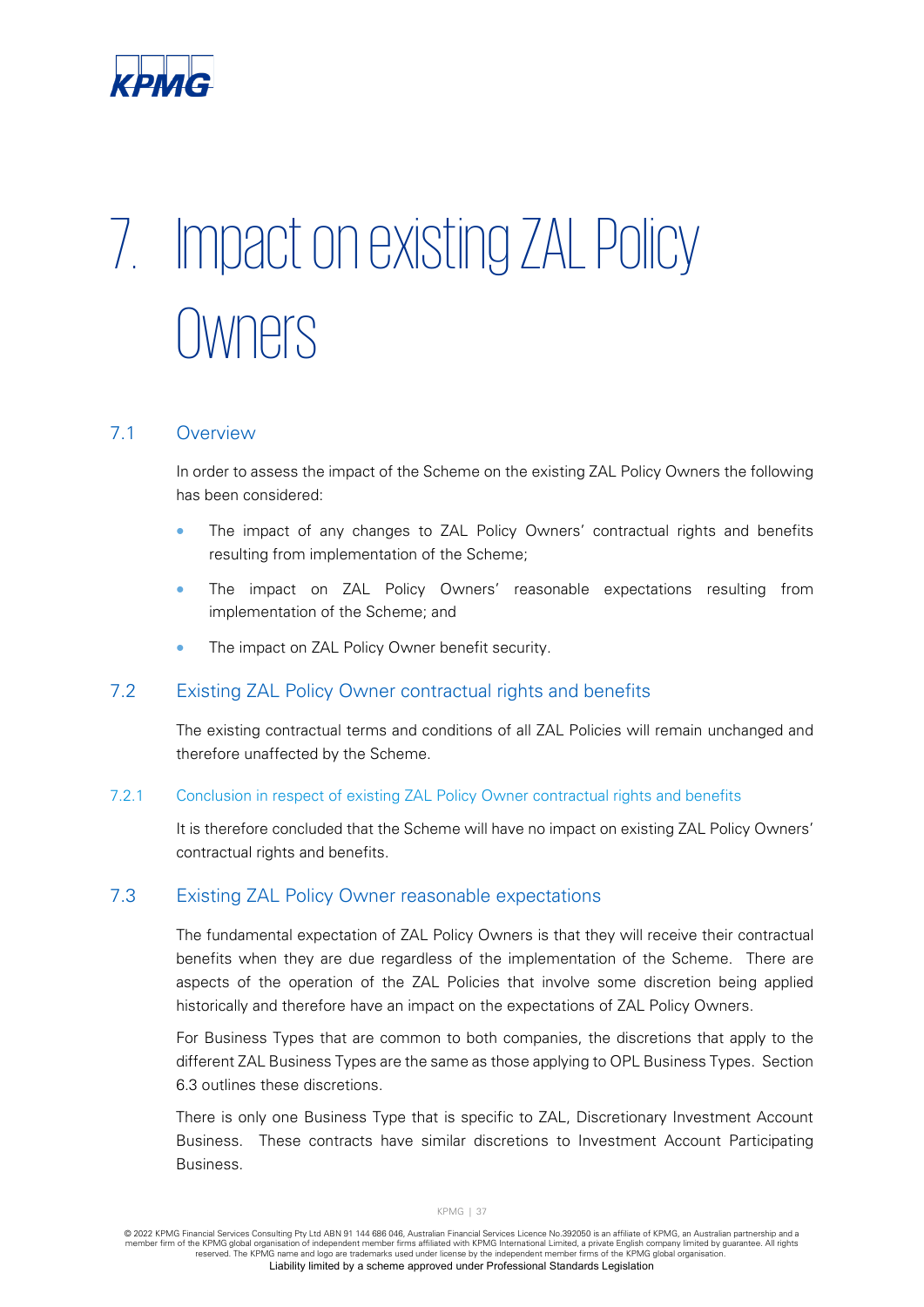

ZAL has advised that there are no proposed changes to the management of any ZAL Business Types due to the Scheme. In particular, ZAL has advised that:

- Premium rate changes on Risk Insurance Business, which operate as described in Section 6.3.2, will not change due to implementation of the Scheme;
- Underwriting of sum insured increases and claims management for Risk Insurance Business will continue to adopt the existing ZAL rules;
- Fee changes will operate as described in Section 6.3.3, and will not change due to the implementation of the scheme.
- There will be not changes to the assets backing unit linked business as a result of the scheme.
- Participating Business and Discretionary Investment Account Business will continue to be notionally ringfenced within sub-funds in ZAL Statutory Fund No. 2, and these pools will be separate to those established of the OPL Participating Business. ZAL will not change the allocation of investment returns to the participating policies, bonus and/or crediting rate declaration practices, surrender value bases or the expense allocation methodology for ZAL's Participating Business and Discretionary Investment Account Business as a result of the Scheme; and
- Policy administration and customer service will not change.

# 7.3.1 Conclusion in respect of existing ZAL Policy Owner reasonable expectations

As ZAL has advised that there are no proposed changes to the management of any ZAL Business Types due to the Scheme, and the addition of the OPL business to the ZAL Statutory Funds will not impact the asset pools supporting the ZAL Participating Business and Discretionary Investment Account Business, it is therefore concluded that the Scheme will not have a material impact on the reasonable expectations of ZAL Policy Owners.

# 7.4 Existing ZAL Policy Owner benefit security

In this Section the impact on the benefit security of existing ZAL Policy Owners is assessed.

### 7.4.1 Position before implementation of the Scheme

ZAL Policy Owners enjoy a sound level of security in terms of:

- Regulatory capital position: Coverage of the PCA, PCR and Target Surplus within each Statutory Fund, Shareholder Fund and ZAL as a whole;
- Profitability of ZAL; and
- Parental support from the Zurich Group.

The following Sections discuss the impact on ZAL Policy Owner benefit security after implementation of the Scheme.

<sup>© 2022</sup> KPMG Financial Services Consulting Pty Ltd ABN 91 144 686 046, Australian Financial Services Licence No.392050 is an affiliate of KPMG, an Australian partnership and a member firm of the KPMG global organisation of independent member firms affiliated with KPMG International Limited, a private English company limited by quarantee. All rights reserved. The KPMG name and logo are trademarks used under license by the independent member firms of the KPMG global organisation. Liability limited by a scheme approved under Professional Standards Legislation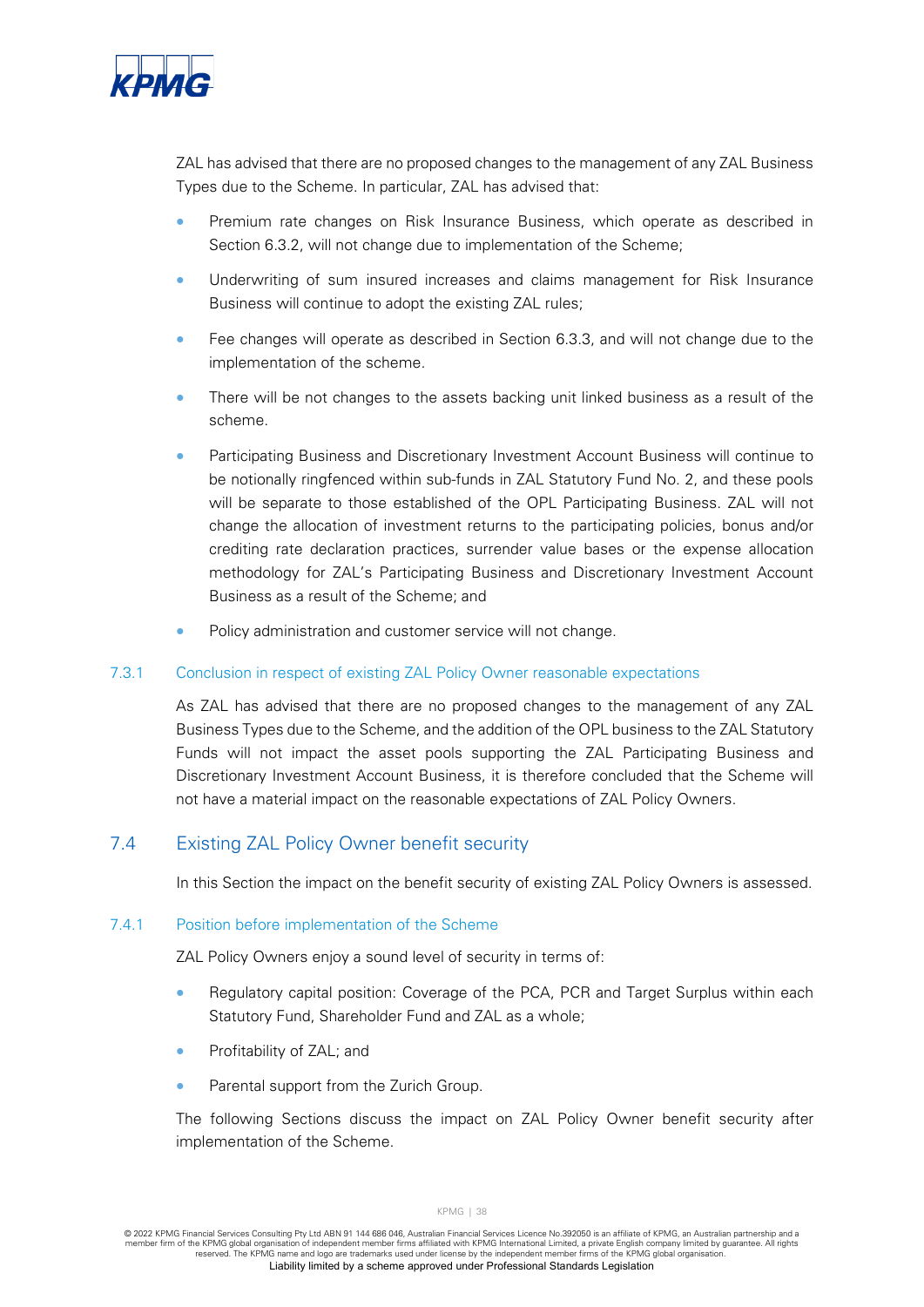

# 7.4.2 Regulatory capital position

ZAL has advised that:

- As set out in Section 5.2, ZAL will have sufficient Capital Base to cover its PCA, PCR in each Statutory Fund and Shareholder Fund as well as maintain a Target Surplus Coverage Ratio above the bottom of the Target Surplus Normal Operating Range.
- The PCA Coverage Ratio of ZAL falls from 252% to 189% after implementation of the Scheme.
- Under the ZAL ICAAP, it is able to pay all monies above the bottom of the Target Surplus Normal Operating Range as a dividend to its shareholders at any time with Board approval.
- The amount of Capital Base above the bottom of the Target Surplus Normal Operating Range can vary materially over time.

# **Observations**

Given that:

- ZAL is expected to have sufficient Capital Base to cover PCA, PCR and maintain Target Surplus in the Target Surplus Normal Operating Range upon implementation of the Scheme; and
- All money above the bottom of the Target Surplus Normal Operating Range can be paid as a dividend to ZAL's shareholders at any time;

the benefit security of ZAL Policy Owners is not expected to be materially adversely impacted by the fall in PCA Coverage Ratio.

# 7.4.3 Class action proceedings

As described in Section 3.7 OPL is the subject (among other ANZ entities) of two class actions:

- CCI class action; and
- Superannuation class action.

As at the Effective Date the class action proceedings and any other legal proceedings in connection with an OPL Policy, must be continued against ZAL instead of OPL.

ZAL has advised that the key protections for ZAL Policy Owners will be as follows:

- The ongoing operation of ZAL's ICAAP and RMF which is aligned between OPL and ZAL;
- The potential for recoveries from third parties under contractual or insurance arrangements;
- Availability of Target Surplus and assets in excess of PCA in ZAL after implementation of the Scheme;

<sup>© 2022</sup> KPMG Financial Services Consulting Pty Ltd ABN 91 144 686 046, Australian Financial Services Licence No.392050 is an affiliate of KPMG, an Australian partnership and a member firm of the KPMG global organisation of independent member firms affiliated with KPMG International Limited, a private English company limited by quarantee. All rights reserved. The KPMG name and logo are trademarks used under license by the independent member firms of the KPMG global organisation. Liability limited by a scheme approved under Professional Standards Legislation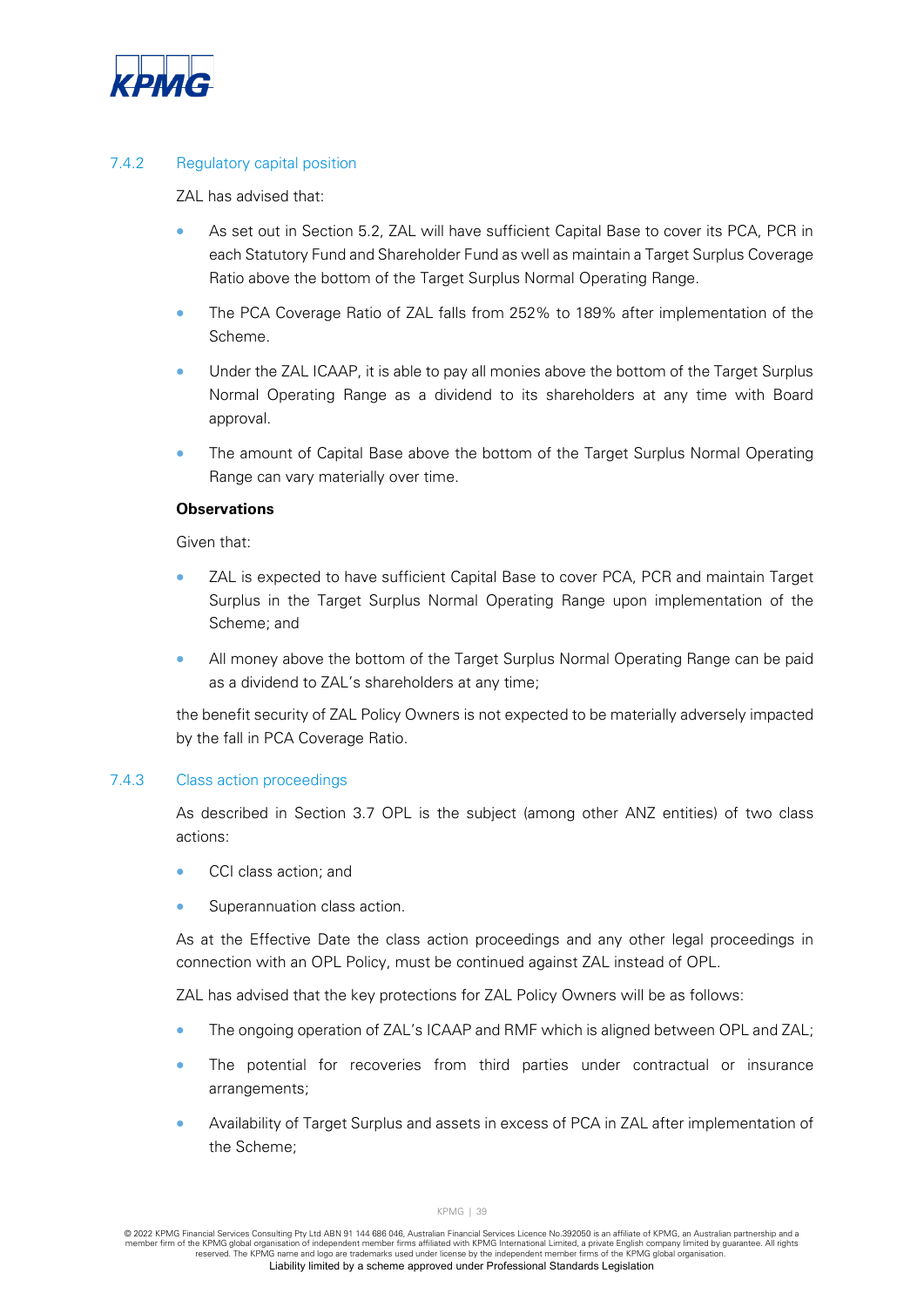

- Allowance for conduct risk within the Target Surplus which will be held in the Shareholder Fund of ZAL;
- Parental support from ZIC (i.e. capital injections), which has an S&P AA stable credit rating:
	- ZIC has made multiple capital injections in the last three years to both OPL and ZAL in order to maintain the Target Surplus Coverage Ratio within the Target Surplus Normal Operating Range.
	- The Zurich Group has invested significant money into Australia, as indicated by its acquisition of Macquarie Life Limited's insurance business and OPL in recent years. Therefore, the financial consequences of not providing parental support are likely to outweigh costs of providing the parental support.
	- The intention of ZIC is to continue to provide capital support to ZAL to maintain its Target Surplus Coverage Ratio within the Target Surplus Normal Operating Range.
	- As noted in Section 6.4.5, a contractual arrangement requiring ZIC to provide ZAL with financial support to meet the potential liabilities arising from the CCI and super class actions will take effect from the Effective Date, subject to certain limits.
- Any class action liability in respect of the Superannuation class action or the CCI class action will arise in the Shareholder Fund of ZAL. The existing ZAL Policy Owners will be protected by the Statutory Fund protections.

# **Observations**

Irrespective of the outcome of the class action, ZAL has outlined a number of actions to maintain the Target Surplus Coverage Ratio of ZAL in the Target Surplus Normal Operating Range. These actions include obtaining further capital from ZIC or seeking remedy via contractual or insurance arrangements.

Should these actions not be successful the capital deficiency will arise in the Shareholders Fund, with the existing ZAL Policy Owners protected by the Act and APRA's prudential rules (e.g. the transfer of assets from a statutory fund to the Shareholder Fund is subject to a number of restrictions and requirements). Given these observations the benefit security of ZAL Policy Owners is not expected to be materially adversely impacted by the class actions being successful.

### 7.4.4 Other remediation activity

ZAL has advised that:

- The remediation programs currently underway are fully supported by existing provisions held in the OPL Statutory Funds.
- Any residual liability transferred to ZAL is expected to be immaterial.

### **Observations**

Given the above, it is not expected that the benefit security of ZAL Policy Owners will be materially adversely impacted by the remediation programs currently underway in OPL.

KPMG | 40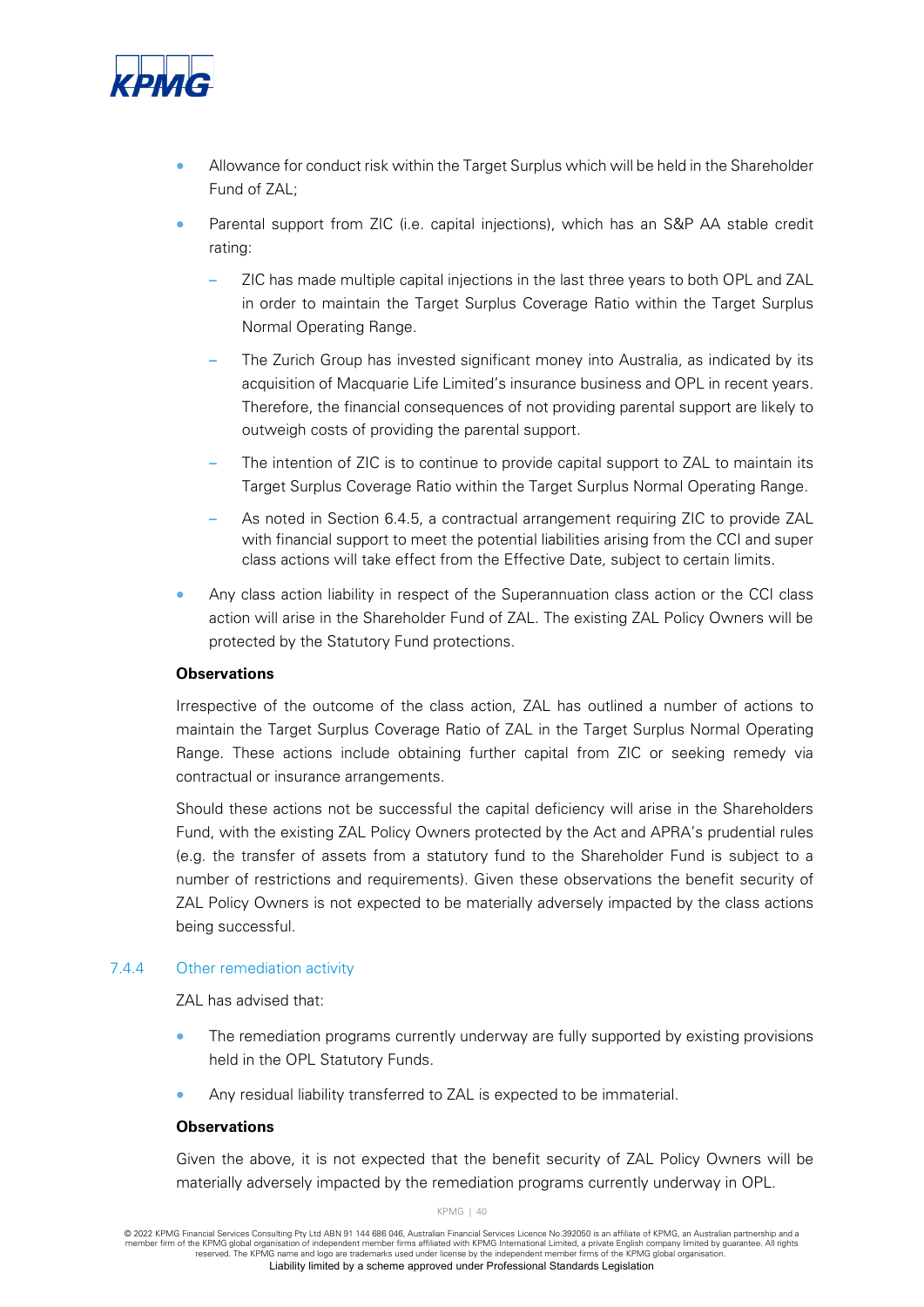

# 7.4.5 Profitability

ZAL has advised that:

- The OPL business and the ZAL business are forecast to remain profitable in the future.
- The overall expense base is not expected to change on implementation of the Scheme as most integration and rationalisation to avoid duplication of activity would have been implemented by the Effective Date. There are however some cost savings expected in the Actuarial and Finance functions as the need to report two sets of accounts and regulatory reporting (for ZAL and OPL) would no longer be applicable.
- All costs of the Scheme implementation would be borne by the shareholders of ZAL.

# **Observations**

Given the above points, the benefit security of ZAL Policy Owners is not expected to be materially adversely impacted on implementation of the Scheme in respect of profitability.

# 7.4.6 Risk and capital management

ZAL has advised that:

- Risk and capital management policies and processes (including RAS, RMF, RMS and ICAAP) with ZAL will not change on implementation of the Scheme.
- The regulatory capital position reflects the risks in the company.
- The risk profile of ZAL may differ in some respects from OPL. However, the regulatory capital position responds to changes in the risk profile once the OPL Business is transferred to ZAL and more capital is required where risks increase and vice versa.
- ZAL will be a much larger insurance company with the benefit of risk diversification once the OPL Policies are transferred into it.

# **Observations**

The capital requirements are risk sensitive.

The risk profile of ZAL (and its individual statutory funds) will differ in some respects from OPL (and its individual statutory funds). For example, to due to product mix differences, reinsurance level differences and asset allocation differences. However, the regulatory capital requirements of the statutory funds on implementation of the Scheme will respond to reflect the risk profile of the statutory funds on the Effective Date.

Therefore, the benefit security of transferring OPL Policy Owners is not expected to be materially affected by changes to the risk profile of the combined entity, or the individual statutory funds, due to implementation of the Scheme.

Given the above points, the benefit security of ZAL Policy Owners is not expected to be impacted by changes to the risk profile in ZAL due to implementation of the Scheme.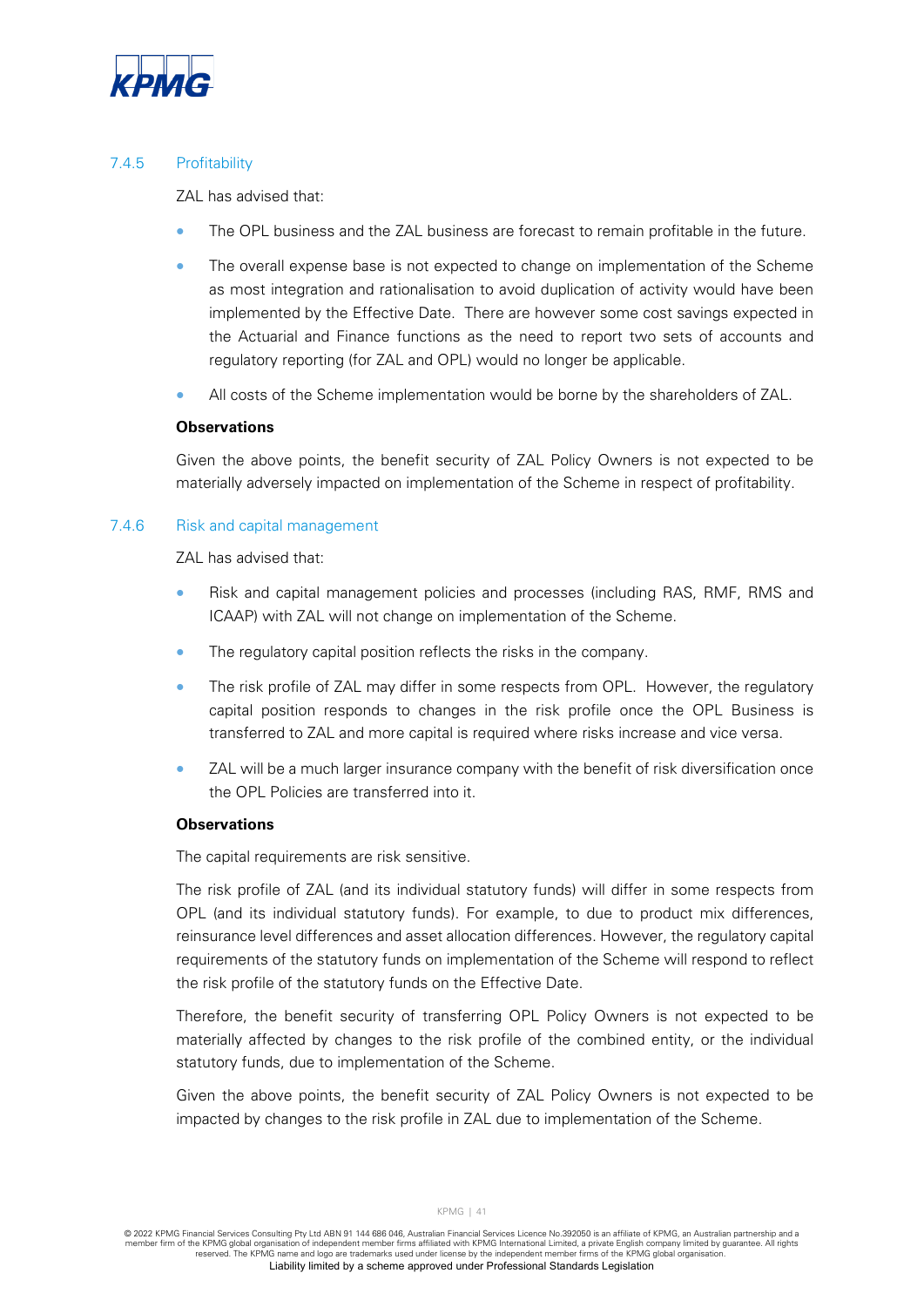

# 7.4.7 Conclusion in respect of existing ZAL Policy Owner benefit security

Given the above observations it is concluded that the Scheme will not result in a material adverse change to ZAL Policy Owners' benefit security.

© 2022 KPMG Financial Services Consulting Pty Ltd ABN 91 144 686 046, Australian Financial Services Licence No.392050 is an affiliate of KPMG, an Australian partnership and a<br>member firm of the KPMG global organisation of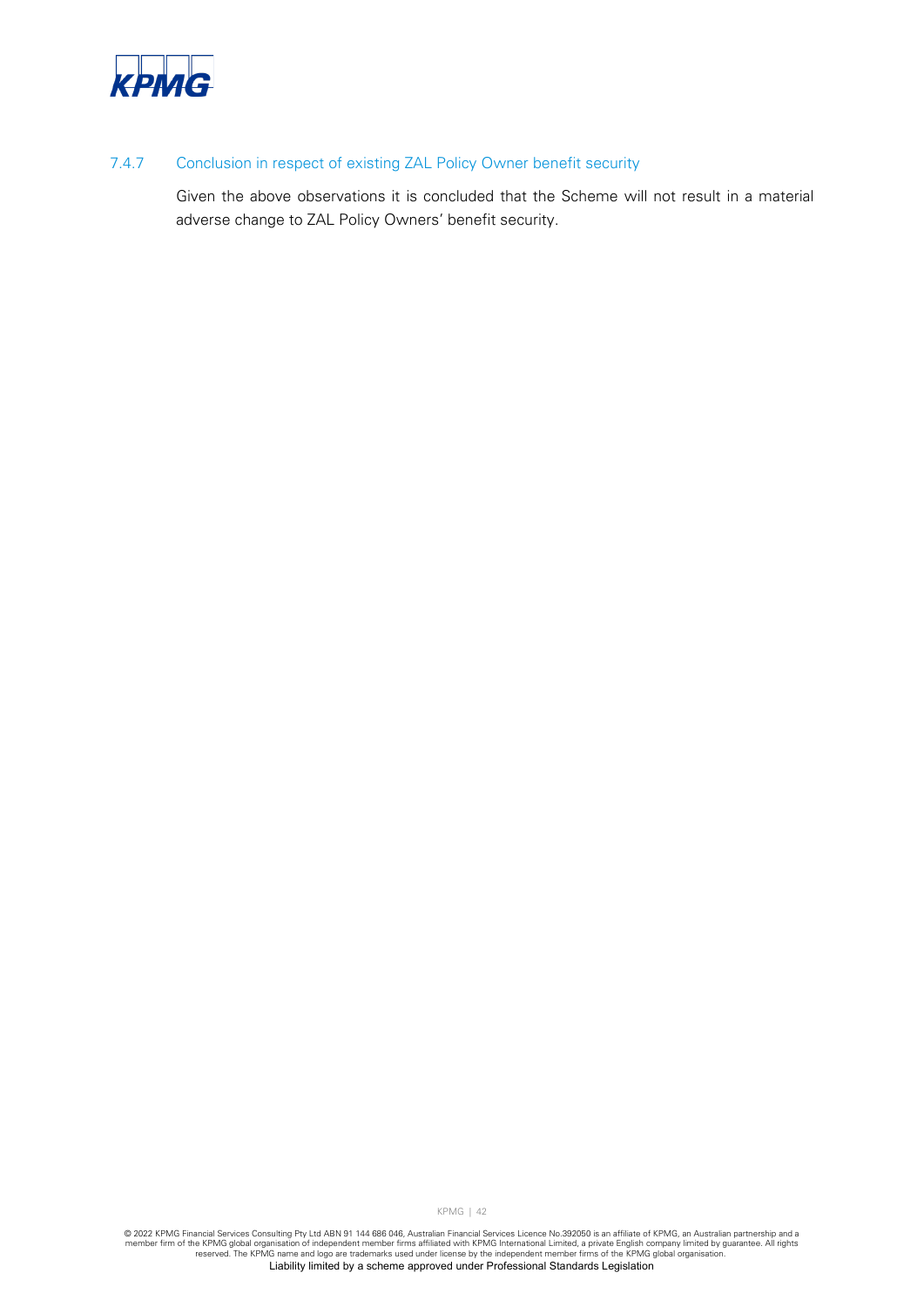

# <span id="page-48-0"></span>8. Summary of conclusions

# 8.1 Introduction

This section provides a summary of the conclusions reached in respect of existing ZAL Policy Owners and transferring OPL Policy Owners on implementation of the Scheme at the Effective Date.

# 8.2 Transferring OPL Policy Owners

# 8.2.1 Policy Owner contractual rights and benefits

The Scheme will have no impact on OPL Policy Owners' contractual rights and benefits.

### 8.2.2 Policy Owner reasonable expectations

The Scheme will not have a material impact on OPL Policy Owners' reasonable expectations.

### 8.2.3 Policy Owner benefit security

The Scheme will not result in a material adverse change to OPL Policy Owners' benefit security.

# 8.3 Existing ZAL Policy Owners

# 8.3.1 Policy Owner contractual rights and benefits

The Scheme will have no impact on existing ZAL Policy Owners' contractual rights and benefits.

### 8.3.2 Policy Owner reasonable expectations

The Scheme will not have a material impact on existing ZAL Policy Owners' reasonable expectations.

### 8.3.3 Policy Owner benefit security

The Scheme will not result in a material adverse change to ZAL Policy Owners' benefit security.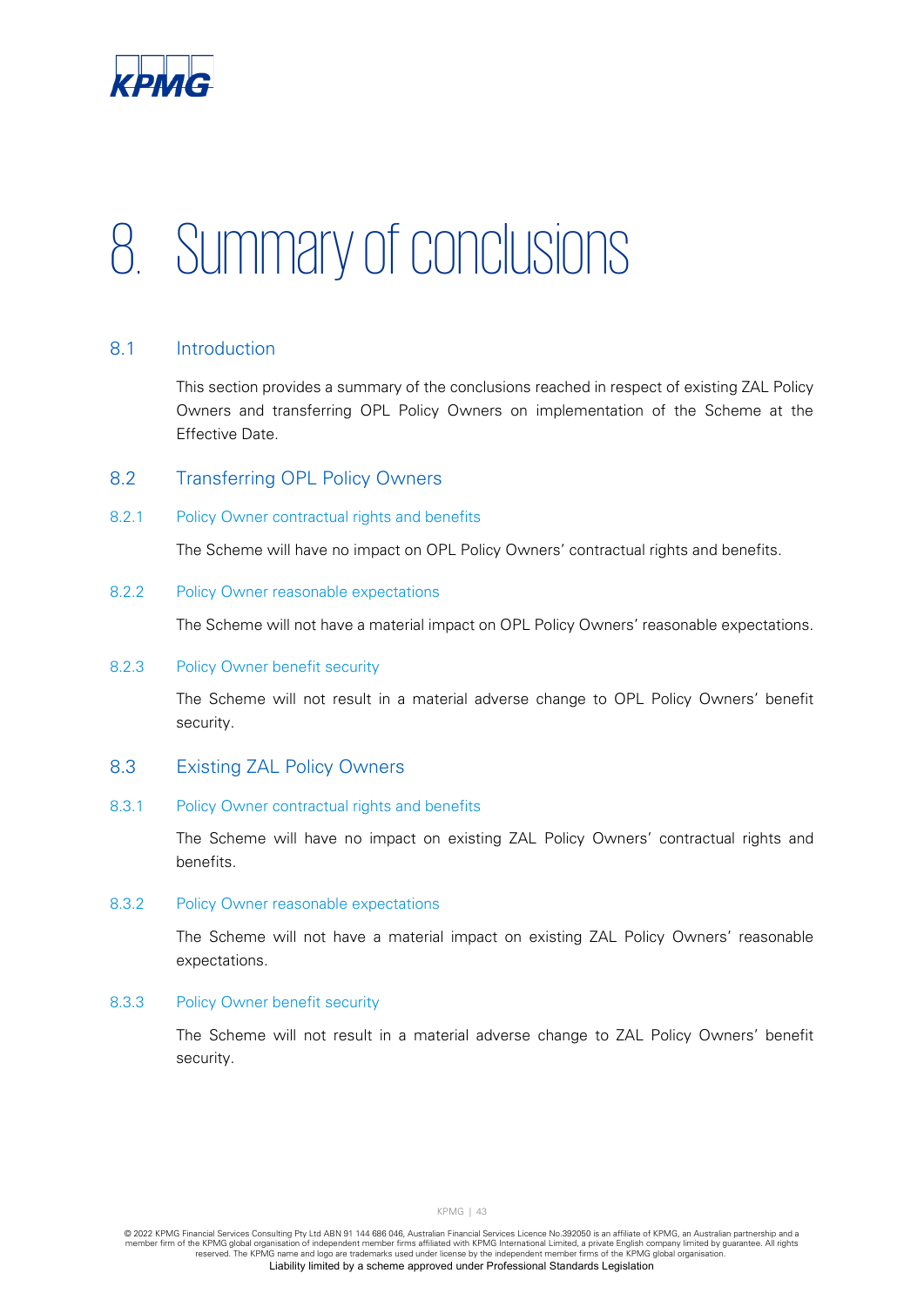

# <span id="page-49-0"></span>A Glossary

| <b>ANZ</b>   | Australia and New Zealand Banking Group Limited |
|--------------|-------------------------------------------------|
| <b>FOS</b>   | Financial Ombudsman Service                     |
| <b>FY</b>    | Financial year                                  |
| <b>ICAAP</b> | Internal Capital Adequacy Assessment Process    |
| <b>OPL</b>   | OnePath Lime Limited                            |
| <b>PCA</b>   | <b>Prudential Capital Amount</b>                |
| <b>PCR</b>   | <b>Prudential Capital Requirement</b>           |
| <b>RAS</b>   | <b>Risk Appetite Statement</b>                  |
| <b>RMF</b>   | Risk Management Framework                       |
| <b>RMS</b>   | <b>Risk Management Strategy</b>                 |
| <b>SCT</b>   | Superannuation Complaints Tribunal              |
| SF           | <b>Statutory Fund</b>                           |
| <b>ZAL</b>   | Zurich Australia Limited                        |
| <b>ZIC</b>   | Zurich Insurance Company Limited                |
| <b>ZIG</b>   | Zurich Insurance Group                          |
| <b>ZFSA</b>  | Zurich Financial Services Australia Limited     |

© 2022 KPMG Financial Services Consulting Pty Ltd ABN 91 144 686 046, Australian Financial Services Licence No.392050 is an affiliate of KPMG, an Australian partnership and a<br>member firm of the KPMG global organisation of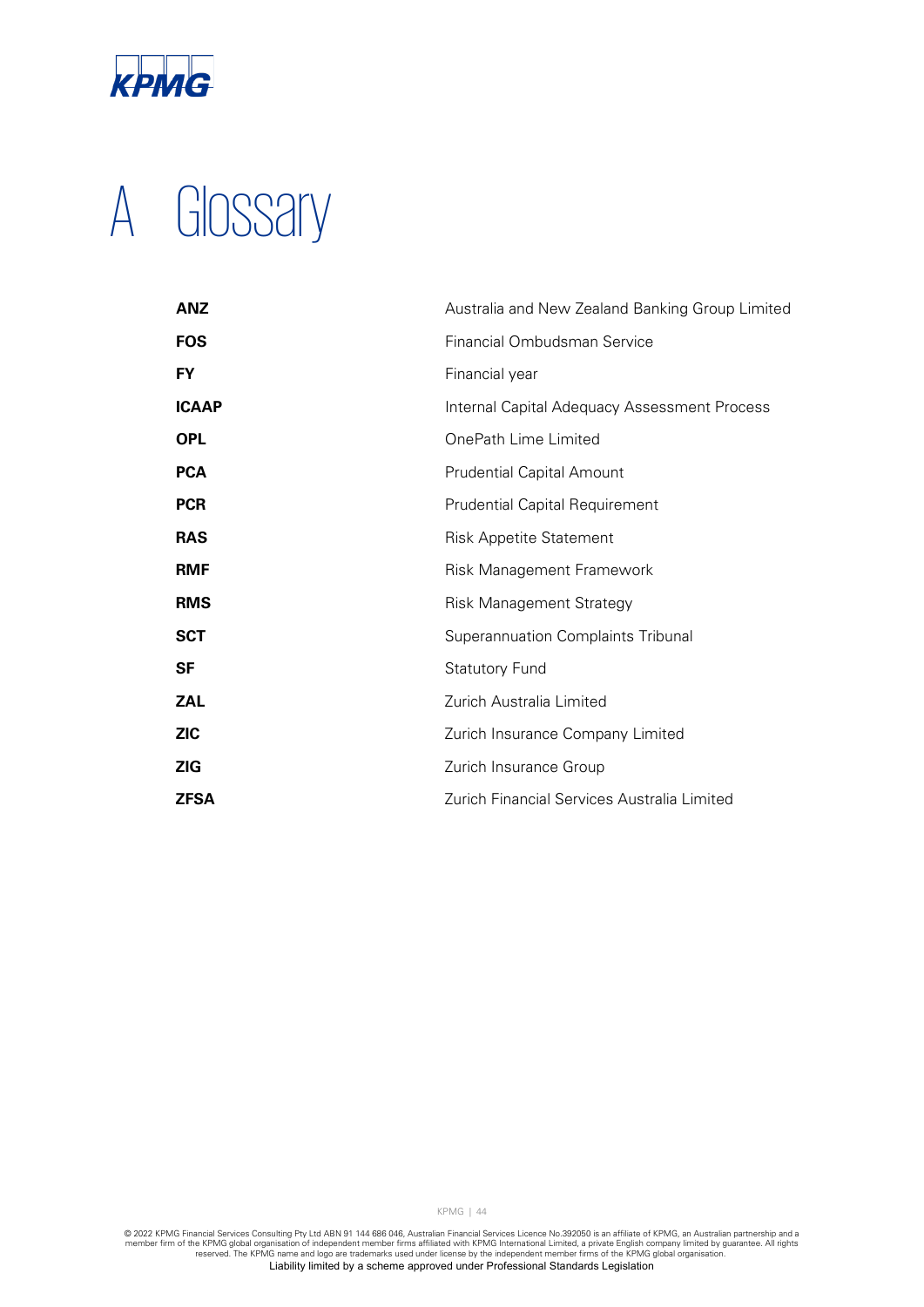

# <span id="page-50-0"></span>B Documents relied upon

This Appendix summarises the key data and information relied on for this report.

| <b>Reference</b>   | <b>Item</b>                              | <b>Data</b>                                                                                                                                                                                                                                              |
|--------------------|------------------------------------------|----------------------------------------------------------------------------------------------------------------------------------------------------------------------------------------------------------------------------------------------------------|
| 1.Introduction     |                                          |                                                                                                                                                                                                                                                          |
| 1.2                | Policy Owners, Members and Beneficiaries | Actuarial Report on the Proposed Transfer of Life Insurance<br>Business from OnePath Life Limited (OPL) to Zurich<br>Australia Limited (ZAL)" by Ian Wong and Stuart Turner<br>dated 23 March 2022 (the Actuarial Report) Section 2.2<br>and Section 2.3 |
| 2. Overview of ZAL |                                          |                                                                                                                                                                                                                                                          |
| 2.1                | ZAL entity structure                     | Zurich Australia Limited Financial Condition Report<br>(December 2021) Part C1.1                                                                                                                                                                         |
|                    |                                          | ZFSA Annual Report 2020                                                                                                                                                                                                                                  |
|                    |                                          | Actuarial Report Section 3.2, Section 3.3 and Section 5.2                                                                                                                                                                                                |
| 2.2                | Statutory funds and Shareholder Fund     | Zurich Australia Limited Financial Condition Report<br>(December 2021) Section B.2                                                                                                                                                                       |
| 2.3                | Key metrics of life insurance business   | <b>Actuarial Report Section 3.2.4</b>                                                                                                                                                                                                                    |
| 2.4.1              | Recent profitability                     | <b>Actuarial Report Section 3.4</b>                                                                                                                                                                                                                      |
|                    |                                          | <b>Actuarial Report Section 3.5</b>                                                                                                                                                                                                                      |
| 2.5.1              | Regulatory capital requirements          | ZAL 2021 ICAAP Report Section 3.1                                                                                                                                                                                                                        |
|                    |                                          | ICAAP Summary Statement ZAL and OPL 23 Feb 2021<br>Section 4.6                                                                                                                                                                                           |
|                    |                                          | Actuarial Report Section 2.3, Section 3.5                                                                                                                                                                                                                |
| 2.5.2              | ZAL current capital position             | Zurich Australia Limited Financial Condition Report<br>(December 2021) (Part A6.1)                                                                                                                                                                       |
|                    |                                          | Actuarial Report Section 3.6.1                                                                                                                                                                                                                           |
| 2.6.1              | Risk and capital management              | ZAL/OPL RAS 2021                                                                                                                                                                                                                                         |
|                    |                                          | ICAAP Summary Statement ZAL and OPL 23 Feb 2021                                                                                                                                                                                                          |
| 2.6.2              | Investment strategy                      | Actuarial Report Section 3.6.3                                                                                                                                                                                                                           |
| 2.6.3              | Management of participating business     | Actuarial Report Section 3.6.2 and Section 3.6.3                                                                                                                                                                                                         |
| 2.6.4              | Reinsurance                              | Zurich Australia Limited Financial Condition Report<br>(December 2021) (Part C4 and Part D3)                                                                                                                                                             |
|                    |                                          | <b>Actuarial Report Section 3.6.2</b>                                                                                                                                                                                                                    |
| 2.6.5              | Underwriting and claims management       | Zurich Australia Limited Financial Condition Report<br>(December 2020 and December 2021) (Part C1.3 and Part<br>C1.4)                                                                                                                                    |
|                    |                                          | <b>Actuarial Report Section 5.10</b>                                                                                                                                                                                                                     |
| 2.6.6              | Expense allocation                       | Zurich Australia Limited Financial Condition Report<br>(December 2020 and December 2021) (Part C7.2)                                                                                                                                                     |

KPMG | 45

© 2022 KPMG Financial Services Consulting Pty Ltd ABN 91 144 686 046, Australian Financial Services Licence No.392050 is an affiliate of KPMG, an Australian partnership and a<br>member firm of the KPMG global organisation of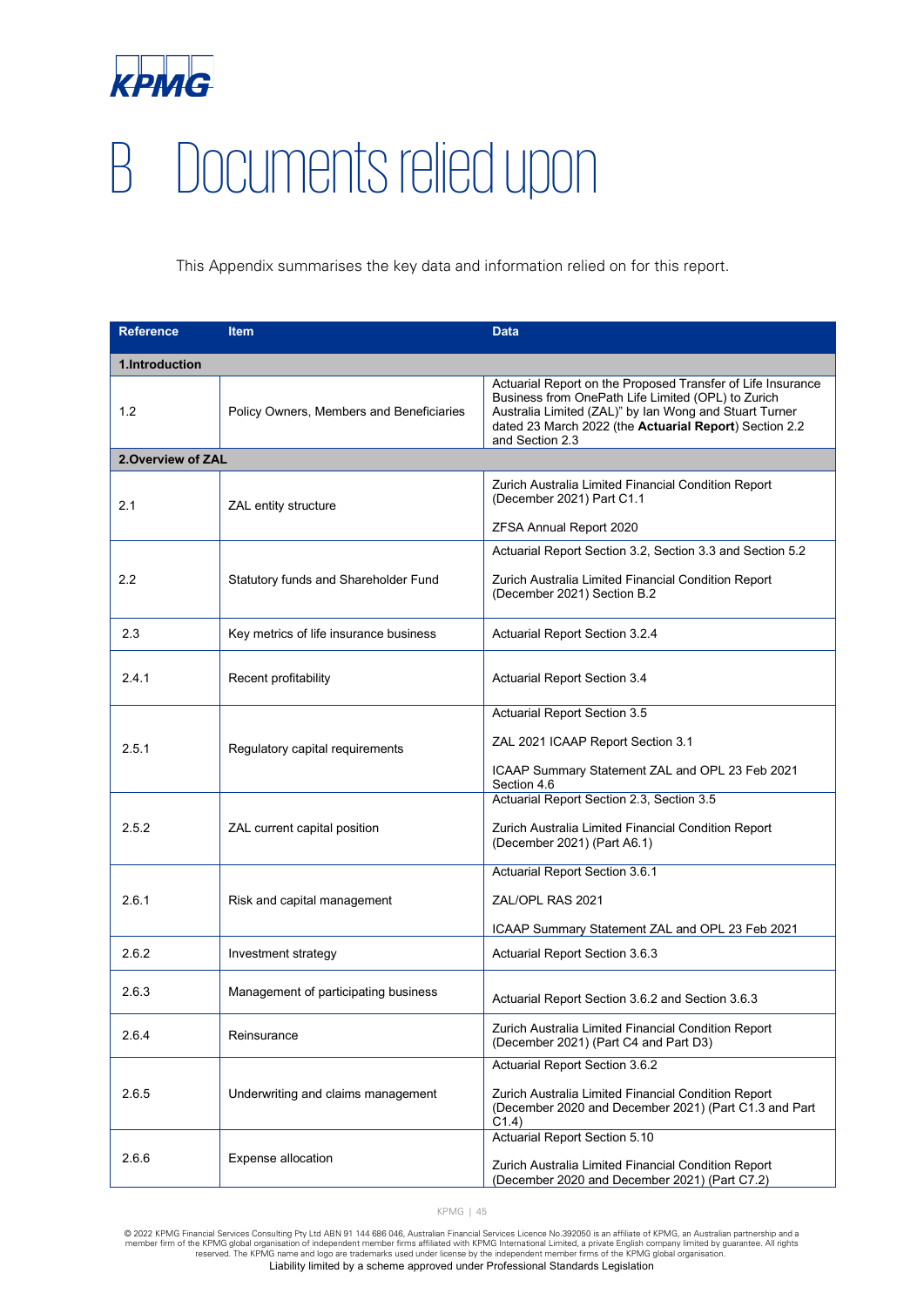

| <b>Reference</b>   | <b>Item</b>                            | <b>Data</b>                                                                              |  |  |
|--------------------|----------------------------------------|------------------------------------------------------------------------------------------|--|--|
|                    |                                        |                                                                                          |  |  |
| 2.6.7              | Unit pricing approach                  | Actuarial Report Section 3.6.2                                                           |  |  |
|                    |                                        |                                                                                          |  |  |
|                    |                                        | <b>Actuarial Report Section 3.6.2</b>                                                    |  |  |
| 2.6.8              | Repricing philosophy                   | Attachment 1 to Joint ZAL, OPL and OPGI 2021 - 2023                                      |  |  |
|                    |                                        | Plan dated 23 February 2021                                                              |  |  |
| 2.6.10             | Other operational functions            | Actuarial Report Section 3.6.2.                                                          |  |  |
|                    |                                        |                                                                                          |  |  |
| 2.7                | Remediation                            | <b>Actuarial Report Section 7.4.5</b>                                                    |  |  |
|                    |                                        |                                                                                          |  |  |
| 3. Overview of OPL |                                        |                                                                                          |  |  |
|                    |                                        | OnePath Life Financial Condition Report (December 2021)<br>(Part C1.1)                   |  |  |
| 3.1                | OPL entity structure                   |                                                                                          |  |  |
|                    |                                        | ZFSA Annual Report 2020                                                                  |  |  |
|                    |                                        | Actuarial Report Section 4.2, Section 4.3, Section 5.2,                                  |  |  |
| 3.2                | Statutory funds and Shareholder Fund   | Section 7.3.2                                                                            |  |  |
| 3.3                | Key metrics of life insurance business | Actuarial Report Section 4.2.7                                                           |  |  |
|                    |                                        |                                                                                          |  |  |
| 3.4.1              | Recent profitability                   | <b>Actuarial Report Section 4.4</b>                                                      |  |  |
|                    |                                        | <b>Actuarial Report Section 4.5</b>                                                      |  |  |
|                    |                                        |                                                                                          |  |  |
| 3.5.1              | Regulatory capital requirements        | OPL 2021 ICAAP Report Section 3.1                                                        |  |  |
|                    |                                        | ICAAP Summary Statement ZAL and OPL 23 Feb 2021<br>Section 4.6                           |  |  |
|                    |                                        | Actuarial Report Section 2.3, Section 4.5                                                |  |  |
| 3.5.2              | OPL current capital position           | OnePath Life Financial Condition Report (December 2021)                                  |  |  |
|                    |                                        | (Part A6.1)                                                                              |  |  |
|                    |                                        | <b>Actuarial Report Section 4.6.1</b>                                                    |  |  |
|                    | Risk and capital management            | ZAL/OPL RAS 2021                                                                         |  |  |
| 3.6.1              |                                        |                                                                                          |  |  |
|                    |                                        | ICAAP Summary Statement ZAL and OPL 23 Feb 2021                                          |  |  |
| 3.6.2              | Investment strategy                    | Actuarial Report Section 4.6.3                                                           |  |  |
|                    |                                        |                                                                                          |  |  |
| 3.6.3              | Management of participating business   | Actuarial Report Section 4.6.2, Section 4.6.3                                            |  |  |
|                    |                                        | OnePath Life Financial Condition Report (December 2021)                                  |  |  |
| 3.6.4              | Reinsurance                            | (Part C4 and Part D3)                                                                    |  |  |
|                    |                                        | Actuarial Report Section 4.6.2                                                           |  |  |
|                    |                                        | OnePath Life Financial Condition Report (December 2020                                   |  |  |
| 3.6.5              | Underwriting and claims management     | and December 2021) (Part C1.3 and Part C1.4)                                             |  |  |
|                    |                                        | Actuarial Report 5.10                                                                    |  |  |
| 3.6.6              | Expense allocation                     |                                                                                          |  |  |
|                    |                                        | OnePath Life Financial Condition Report (December 2020<br>and December 2021) (Part C7.2) |  |  |
| 3.6.7              |                                        | Actuarial Report Section 4.6.2                                                           |  |  |
|                    | Unit pricing approach                  |                                                                                          |  |  |
| 3.6.8              | Repricing philosophy                   | Attachment 1 to Joint ZAL, OPL and OPGI 2021 - 2023<br>Plan dated 23 February 2021       |  |  |
|                    |                                        |                                                                                          |  |  |
|                    |                                        | Actuarial Report Section 4.6.2                                                           |  |  |

KPMG | 46

© 2022 KPMG Financial Services Consulting Pty Ltd ABN 91 144 686 046, Australian Financial Services Licence No.392050 is an affiliate of KPMG, an Australian partnership and a<br>member firm of the KPMG global organisation of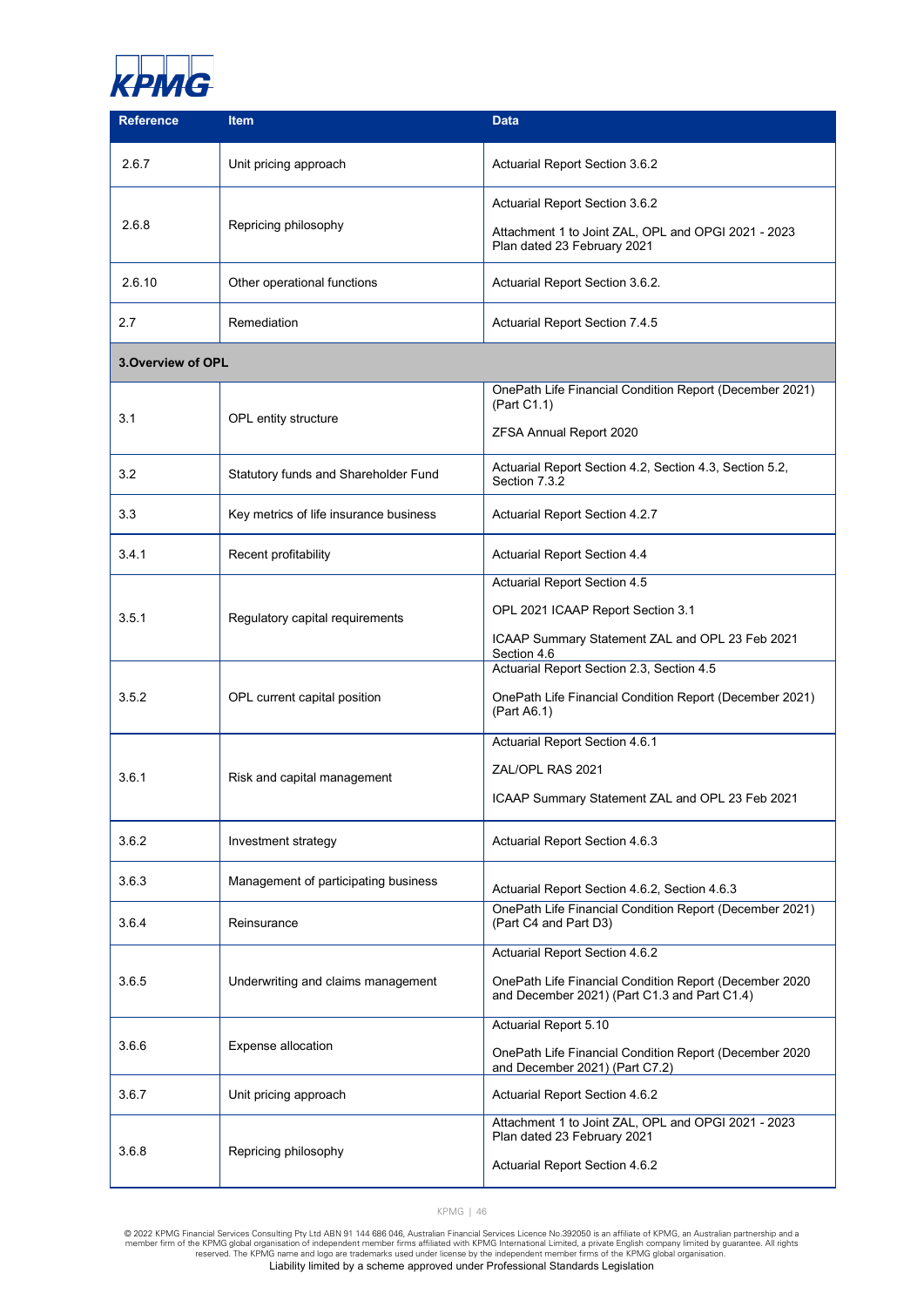

| <b>Reference</b>                            | ltem                                                                                          | <b>Data</b>                                                                                                      |  |  |
|---------------------------------------------|-----------------------------------------------------------------------------------------------|------------------------------------------------------------------------------------------------------------------|--|--|
|                                             |                                                                                               |                                                                                                                  |  |  |
| 3.6.9                                       | Other operational functions                                                                   | Actuarial Report Section 4.6.2                                                                                   |  |  |
| 3.7                                         | <b>Class Actions and Remediations</b>                                                         | Actuarial Report Section 4.4, Section 4.7, Section 4.8                                                           |  |  |
| 4. Overview of the Scheme                   |                                                                                               |                                                                                                                  |  |  |
| 4.1                                         | Background                                                                                    | <b>Actuarial Report Section 5.1</b>                                                                              |  |  |
| 4.2                                         | Description of the Scheme                                                                     | Actuarial Report Section 5.1, Section 5.2                                                                        |  |  |
| 4.3                                         | Policy "Cut-Off" Rules                                                                        | Actuarial Report Section 5.10                                                                                    |  |  |
| 4.4                                         | Contractual policy terms                                                                      | <b>Actuarial Report Section 5.9</b>                                                                              |  |  |
| 4.5                                         | Costs and expenses                                                                            | <b>Actuarial Report Section 5.8</b>                                                                              |  |  |
| 4.6                                         | Tax implications                                                                              | Actuarial Report Section 5.10                                                                                    |  |  |
| 4.7                                         | Class actions and remediations                                                                | <b>Actuarial Report Section 5.13</b>                                                                             |  |  |
| 5. Financial impact of the Scheme           |                                                                                               |                                                                                                                  |  |  |
| 5.2                                         | Regulatory capital impacts of the Scheme on<br>ZAL                                            | Actuarial Report Section 5.11, Section 6.4.2, Section 7.4.2                                                      |  |  |
| 5.3                                         | Product strategy after the Scheme                                                             | Actuarial Report Section 3.2.4, Section 4.2.7                                                                    |  |  |
| 5.4                                         | Profitability impacts of the Scheme                                                           | Actuarial Report Section 3.4, Section 4.4                                                                        |  |  |
| 6. Impact on transferring OPL Policy Owners |                                                                                               |                                                                                                                  |  |  |
| 6.2                                         | Transferring OPL Policy Owner contractual<br>rights and benefits                              | Actuarial Report Section 5.9 and Section 7.2                                                                     |  |  |
| 6.3                                         | Transferring OPL Policy Owner reasonable<br>expectations                                      | Actuarial Report Section 4.3, Section 4.6.1, Section 3.6.2 and<br>Section 7.3                                    |  |  |
| 6.3.1                                       | Participating business                                                                        | <b>Actuarial Report Section 7.3.1</b>                                                                            |  |  |
| 6.3.2                                       | Risk Insurance Business                                                                       | Actuarial Report Section 3.6.2, Section 4.6.2, Section 7.3.2                                                     |  |  |
| 6.3.3                                       | <b>Investment Linked Business and Investment</b><br><b>Account Non-participating Business</b> | <b>Actuarial Report Section 7.3.2</b>                                                                            |  |  |
| 6.3.4                                       | Policy administration and customer service                                                    | Actuarial Report Section 4.6.2 (OPL unit pricing and<br>transition), Section 7.3.1, Section 7.3.2, Section 7.3.3 |  |  |
| 6.4.1                                       | Position before implementation of the<br>Scheme                                               | Actuarial Report Section 4.4, Section 4.5<br>Interview with Ian Wong and Stuart Turner on 8 June 2021            |  |  |
| 6.4.2                                       | Regulatory capital position                                                                   | Actuarial Report Section 4.5, Section 5.11, Section 7.4.2,<br>Section 7.4.3, Section 6.4.3.                      |  |  |
| 6.43                                        | Profitability                                                                                 | Actuarial Report Section 3.4, Section 4.4, Section 5.8,<br>Section 5.10                                          |  |  |

KPMG | 47

© 2022 KPMG Financial Services Consulting Pty Ltd ABN 91 144 686 046, Australian Financial Services Licence No.392050 is an affiliate of KPMG, an Australian partnership and a<br>member firm of the KPMG global organisation of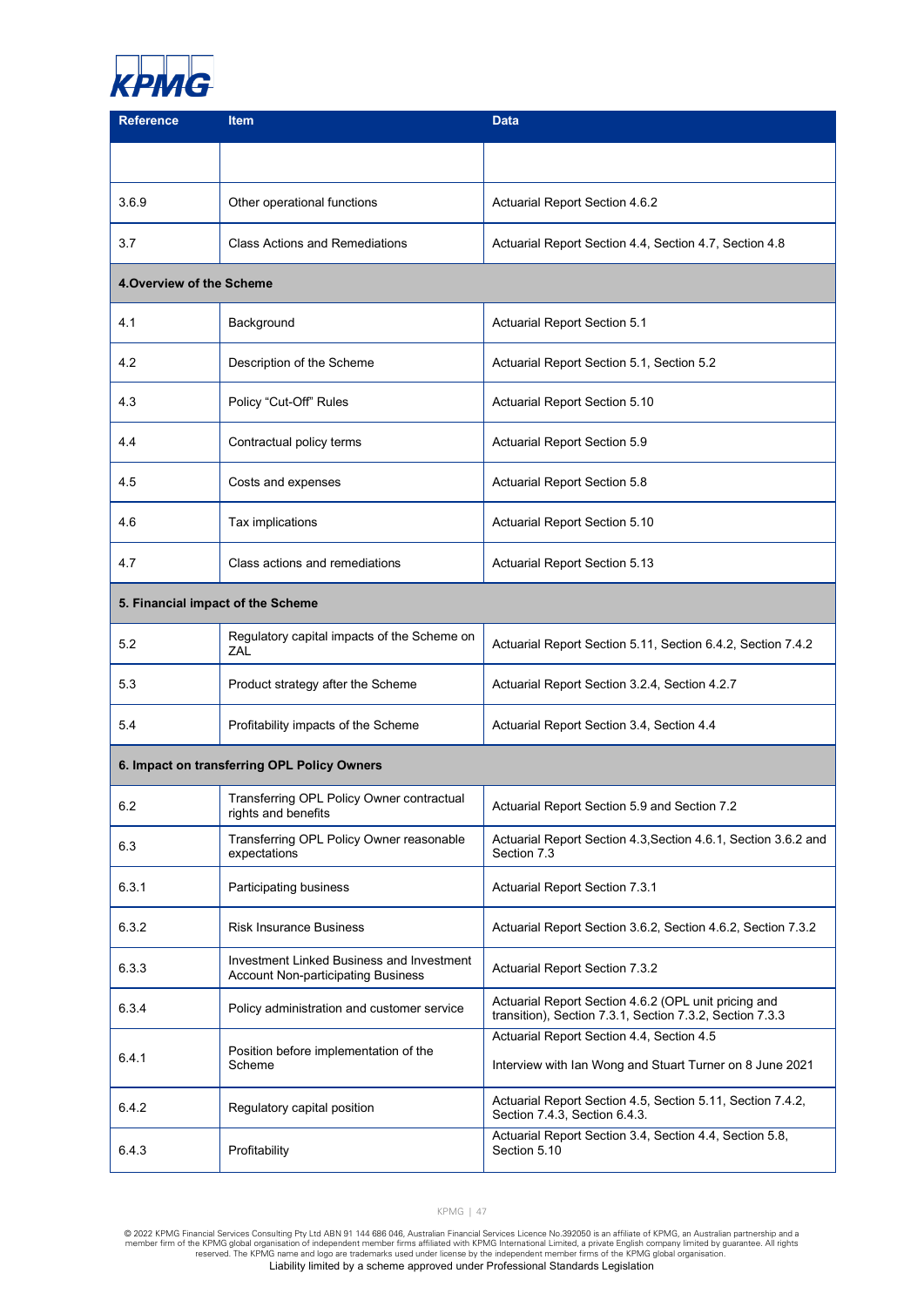

| <b>Reference</b>                        | <b>Item</b>                                                  | <b>Data</b>                                                                                          |  |  |
|-----------------------------------------|--------------------------------------------------------------|------------------------------------------------------------------------------------------------------|--|--|
|                                         |                                                              | OnePath Life Financial Condition Report (December 2020<br>and December 2021) (Part C7.2)             |  |  |
|                                         |                                                              | Actuarial Report Section 4.6.1, Section 6.4.1                                                        |  |  |
| 6.4.4                                   | Risk and capital management                                  | ZAL/OPL RAS 2021                                                                                     |  |  |
|                                         |                                                              | ICAAP Summary Statement ZAL and OPL 23 Feb 2021                                                      |  |  |
| 6.4.5                                   | Policyholders Covered by Class Actions                       | Actuarial Report Section 6.4.7                                                                       |  |  |
|                                         |                                                              | Draft Class Action Liability Funding Deed (04.04.22)                                                 |  |  |
|                                         |                                                              | ZAL Part 9 Board Committee Paper - Class Action Liability<br>Funding Deed (14 March 22)              |  |  |
|                                         |                                                              | Board Paper ZAL Part 9 Committee 24 August 2021                                                      |  |  |
| 7. Impact on existing ZAL Policy Owners |                                                              |                                                                                                      |  |  |
| 7.2                                     | Existing ZAL Policy Owner contractual rights<br>and benefits | Actuarial Report Section 5.9, Section 6.2                                                            |  |  |
| 7.3                                     | Existing ZAL Policy Owner reasonable<br>expectations         | Actuarial Report Section 3.3, Section 3.6.2, Section 4.6.1,<br>Section 4.6.2, Section 6.3,           |  |  |
| 7.4.1                                   | Position before implementation of the<br>Scheme              | Actuarial Report Section 3.4, Section 3.5                                                            |  |  |
|                                         |                                                              | Actuarial Report Section 5.11, Section 6.4.2, Section 3.5.2,<br>Section 4.5.2.                       |  |  |
| 7.4.2                                   | Regulatory capital position                                  | ZAL 2021 ICAAP Report                                                                                |  |  |
|                                         |                                                              | ICAAP Summary Statement ZAL and OPL 23 Feb 2021                                                      |  |  |
|                                         |                                                              | Actuarial Report Section 6.4.7                                                                       |  |  |
|                                         |                                                              | Draft Class Action Liability Funding Deed (04.04.22)                                                 |  |  |
| 7.4.3                                   | Class action proceedings                                     | ZAL Part 9 Board Committee Paper - Class Action Liability<br>Funding Deed (14 March 22)              |  |  |
|                                         |                                                              | Board Paper ZAL Part 9 Committee 24 August 2021                                                      |  |  |
| 7.4.4                                   | Other remediation activity                                   | Actuarial Report Section 6.4.5                                                                       |  |  |
|                                         |                                                              | Actuarial Report Section 3.4, Section 4.4, Section 5.8,<br>Section 5.10                              |  |  |
| 7.4.5                                   | Profitability                                                | Zurich Australia Limited Financial Condition Report<br>(December 2020 and December 2021) (Part C7.2) |  |  |
| 746                                     | Risk and capital management                                  | Actuarial Report Section 3.6.1                                                                       |  |  |
|                                         |                                                              | ZAL/OPL RAS 2021                                                                                     |  |  |
|                                         |                                                              | ICAAP Summary Statement ZAL and OPL 23 Feb 2021                                                      |  |  |